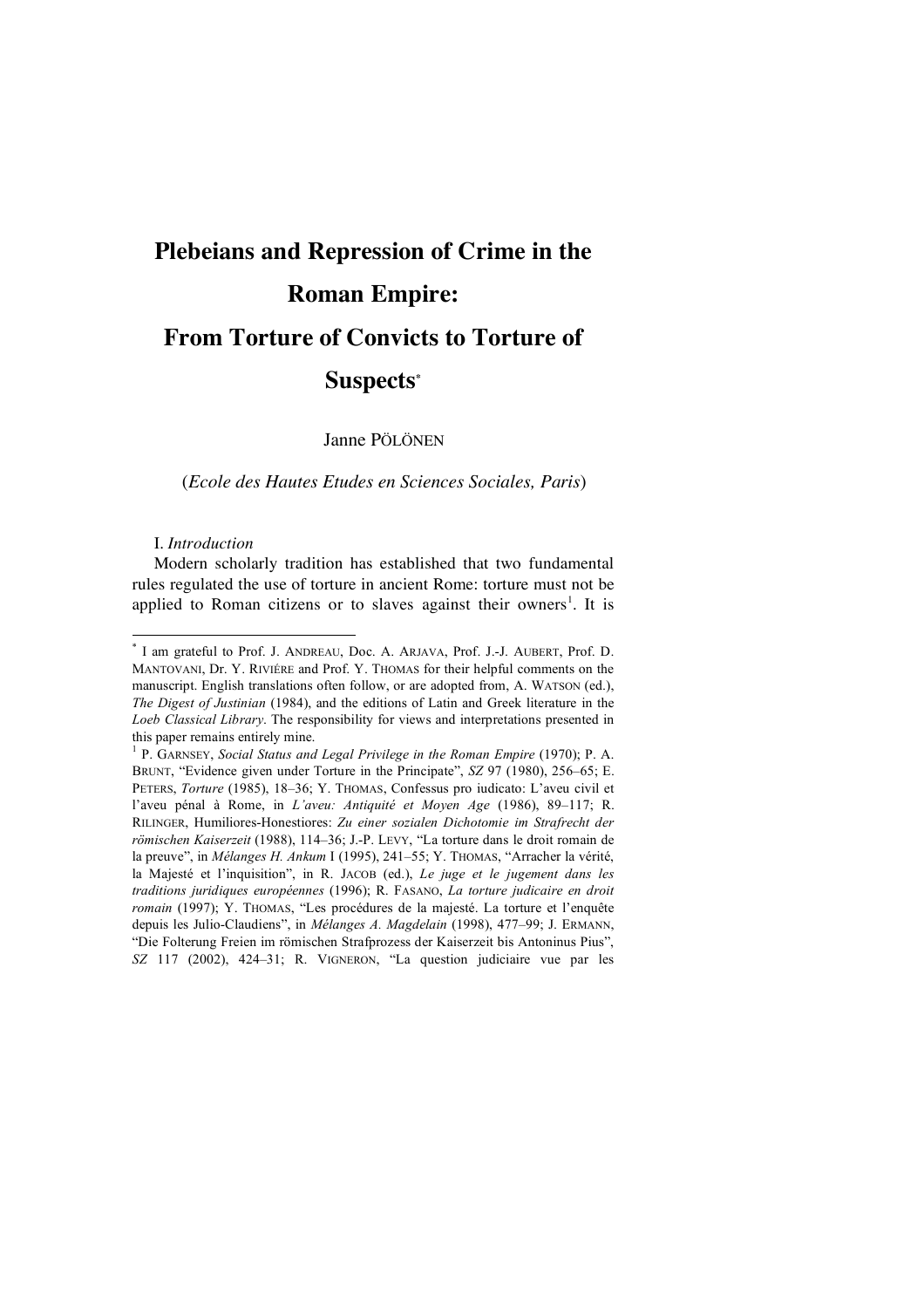commonly thought that during the Republic these principles were breached but exceptionally, whereas under the Empire their violation became ever more frequent as the extraordinary *cognitiones* invaded the criminal procedure. Expansion of torture has been associated with the political interests of imperial regime inaugurated by Augustus that took increasingly inquisitive and harsh measures against those convicted, or even suspected, of threatening the well-being of the Emperors and the Empire. The torture spread slowly but gradually to investigation of wider range of crimes, until the generalization of its use at the latest under the Severan emperors.

The progress of torture during the first two centuries of the Empire is not, however, without contradiction, as scholars note the legal doctrine prohibiting the torture of freemen was duly maintained<sup>2</sup>. Yet it is often taken for granted that at least the underprivileged inhabitants of the Roman Empire, the so-called *humiliores* in the legal jargon, in practice, if not in theory, lost protection against torture<sup>3</sup>.

<sup>3</sup> Th. MOMMSEN, *Le droit penal romain* II (1907), 82–3, III (1907), 394–6; BRUNT (*cit.* n.1), 265; O. F. ROBINSON, "Slaves and the Criminal Law", *SZ* 98 (1981), 223; PETERS (*cit.* n.1), 26–7; FASANO (*cit.* n.1), 143; THOMAS (*cit.* n.1), 492; R. A. BAUMAN, *Human Rights in Ancient Rome* (2000), 118–9; J.-J. AUBERT, "A Double Standard in Roman Criminal Law? The Death Penalty and Social Structure in Late Republican and Early Imperial Rome", in J.-J. AUBERT and B. SIRKS (eds), Speculum Iuris: *Roman Law as a Reflection of Social and Economic Life in Antiquity* (2002), 103; VIGNERON (*cit.* n.1), 286–7. On division between *honestiores* and *humiliores* see G. CARSDASCIA, "L'apparition dans le droit des classes d'honestiores et d'humiliores'", *RHD* 28 (1950), 305–37, 461–85; GARNSEY (*cit.* n.1); D. GRODZYNSKI, "Tortures mortelles et catégories sociales. Les summa supplicia dans le droit romain aux IIIe et IVe siècles", in *Du châtiment dans la cité. Supplices corporels et peine de morte dans le monde antique* (1984), 361–403; RILINGER (*cit.* n.1); AUBERT (*cit.* n.3). I think that RILINGER has successfully demonstrated that the *humiliores-honestiores* dichotomy was fixed only by the post-classical editor of *Pauli sententiae*. Yet it seems to me that the principle of status differentiation in punishment is pre-Severan in origin, although it was not systematically expressed in terms of *humiliores-honestiores* dichotomy. There is much justified criticism of

jurisconsultes romains", in B. DURAND (ed.), *La torture judiciaire: approches historiques et juridiques* I (2002), 277–94; C. RUSSO RUGGERI, Quaestiones ex libero homine*. La tortura degli uomini liberi nella repressione criminale romana dell'età repubblicana e del I secolo dell'impero* (2002).

<sup>2</sup> E.g. GARNSEY (*cit*. n.1), 145, 213–16; BRUNT (*cit*. n.1), 265; THOMAS 1986 (*cit*. n.1), 97 n. 29; LÉVY (*cit*. n.1), 242 n. 7; ERMANN (*cit*. n.1), 430; VIGNERON (*cit*. n.1), 283–4.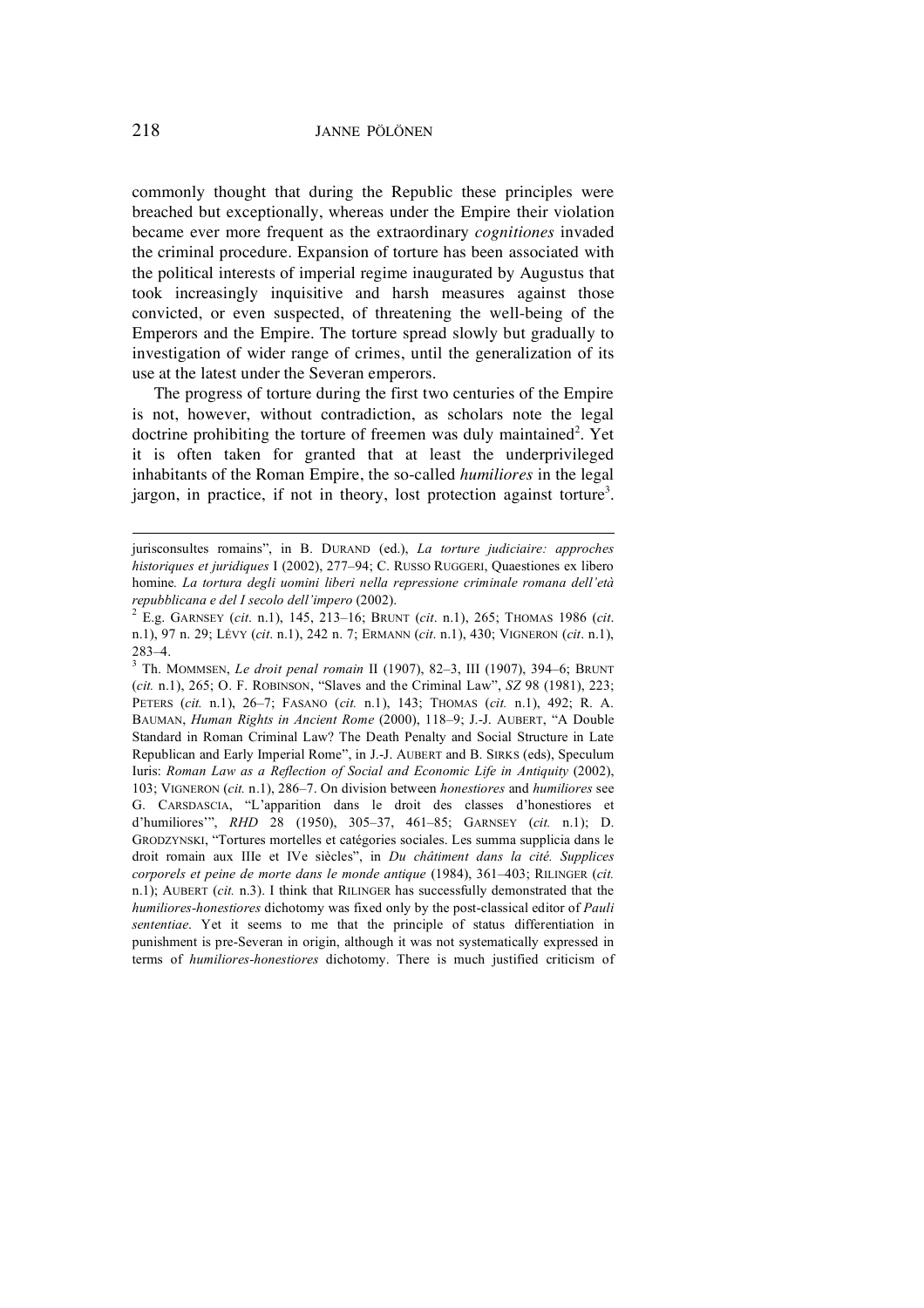While the ruling classes, so-called *honestiores* (mainly including the members of senatorial, equestrian and decurional orders), were as a rule protected against degrading servile torture, it has not been clearly established what remained of the ordinary Roman citizen's rights during this period, and how was it that the lower classes actually came to lose the protection against torture, if they did. Although I agree with scholars who prefer a cautious view as to the progress of judicial torture of freemen in Roman law, and who point out the importance of Severan Emperors in its generalization, I think that some important aspects of this development have not been sufficiently emphasized.

The purpose of this article is to trace the development of judicial torture in Rome from the time of Augustus to the Severan age particularly from the point of view of the lower classes, the ordinary plebeian citizens. This development becomes much more intelligible once it is fully realized that in case of Roman citizens the torture of convicted criminals to make them reveal accomplices was traditionally the only legal form of torture known to the Romans<sup>4</sup>. Torture was considered no different from corporal punishment<sup>5</sup>, so in the Roman mind to put a citizen to torture before condemnation would have been equivalent of condemning a formally innocent person to potentially lethal penalty.

Nevertheless, the rule forbidding the torture of a Roman citizen was no longer valid if he was condemned as a result of a fair trial to corporal capital punishment, consequence of which was a slave-like exclusion from the civic community, technically known as a *servitus poenae*. <sup>6</sup> Because the guilt of the convict was already established in

Revue Internationale des droits de l'Antiquité LI (2004)

RILINGER's thesis e.g. in M. BRETONE, "Fra storia sociale e storia giuridica", *RJ* 8 (1989), 35–51.

 $4$ <sup>4</sup> The scholarship (*cit.* n.1) has of course not failed to indicate the torture of convicts to reveal accomplices, as it appears in D. 48.19.29, as one of torture's uses in Rome, but it is fair to say that the distinction between torture before and after condemnation has not been regarded as central to the Roman doctrine. My attention to this distinction was drawn by THOMAS (*cit.* n.1, 1986), 97–9 n. 29.

 $5$  The punitive function of torture has been emphasised by P. CERAMI, "Tormenta pro poena adhibita", *Annali del seminario giuridico di Palermo* 41 (1991), 31–51.

See AUBERT (*cit.* n.3) on assimilation with slaves and exclusion from civic community as common aspects of crucifixion. AUBERT emphasizes with RILINGER that a distinction in punishing slaves and freemen was never completely lost to the Romans.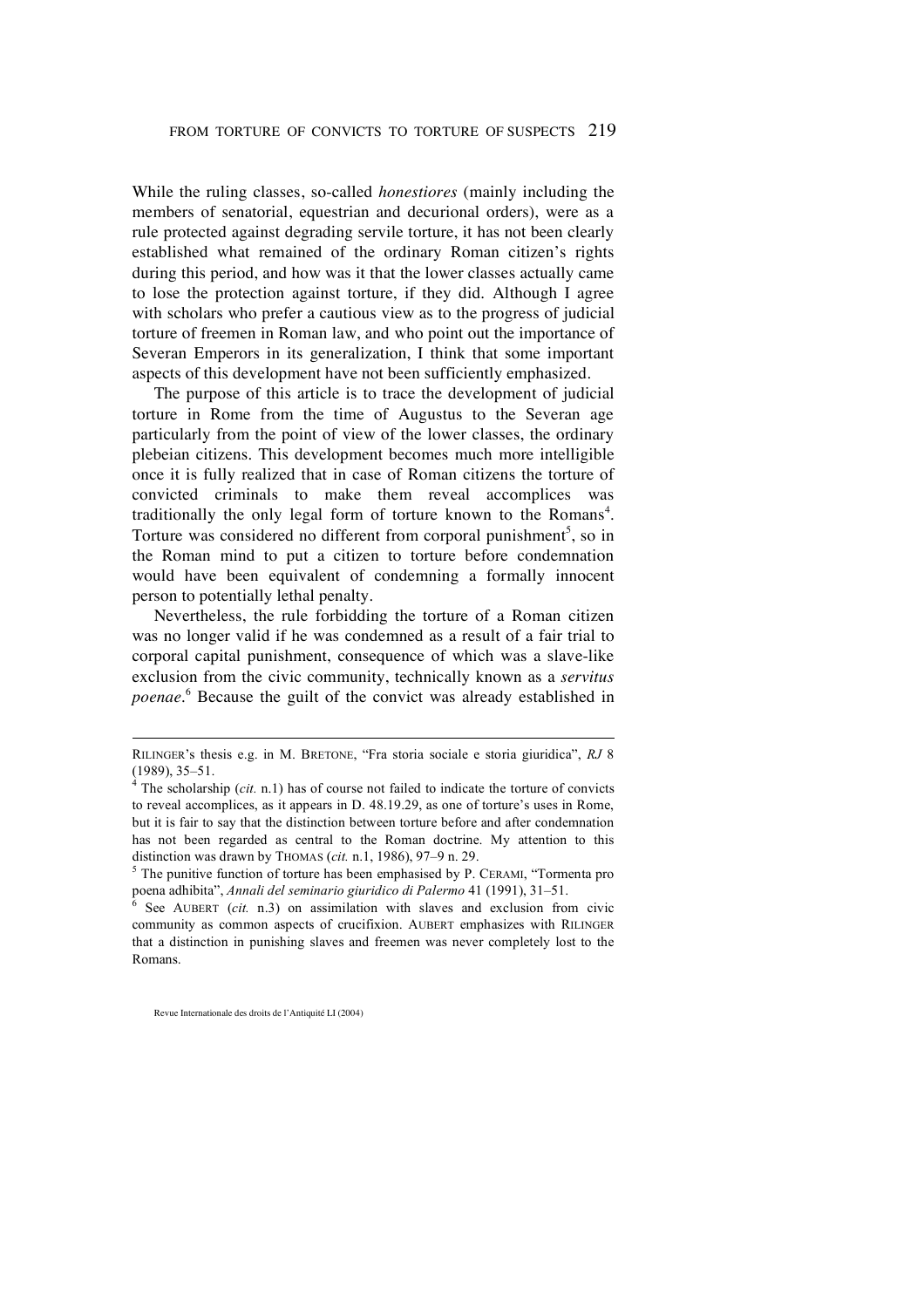the trial, the torture after condemnation could have as its sole formal and logical purpose the exposure of accomplices, although this is not to deny that in practice posthumous confessions helped to release the judges from any lingering doubt and responsibility. The main purpose of the *lex Iulia de vi* (*publica*) was to halt torture (and any other acts leading to execution of punishment) as long as an appeal to the Emperor was pending, not to absolutely ban it.

When the Romans considered it necessary to overcome these strictures governing the use of torture, they did not proceed arbitrarily but introduced legal categories of offenders not protected by the *lex Iulia*. Introduction of these categories was prompted by the imperial criminal policy that required provincial governors to repress *ex officio* activities, including violent upheavals and organized crime, considered most harmful to public order. The wide range of discrimination allowed to the governors in deciding the nature of crime and criminal ensured that the have-nots rather than the haves were assigned to the disadvantageous categories of offenders. Indeed, the torture after condemnation was effectively restricted to plebeian convicts, as the decurions were protected against torture and corporal punishments by the imperial pronouncements.

In order to effectively implement the imperial criminal policies, the governors were more and more inclined to bend the rule of law prohibiting torture of freemen before condemnation by readily condemning suspects in order to have them formally tortured to reveal accomplices but so also to make them confess their own crimes. As the governors had all the power to decide when a person was sufficiently hard-pressed to merit a condemnation, also the distinction between a suspect and a convict, and between torture before and after condemnation, slowly eroded but was not lost to the Romans until the Severan period. The principle that a strong suspect can be tortured about his own crime is based on a decision of Caracalla in 216, but it seems to be known already to Callistratus who wrote before 211 when Severus was still alive.

In conclusion, I argue that the formal and logical distinction in the eyes of the law between innocent and condemned persons is necessary to explain the historical development of use of torture in the Roman law and practice. Before the Severan age, a Roman citizen could not in legal principle be tortured but to reveal accomplices after his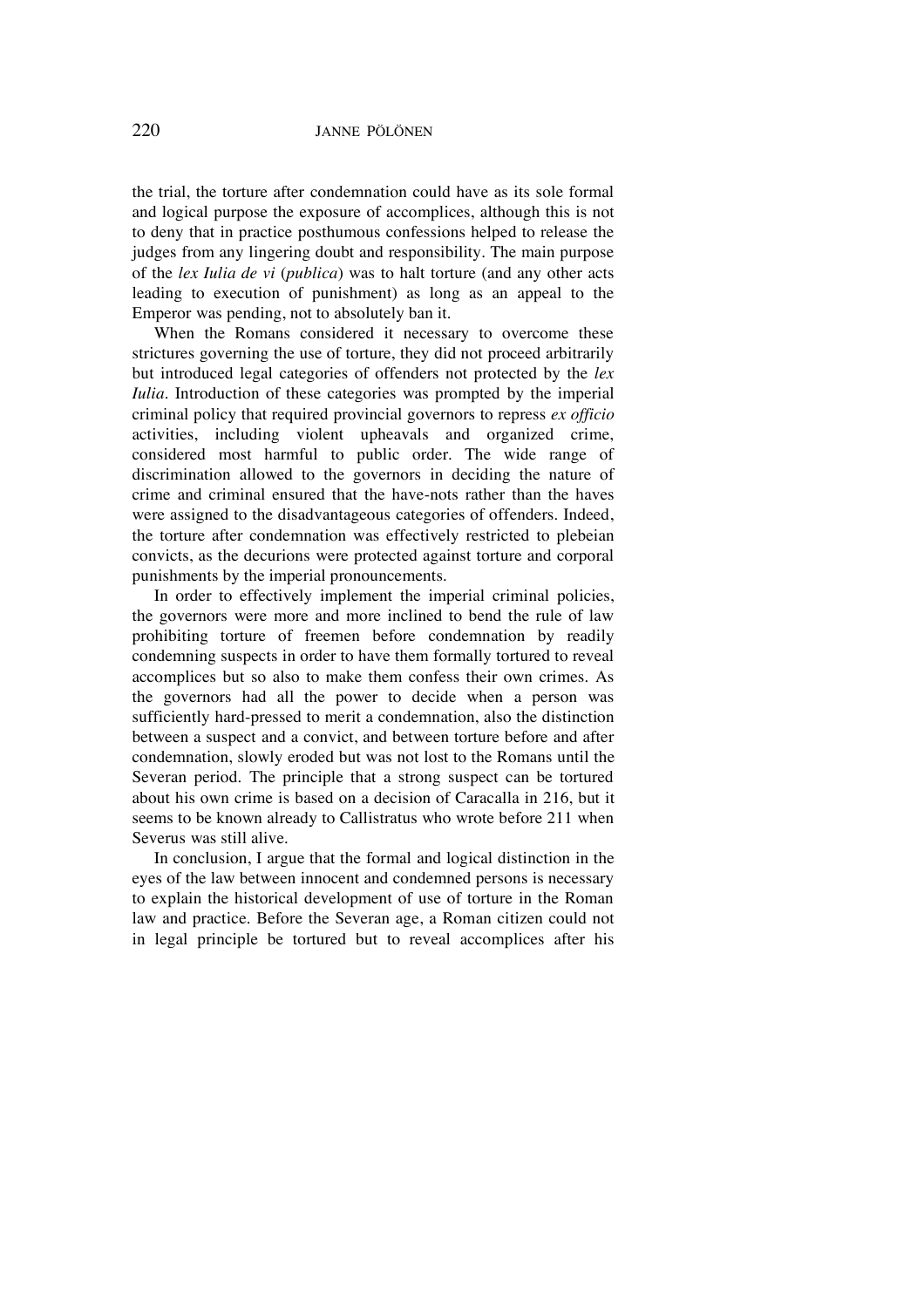condemnation to capital punishment and reduction to the *servitus poenae*. The uses and abuses of this principle studied in this paper document the great extent to which the Roman legal administration was rule oriented even in regard to plebeian offenders. Even if due allowance is made to error and maladministration, this should be a warning against a too generous presumption that the Roman Empire deprived in the normal run of events its plebeian subjects of legal protection afforded by their citizenship.

#### II. *Torturous Punishments and The lex Iulia de vi publica*

Judicial torture was regularized in Rome relatively early, and was certainly in use already under the Republic, out of public interest in case of the most heinous criminals like *perduelliones*, in order to make them reveal their accomplices after condemnation<sup>7</sup>. According to Quintilian, indeed a *lex* ordered that a traitor is to be tortured until he reveals accomplices<sup>8</sup>. Scourging and other tortures regularly

 $<sup>7</sup>$  A violation of a Roman citizen's liberty by servile torture, if detested in any case,</sup> could be admitted more easily against him as a criminal after condemnation than as an innocent man, that is, before his condemnation. The principle that a free man ought not to be tortured was evidently one of the 'tabous juridiques immémoriaux': THOMAS (*cit.* n.1, 1998), 478, however I would stress that only as long as he was formally innocent. This principle is referred to law in Quint. *decl. mai*. 7: *Liberum hominem torqueri ne liceat… offert se pauper in tormenta… dives contradicit ex lege.* C. RUSSO-RUGGERI (*cit.* n.1) has sought to demonstrate that it would have been legal under the Republic to torture freemen, but she pays no attention to distinction between torture before and after condemnation. As far as torture before condemnation is concerned, her thesis does not seem to me convincing, see A. D'ANTONIO's review of RUSSO-RUGGERI's book in *Index* (forthcoming) – I am grateful to Ms. D'ANTONIO for having allowed me to read the manuscript before its publication.

<sup>8</sup> Quint. *decl. min*. 307.3: *lex quae [proditorem] torqueri iubet donec conscios indicet*. Admittedly Quintilian is not our best guide to the legal norms of his past or present, nevertheless he cites the law saying that 'it is not written in the law that 'a traitor is tortured', but 'is tortured until he reveals accomplices'': 307.3: *Itaque non sic scriptum est: 'proditor torqueatur', sed: 'torqueatur donec conscios indicet*'. Quintilian refers the presumption of accomplices to 'our ancestors' (*maioribus nostris*). Could this law be the *lex Varia de maiestatis* that urged an inquiry into accomplices: Ascon. *pro Scaur*. 19.19-25? The assassins of Tarquinius Priscus, 'after being put to the torture and forced to name the authors of the conspiracy, met at length with the punishment they deserved': Dion. Hal. 3.73.4:  $\mu$ età τοῦτο βασάνοις καταικισθέντες καὶ τοὺς ἀργηγοὺς τῆς ἐπιβοθλῆς ἀναγκασθέντες εἰπεῖν τῆς  $\pi$ ροσηκούσης τιμωρίας έτυχον σὺν χρόνω and Appian BC. 4.4.28: καὶ ληφθεὶς έλεγεν

Revue Internationale des droits de l'Antiquité LI (2004)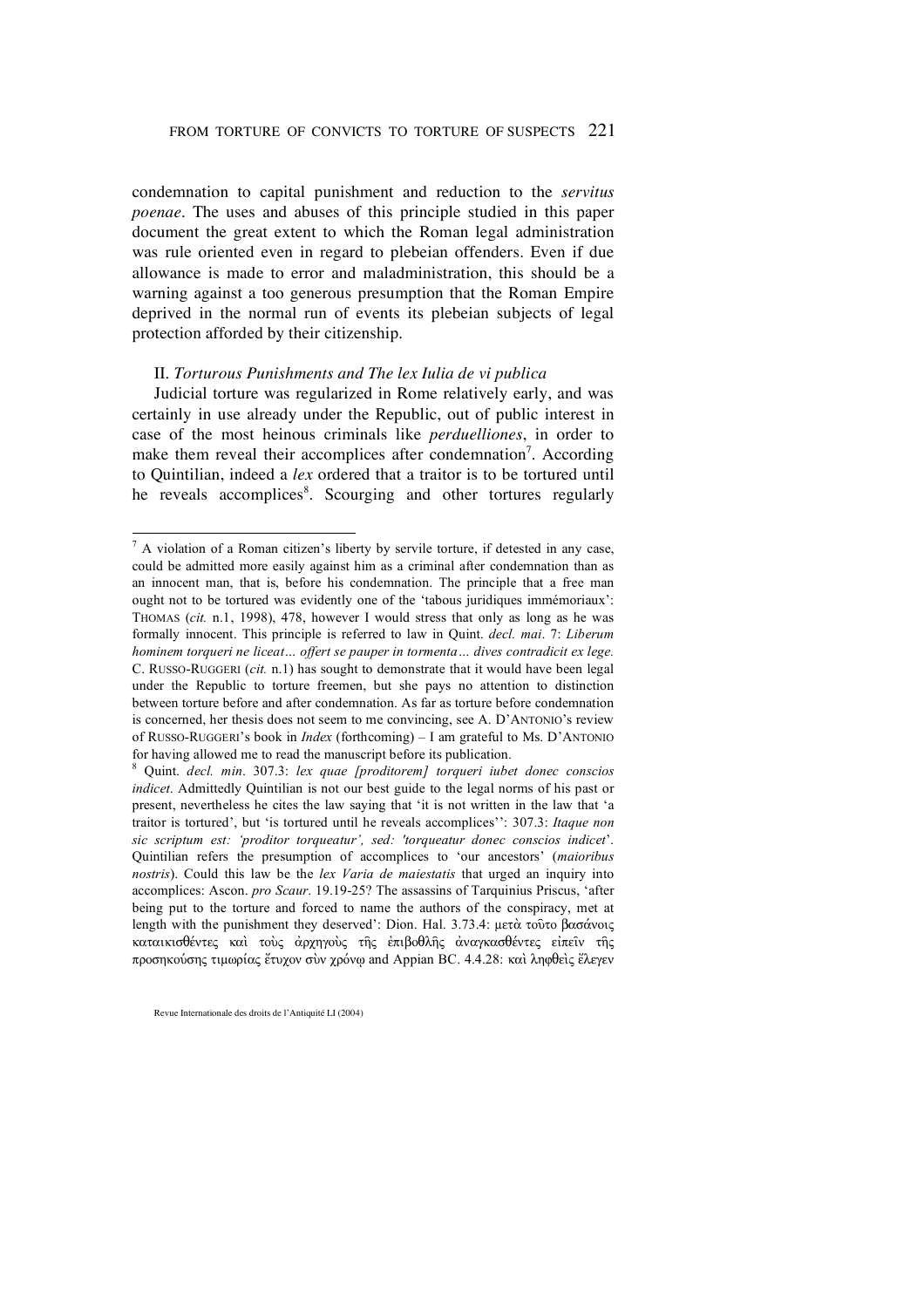preceded the execution of death penalties already under the Republic, and at least the hypothesis is advanced here that their purpose was a forced interrogation of convicts, and not only to make their punishments more torturous<sup>9</sup>. This tradition continued also in the

εἶναι ληστής καὶ ἐπὶ τῷδε θανάτω καταδικαζόμενος ἠνείχετο. ὡς δὲ αὐτὸν ἔμελλον καί βασανιεῖν ἐς τοὺς συνεγνωκότας, οὐκ ἐνεγκὼν ἤδη τοῦτο ὡς ἀπρεπέστερον; compare with Dion. Hal. 5.28.4, 29.2; Dio 2.6; 68.11.3. Publius Horatius was condemned for *perduellio* to *arbor infelix* and risked being 'flogged and tortured as tied under the stake': Liv. 1.27.10-11: *sub furca vinctum inter verbera et cruciatus*; Dion. Hal. 7.69.1-2. Torture of the condemned is most accurately described by Appianus when he tells about the end of proscribed Varus as a bandit in Minturnae under the second triumvirate: 'He was captured and said that he was a robber. He was condemned to death on this ground and resigned himself, but as they were preparing to subject him to torture to compel him to reveal accomplices, he could not bear such an indignity': Appian. *BC*. 4.4.28: και ληφθείς έλεγεν εἶναι ληστης και επι τώδε θανάτω καταδικαζόμενος ήνείχετο. ώς δε αὐτὸν ἔμελλον καὶ βασανιεῖν ἐς τοὺς συνεγνωκότας, οὐκ ἐνεγκὼν ἤδη τοῦτο ὡς ἀπρεπέστερον. Under Tiberius a rustic of the Termestine tribe in the Hither Spain killed the governor Lucius Piso. After the killer's identity was ascertained 'torture was applied in order to force him to disclose his accomplices': Tac. *ann*. 4.45: *cum tormentis edere conscios adigeretur*.

<sup>9</sup> On capital punishments in general see E. CANTARELLA, *I supplizi capitali in Grecia e a Roma: Origini e funzioni della pena di morte nell'antichità classica* (1991), 205, especially 171–222. Flogging (*verberatio*) was a common element of both capital punishment: C. LOVISI, *Contribution à l'étude de la peine de mort sous la République romaine (509-149 av. J.-C.)* (1999), 158; and torture: GARNSEY (*cit.* n.1), 138; FASANO (*cit.* n.1), 159–60, 162. It seems to me that the flogging/torture of criminals after condemnation to reveal accomplices was often, if not always, the flogging/torture commonly attested leading to execution of death penalties. Often it is not clear what the function of flogging and torture was; I suggest that it had to do also with interrogation. Dionysius refers to early laws that prescribed malefactors to be bound to stakes, scourged with whips and put to death by axe: Dion. Hall. 20.5.5; 20.16.2; see also 9.40.4. According to Aurelius Victor, *perduelliones* were traditionally (*more maiorum*) 'put to death by flogging their neck being tied to a stake': *De vita et moribus imperatorum* 5.7: *collo in furcam coniecto, virgis ad necem caederetur*. In 204 B.C. a legate had 'military tribunes tied to stakes, then put them to death having had them flogged and tortured by all kinds of servile torments': Liv. 29.18.14: *tribunos militum in vincla coniectos, dein verberatos servilibusque omnibus suppliciis cruciatos occidit*. Verres abusively condemned Gavius as a spy, and consequently had him tied up in the forum, beaten with rods, tortured with fire and hot metal plates, and crucified: Cic. *Verr*. 2.5.160-164; Gell. *NA* 10.3.6-13. While Gavius was beaten and tortured, Cicero claims that 'no words came from his lips in his agony except 'I am a Roman citizen': *Verr*. 2.5.162: *nulla vox alia illius miseri inter dolorem… audiebatur nisi haec, 'Civis Romanus sum'*. Apparently this was the moment when Gavius was, as it was customary, questioned about the crime, but as an

1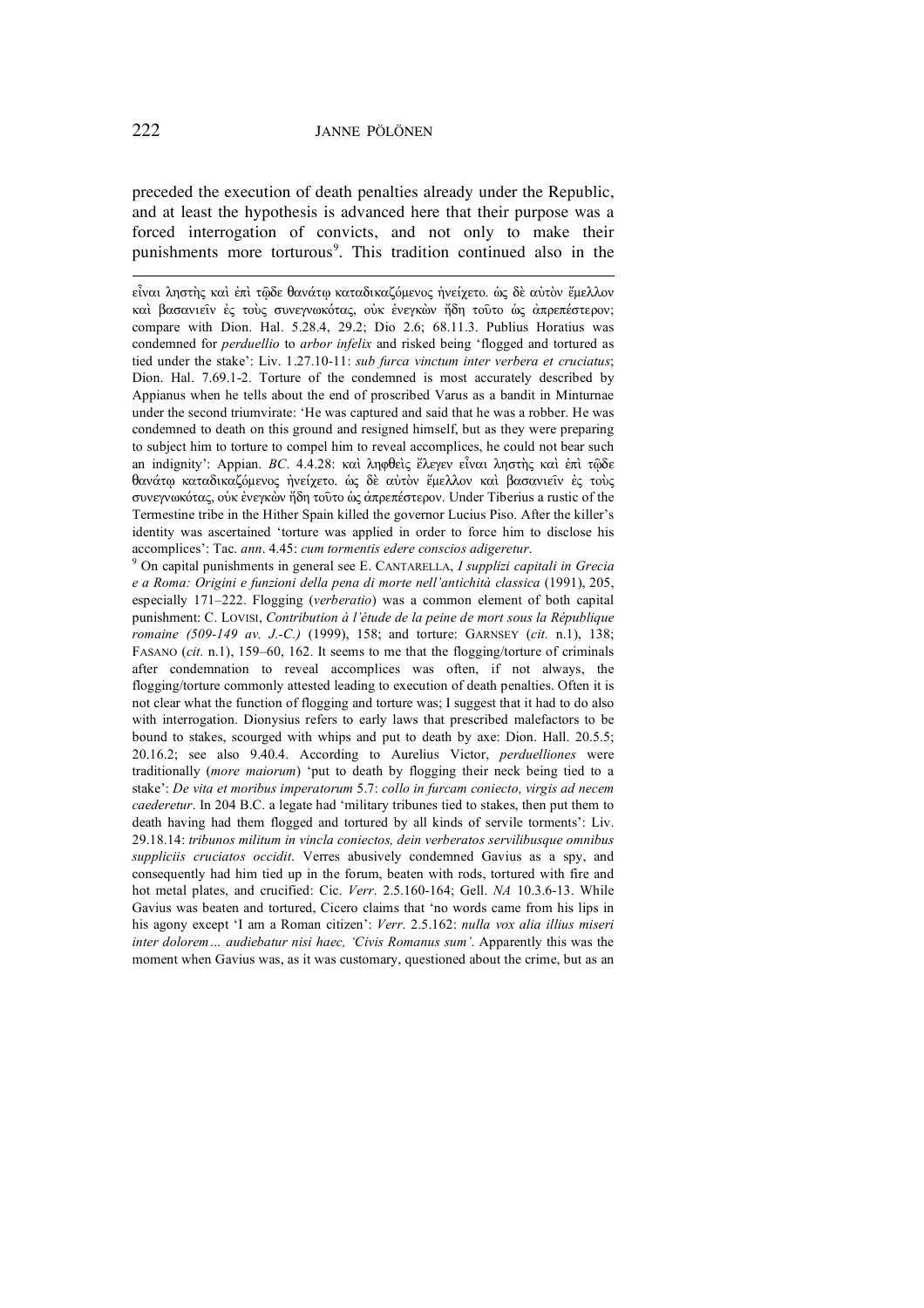repression of *crimen maiestatis* 10 , however in this context torture expanded more arbitrarily. Roman historians suggest that dictators and Emperors since Sulla indulged in torturing citizens as suspects

1

innocent man only appealed to his citizen rights; on the moment of interrogation compare with Tac. *ann*. 15.57. Jonathan, a gang-leader brought before Vespasian, was 'first tortured and then burnt alive': Jos. *bell. iud.* 7.450: ζῶν γὰρ κατεκαύθη πρότερον αίκισθεις. In a Quintilian's *declamatio* 'a convict for murder is tortured and confessed to have committed also a sacrilege': Quint. *decl. min*. 324.pr: *Damnatus caedis cum torqueretur, dixit et sacrilegium a se commissum*. The *lex locationis de munere publico libitinario* from Puteoli dating to the Late Republic or the Early Empire also suggests a close connection between torture and capital punishment: *AE* (1971), no. 88. l. 8–14; J. BODEL, "Graveyards and Groves: A study of the *Lex Lucerina*", *American Journal of Ancient History* 11 (1986), 1–133, 72–80; J.-J. AUBERT, "En guise d'introduction: contrats publics et cahiers des charges", in J.-J. AUBERT (ed.), *Tâches publiques et enterprise privée dans le monde romain* (2003), 15–25; F. HINARD/J.C. DUMONT (eds.), *Libitina: pompes funèbres et supplices en Campanie à l'époque d'Auguste* (2003). In case the owner wanted to have his slave crucified at private expense (lines 8-10) the owner contacted an undertaker (*redemptor*) who provided floggers (*verberatores*) and accessories (*asseres vincula restes*) against a compensation of HS IIII. The second part of the law concerns capital punishments executed by a magistrate at public expense. Although a slave status of the convicts is not specified, F. DE MARTINO has well-foundedly argued that in both cases *supplicia* of slaves are in question: "I 'supplicia' dell'iscrizione di Pozzuoli", *Labeo* 21 (1975), 211–4, however also foreigners can perhaps be admitted: C. LOVISI, "Les supplices", in HINARD/DUMONT (*cit.* n.9) 94. This time the undertaker was to produce 'stakes, nails, pitch, wax and candles' (*cruces clavos pecem ceram candelas*) which could mean a crucifixion accompanied by torture or stake: AUBERT (*cit.* n.3), 114. LOVISI (*cit.* n.9), 93 rules out the stake suggesting torments to make the crucifixion more painful. In my view a torture to make the condemned to reveal accomplices is in question. Yet this does not have to exclude the possibility of stake: e.g. Tac. *ann*. 15.44. Compare with punishments preserved for public authorities: C.9.14.1.1.

<sup>10</sup> In Quintilian 'a person having aspired the throne is tortured to reveal accomplices': *inst. or*. 9.2.81.6-7: *Tyrannidis adfectatae damnatus torqueatur ut conscios indicet*. See also Liv. 24.5.9-14; Sen. *dial*. 4.23.1; Val. Max. 3.3.3.1-4; 3.3.5.1-5. Tiberius also tortured Clemes, a libertus of Agrippa, 'in order to learn something about his fellow conspirators': Dio 57.16.4: μετά τούτο βασανίσας Όνα τι περι τῶν σθνεγνόκοτων αὐτῷ μάθη. Accomplices may have been the official motive of torture also in Tac. *ann*. 11.22.2-5. Pius is credited for having 'prohibited inquiry to the accomplices' in case of Atilius condemned for having aspired the throne: SHA, *Pius* 7.3-4: *conscios requiri vetuit*. Domitian, in what may have been an illegal torture of mere suspects, applied new torturous techniques against the members of opposition in investigation about accomplices: Suet. *Dom*. 10.5.1-4.

Revue Internationale des droits de l'Antiquité LI (2004)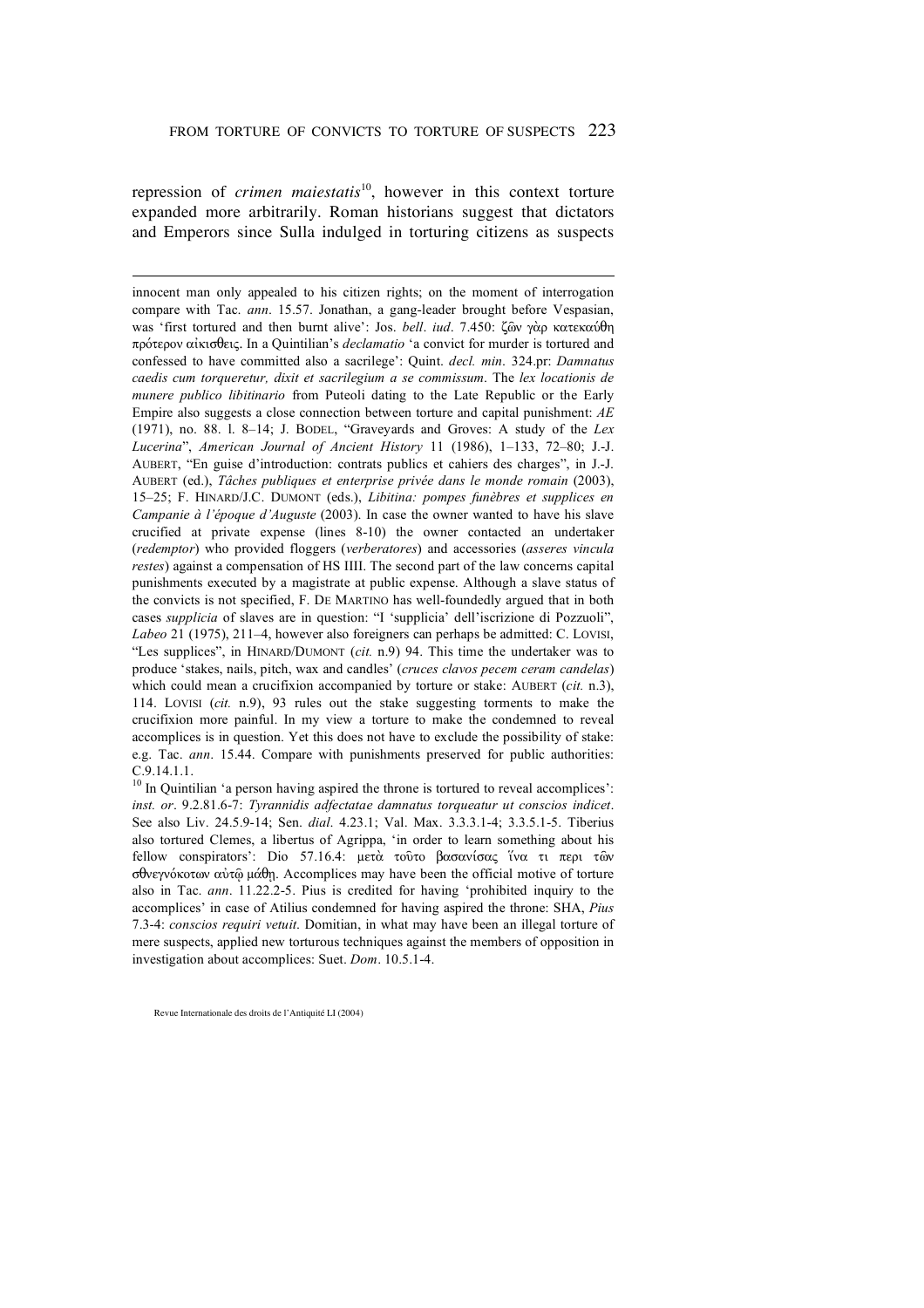before their condemnation $11$ , but this was strictly illegal and concealed from the public eye<sup>12</sup>. Precisely because the principles of law could be

 $11$  According to Dionysius, Sulla was the first to turn dictatorship into tyranny, having 'put no fewer than forty thousand [citizens] to death after they had surrendered to him, and some of these after he had first tortured them': Dion. Hal.  $5.77.5$ :  $\tau \circ \alpha c$ παραδόντας αὐτῶ σφᾶς αὐτοὺς οὐκ ἐλάττους τετρακισμυρίων ἀπέωκτεινεν, ὧν τινας και βασάνοις πρῶτον αἰκισάμενος and Dio 58.21.3: εσέπεμπε δε ες αὐτην οὐ μόνον τα βιβλία τὰ διδόμενά οι παρὰ τῶν μηνυόντων τι, ἀλλὰ καὶ τὰς βασάνους ἃς ὁ Μάκρων έποιείτο, ὣστε μηδὲν ἐπ' αὐτοῖς πλὴν τῆς καταψηφίσεως γίγνεσθαι. In 44 B.C. Portia the wife of Brutus could be afraid that she might reveal something about her husband's conspiracy against Caesar if tortured, like Quintus Cicero's son a year later: Dio 44.13.2-4; 47.10.6-7. Augustus suspected Quintus Gallius for having hidden a sword under his cloak, and 'tortured him like a slave and when he confessed nothing ordered him to be killed': Suet. *Aug*. 27.4.1-7: *seruilem in modum torsit ac fatentem nihil iussit occidi*. *Seruilem in modum torsit ac fatentem* refers to torture of a suspect to procure a confession of his own crime, see discussion below. Tiberius for instance sent to the Senate 'not only the documents given him by the informers, but also the confessions which Macro had obtained from people under torture, so that nothing was left to them except the vote of condemnation': Dio 58.21.3:  $\degree$ е́σέπεμπε δε ἐς αὐτὴν οὐ μόνον τὰ βιβλία τὰ διδόμενά οι παρὰ τῶν μηνυόντων τι, ἀλλὰ καὶ τὰς βασάνους ἃς ὁ Μάκρων ἐποιεῖτο, ὣστε μηδὲν ἐπ' αὐτοῖς πλὴν τῆς καταψηφίσεως γίγνεσθαι. On torture of suspects see e.g. Plut. *Mor*. 505 D; Dio 50.13.7; 58.3.7; 58.27.2-3; 59.25.5b; 60.15.6; 60.31.5; 62.27.3; Herod. 3.5.8; 4.5.4.

<sup>&</sup>lt;sup>12</sup> Dio 55.5.4 recounts that Augustus allowed the torture of slaves against their masters but not that he legalized torture of citizens in any unprecedented manner. Caligula was praised for having handled the case of Pomponius accordingly, only his eJtaivra was tortured: Dio 59.26.4. Dio 55.19.2-3 also had Livia to denounce as wrongdoing the condemnation of men on basis of their statements made under torture. Early Emperors tried indeed to conceal their illegal investigations, e.g. Suet. *Aug*. 27.4; *Tib*. 62.2. See also Dio 58.24.2 on the disgrace faced by Tiberius when suspects were condemned in the Senate on basis of confessions procured beforehand by means of torture. Still the sources of Severan age considered only torture of slaves in context of *crimen maiestatis*, and it is likely that the *Lex Iulia* provided nothing further: C.9.8.6.1; C.9.41.1pr. The earliest general statements that everyone is susceptible to torture in case of *maiestas* date to the late third or early fourth centuries: Paul. *Sent*. 5.29.2; D.48.18.10.1. Hence it can be doubted if these principles ante-date the Severan age. Indeed a passage of Dio might suggested that it was Caracalla who made particularly paranoid use of torture: 'He realized so well how he stood with all the senators that the slaves and freedmen and most intimate friends of many of them who were not even under any charge at all were arrested by him and were asked under torture whether So-and-so loved him or So-and-so hated him': Dio 78.2.2: : ούτω γάρ που πρὸς πάντας τοὺς βουλευτὰς διακειμένφ συνήδει εαυτῷ ὥστε mδ 'έγκαλουμένων τι πολλών τούς τε δούλους και τους εξελευθέρους τούς τε φίλους  $\alpha$ ύτων τούς πάνυ συλλαμβάνεσθαί τε υπ' αύτου και δια βασάνων έρωτασθαι 'εί ἄρα ο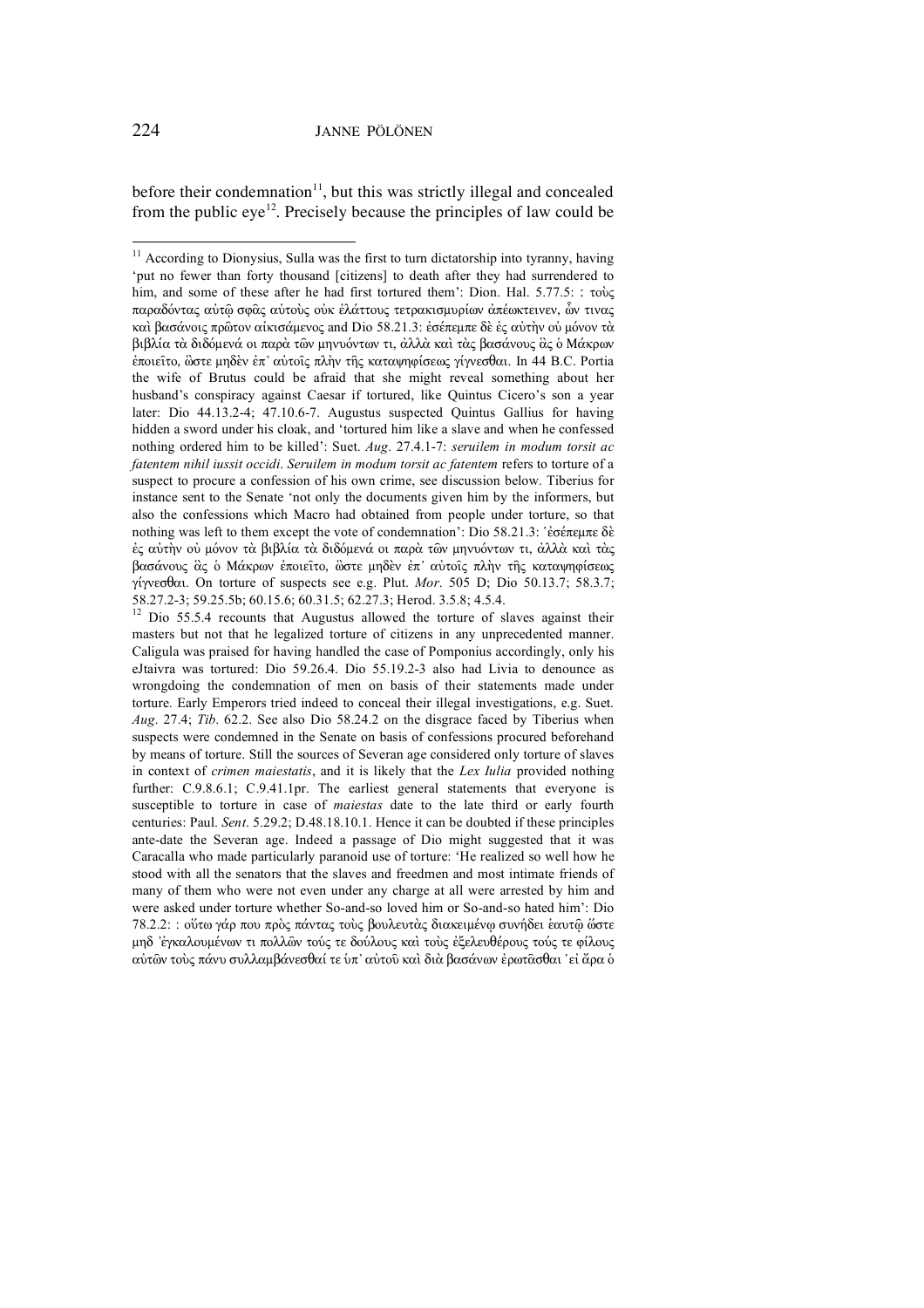more easily transgressed in the secret and paranoid treason trials, they are not a reliable guide to the legal administration's use of torture outside such investigations.

The works of Cicero demonstrate that the principle against the torture of citizens, or that of slaves against their owners, was strongly felt during the last century of the Republic. Cicero may have denounced all kinds of torture but it was true in his time that a voluntary exile saved the accused from potential death, and so also from the torture to reveal accomplices<sup>13</sup>. Although escape to avoid condemnation (and so torture and punishment) was theoretically open to all suspects, it was more feasible option for the rich Romans who had estates outside Italy<sup>14</sup>. There is no reason to doubt that a torture of an innocent Roman citizen, regardless of his status, was against the Roman custom and strongly disapproved.

For the imperial period, which is the main concern of this paper, Roman historians, not surprisingly, have a lot to say about politically charged *maiestas* trials but little about the position of ordinary plebeian offenders<sup>15</sup>. The rhetoricians are little more generous. In the jurists' writings the regulation of judicial torture can be followed in any detail from the early second century onwards, while for the first century the only normative evidence comes in form of the appeal laws. Following a republican tradition<sup>16</sup> the Julian law on violence (of

δεῖνά με φιλεῖ<sup>'</sup> ὑ δεῖνά με μισεῖ'. Still St. Augustin deplored the torture of innocent witnesses, see LÉVY (*cit.* n.1) 246. Also Dio, a Caracalla's contemporary, wrote with antipathy about this kind of abusive torture of freemen and citizens, but never condemned the torture of convicts: e.g. Dio 57.19.1c-2; 60.15.6. To adopt a sentence, all the evidence indicates that the Emperors were more concerned about threats to their lives than potential challenges to their constitutional position: P. GARNSEY, "The Lex Iulia and appeal under the Empire", *JRS* 56 (1966), 167–89, 187.

<sup>13</sup> Cic. *Verr*. 2.61.158-66, 170; *part. or*. 34.118; *pro Mil*. 59; CERAMI (*cit.* n.5), 46–7; LÉVY (*cit.* n.1), 24–2; THOMAS (*cit.* n.1, 1998), 479–81. On exile: G. CRIFÒ, *Richerche sull'exilium nel periodo repubblicano* (1961); GARNSEY (*cit.* n.1); E. L. GRASMÜCK, *Exilium. Untersuchungen zur Verbannung in der Antike* (1978). .

<sup>14</sup> Suet. *Jul*. 42.3: *Poenas facinorum auxit; et cum locupletes eo facilius scelere se obligarent, quod integris patrimoniis exulabant, parricidas, ut Cicero scribit, bonis omnibus, reliquos dimidia parte multauit*.

<sup>15</sup> For a full discussion of expansion of torture in context of *crimen maiestatis* see THOMAS (*cit.* n.1, 1996 and 1998).

<sup>16</sup> Cic. *rep*. 2.53; Liv. 10.9.6; Val. Max. 4.1.1; W. KUNKEL, *Entwicklung des römishcen Kriminalverfahrens in vorsullanischer Zeit* (1962); GARNSEY (*cit.* n.12),

Revue Internationale des droits de l'Antiquité LI (2004)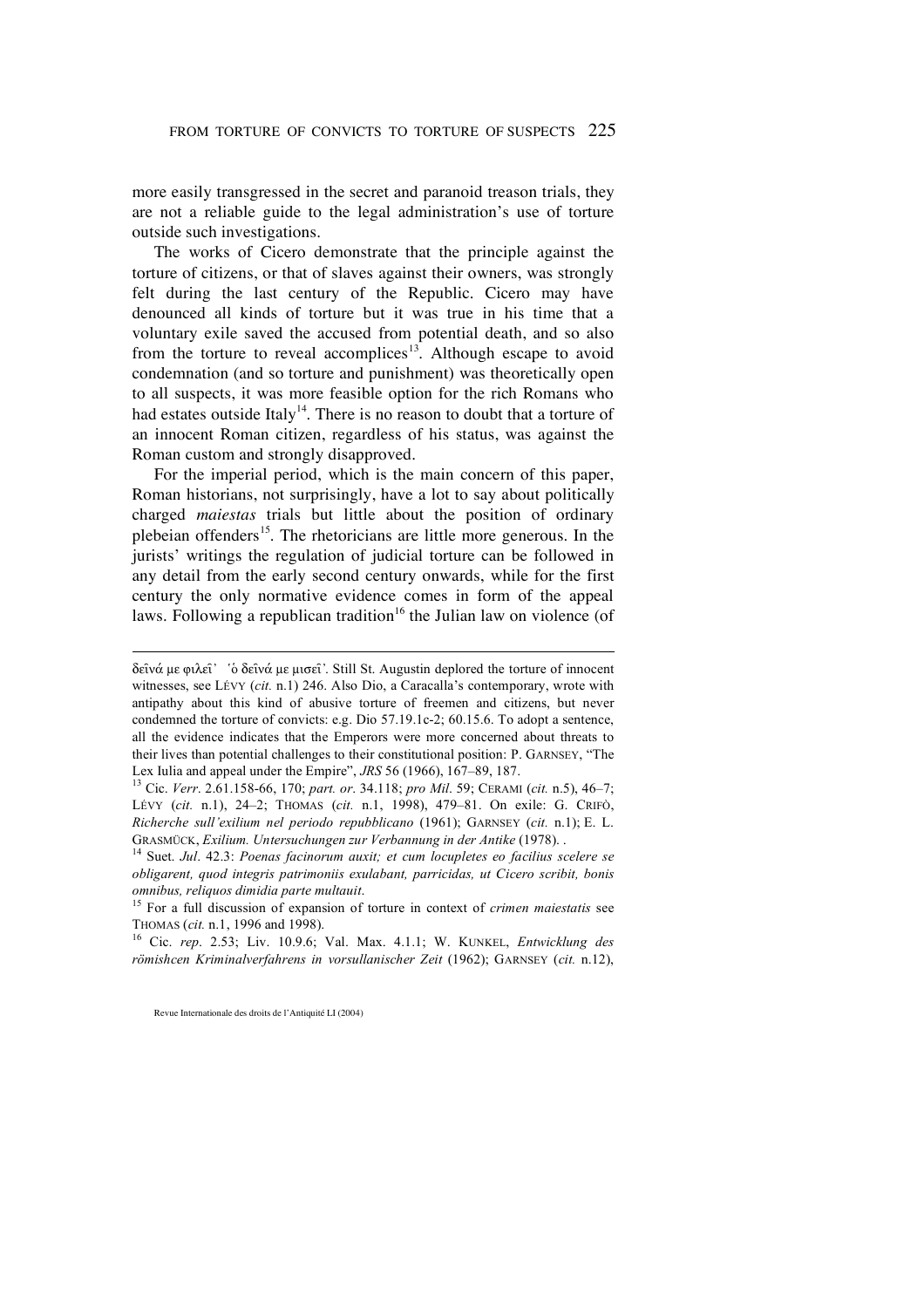Caesarian or Augustan origin) forbade magistrates from torturing citizens who appealed to the Emperor. The crucial content is reported in a Digest fragment from Ulpian's *De officio proconsulis*, as well as post-classical *Sententiae* attributed to Paul 17 :

#### D.48.6.7:

*Lege Iulia de vi publica tenetur, qui, cum imperium potestatemve haberet, civem Romanum adversus provocationem necaverit verberaverit iusseritve quid fieri aut quid in collum iniecerit, ut torqueatur.*

Liable under the Julian law on public violence is anyone who, while holding *imperium* or office, puts to death or flogs a Roman citizen contrary to his appeal or orders any of the aforementioned things to be done, or ties his neck for the purpose of torture.

#### Paul. *sent*. 5.26.1:

*Lege Iulia de vi publica damnatur, qui aliqua potestate praeditus civem Romanum antea ad populum, nunc imperatorem appellantem necaverit necarive iusserit, torserit verberaverit condemnaverit inve publica vincula duci iusserit.*

Under the Julian law on public violence is condemned anyone who, when invested with any office, puts or orders to be put to death, tortures, flogs, condemns, or orders to be led to prison a Roman citizen who appeals, earlier to the people, but now to the Emperor.

In imperial times an appeal to the Emperor was as a rule made against a prior conviction<sup>18</sup>. The law seems to have had little to do

<sup>167–8;</sup> J. D. CLOUD, "*Provocatio*: Two Cases of Possible Fabrication in the Annalistic Sources, in Scritti Quarino", *Sodalitas* III (1984), 1365–76; M. HUMBERT, "Le tribunat de la plèbe et le tribunal du peuple: remarques sur l'histoire de la *provocatio ad populum*", in *MEFRA* 100 (1988), 431–503; J. D. CLOUD, "*Lex Iulia de vi* – I", *Athenaeum* 76 (1988), 579–95; J. D. CLOUD, "*Lex Iulia de vi* – II", *Athenaeum* 77 (1989), 427–65; J. D. CLOUD, "Constitution and Public Criminal Law", in *Cambridge Ancient History* <sup>2</sup> IX (1994), 491–530.

<sup>17</sup> See also the Wisigothic *Paul. sent. int*. 5.28.1: *Lege Iulia decretum est, ut pro violentia publica damnetur, quicumque iudex appellantem, ut ad principis praesentiam ducatur, ingenuum hominem vel civem Romanum factum torserit occiderit vel occidi iusserit vel in vinculis publicis adstrinxerit vel flagellis ceciderit aut damnare praesumpserit*.

<sup>&</sup>lt;sup>18</sup> GARNSEY (*cit.* n.12), 167 convincingly refutes the theory of JONES, according to which two distinct procedures of appeal, *provocatio* and *appellatio*, the former before and the latter after sentence, existed during the first two centuries of the Empire: A.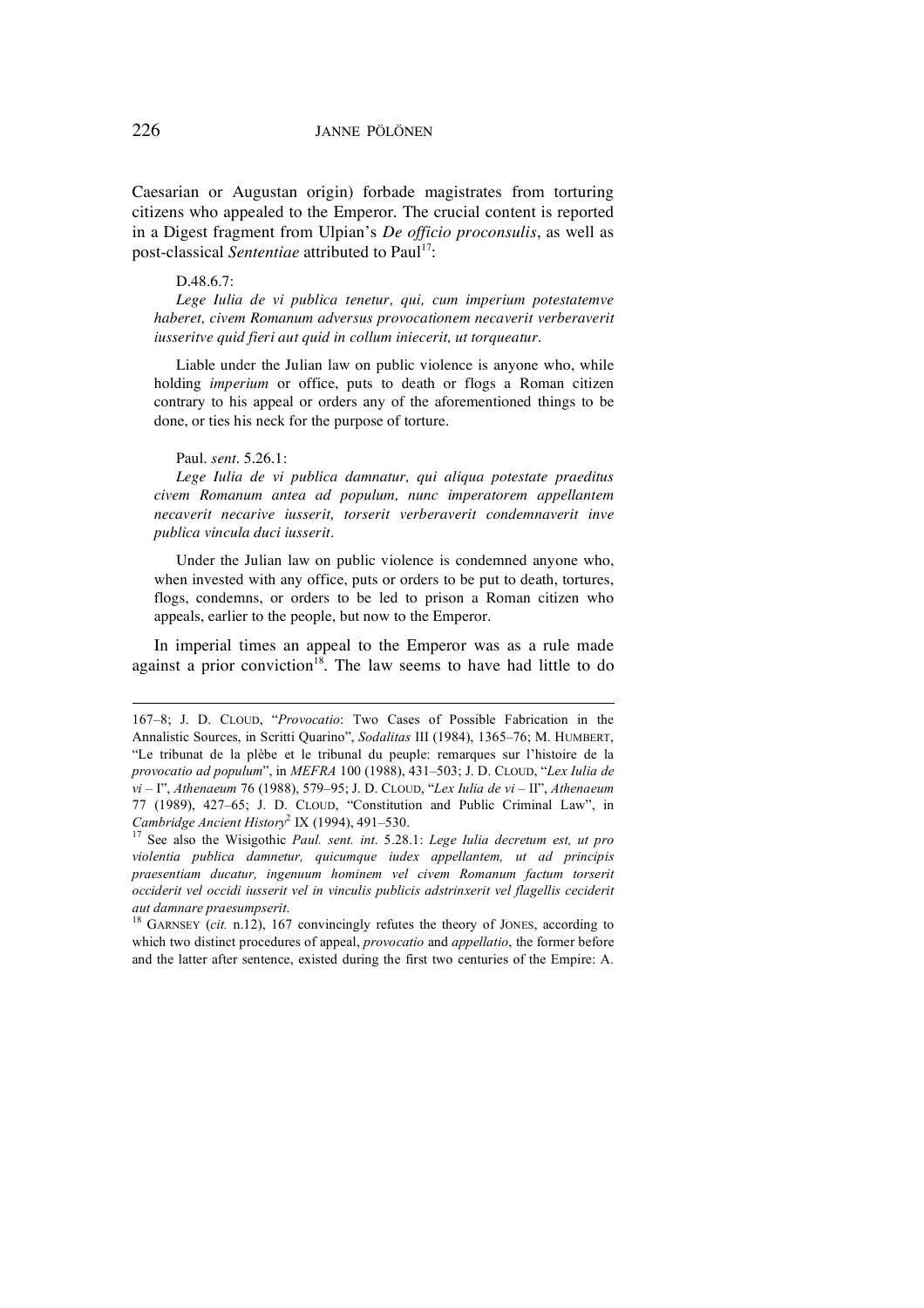with magisterial *coercitio* such as pertained to "police" functions<sup>19</sup>, although it would certainly have been against its spirit to torture or put to death a citizen before his or her condemnation. Indeed, if torture was applied in criminal case against the laws, Cervidius Scaevola states that an appeal could exceptionally be made before condemnation<sup>20</sup>. Therefore it seems to me that the *lex Iulia de vi*, as it appears in Ulpian and the *sententiae*, sought primarily to stop acts of public violence committed by the magistrates in the event of appeal to the Emperor against Roman citizens after their condemnation to capital punishment 21 . This interpretation explains also *condemnaverit*

<sup>21</sup> Also the republican laws prohibiting Roman citizens to be put to death or flogged against an appeal might have similar aim, notably in regard to those condemned to death by flogging *collo in furca coniecto*: Aur. Vict. 5.7. This is at least how Livy depicted the case of Publius Horatius. He was condemned for *perduellio* (*P. Horatius, tibi perduellionem iudico*) after which he appealed (*provoco*). It was only after the condemnation that he would have been tortured and flogged to death (*sub furca inter verbera et cruciatus*) had his appeal not been succesful: 1.26.7-14. A similar sense of *in publica vincula duci iusserit* as a preparation for execution is preserved by Velleius Paterculus in case of Gaius Marius: 'he was tied about his neck [to a stake?] and led to the prison of Minturnae on the orders of its duumvir. A public slave…was sent with a sword to put him to death': *hist. rom*. 2.19.2: *iniecto in collum loro in carcerem Minturnensium iussu duumviri perductus est. Ad quem interficiendum*

Revue Internationale des droits de l'Antiquité LI (2004)

H. M. JONES, "I appeal unto Caesar", and "Imperial and senatorial jurisdiction in the Early Principate", in *Studies in Roman Law and Government* (1960), 53–68, 69–98. There was a possibility during the Early Empire to have a trial transferred to Rome before any sentence was passed, but the governor was not under obligation to admit such a request: H. COTTON, "Cicero, *Ad Familiares* XIII, 26 and 28: Evidence for *Revocatio* or *Reiectio Romae*/*Romam*?", *JRS* 69 (1979) 39–55. St. Paul's appeal appears to fall into this category, Festus was not under obligation to send him to Rome and did this only after consulting his advisers: GARNSEY (*cit.* n.12), 184–5.

<sup>19</sup> It was not the aim of the *lex Iulia de vi* to prohibit preventive incarceration: Y. RIVIERE, "*Carcer et vincula* : la détention publique à Rome (sous la République et le Haut-Empire", *MEFRA* 106 (1994), 640 n. 201. A passage of Suetonius shows that Augustus, in an effort to conceal wrongful treatment of Quintus Gallius, considered it perfectly lawful to claim that he was imprisoned before condemnation to exile: *Aug*. 27.4.7-10: *coniectumque a se in custodiam, deinde urbe interdicta dimissum*. Despite the *lex Iulia de vi* Ulpian and Gellius clearly thought that magistrates could 'use coercion and send people to prison': D. 2.4.2: *qui et coercere aliquem possunt et iubere in carcerem duci*; Gell. *NA* 13.12.8: *Nam qui iure prendi potest, etiam in vincula duci potest*.

<sup>20</sup> D.49.5.2: *Ante sententiam appellari potest, si quaestionem in ciuili negotio habendam iudex interlocutus sit, uel in criminali si contra leges hoc faciat*. But it is not certain if Scaevola had in mind other than torture of slaves.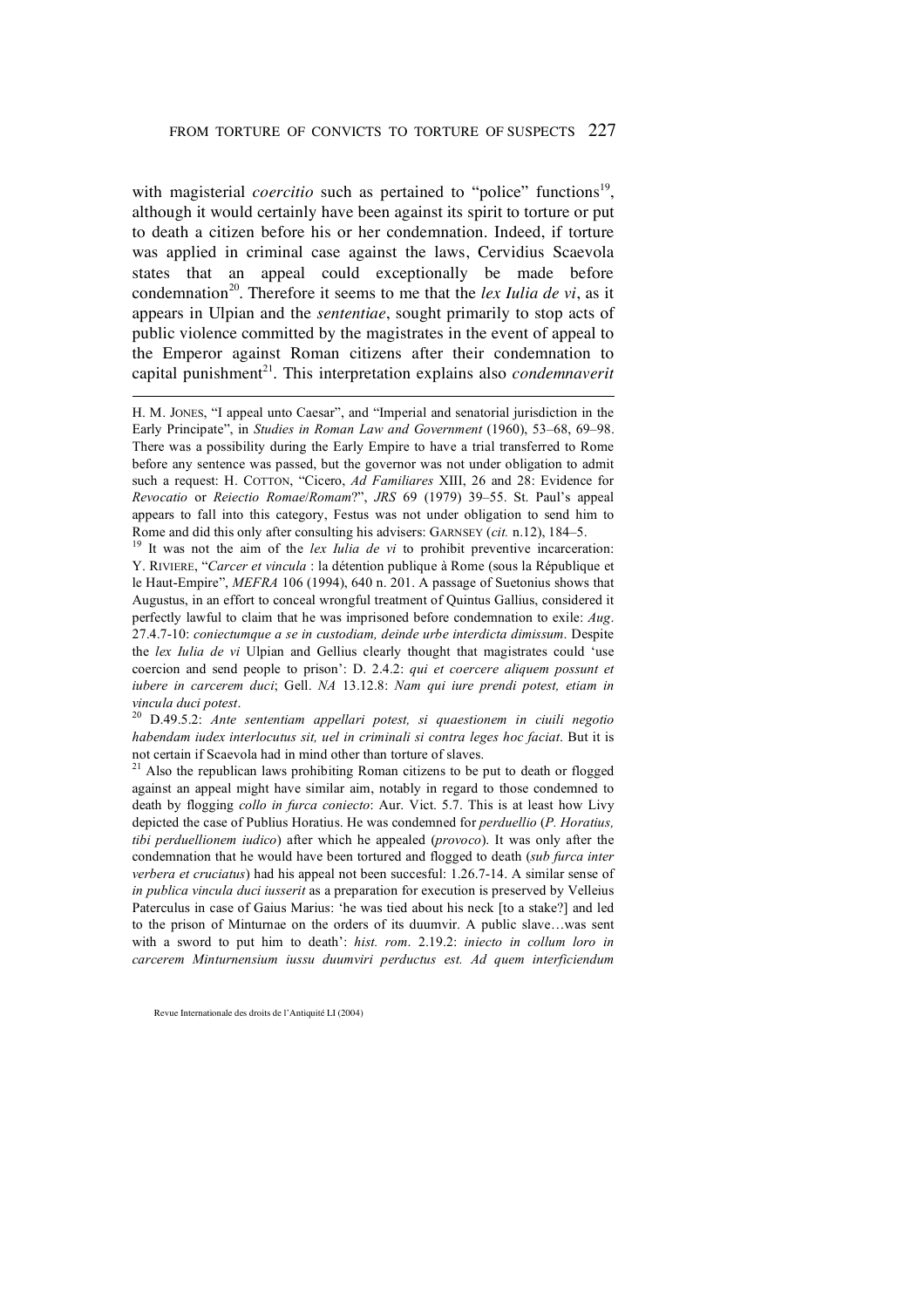in the *sententiae* text 22 , for insofar as the condition of the appellant had to remain entirely intact while the appeal was pending (see D.49.1.16 below), it was necessary to prevent also their condemnation for other offences (which could, moreover, have released the torture and punishment).

It is necessary, however, to emphasize that the appeal law did not absolutely ban torture of citizen offenders, for the punishment including the forced interrogation about accomplices could take place if the original sentence was confirmed by the Emperor. Capital punishment reduced convicts symbolically and legally to a slave-like condition, and they effectively lost their citizen status (see discussion below<sup>23</sup>). While it was legal to torture a citizen after condemnation if his crime was serious enough to merit a servile penalty, the underlying presumption of the Julian law is that none of the prohibited acts of public violence could take place until his guilt was established as a result of a fair trial. Whereas only slaves could be tortured as suspects about their own crimes, the basic rule remained constant at least from Augustus to Hadrian, albeit abused in *maiestas* inquisitions, that no free Roman citizen should be tortured before condemnation  $24$ :

## D.48.18.12:

 $\overline{a}$ 

*Si quis, ne quaestio de eo agatur, liberum se dicat, diuus Hadrianus <res>cripsit non esse eum ante torquendum quam liberale iudicium experiatur.*

*missus cum gladio servus publicus*. A prison was a place of execution and Ulpian leaves no room for doubt that the time for making an appeal was proper when the convict was being led to execution: D.49.1.6: *Non tantum ei, qui ad supplicium ducitur, prouocare permittitur, uerum alii quoque nomine eius*.

<sup>22</sup> *Condemnaverit* could be an interpolation, as suggested by MOMMSEN I (*cit.* n.3), 283 n. 2, II (*cit.* n.3), 384 n. 1; or it could be understood as sharing with *duci iusserit* the *in vincula publica* as a common predicate: GARNSEY (*cit.* n.12), 170–1. GARNSEY suggests that *in publica vincula condemnare* pertained to incarceration as punishment, and *in publica vincula duci iubere* to preventive incarceration as a measure of *coercitio* to ensure the appearance of the accused at the trial.

<sup>23</sup> See CANTARELLA (*cit.* n.9) and AUBERT (*cit.* n.3).

<sup>&</sup>lt;sup>24</sup> Pliny, for example, making inquiry about Christ's cult, told to Trajan specificly to have tortured two slave girls: *ep*. 10.96.8: *Quo magis necessarium credidi ex duabus ancillis… et per tormenta quaerere*.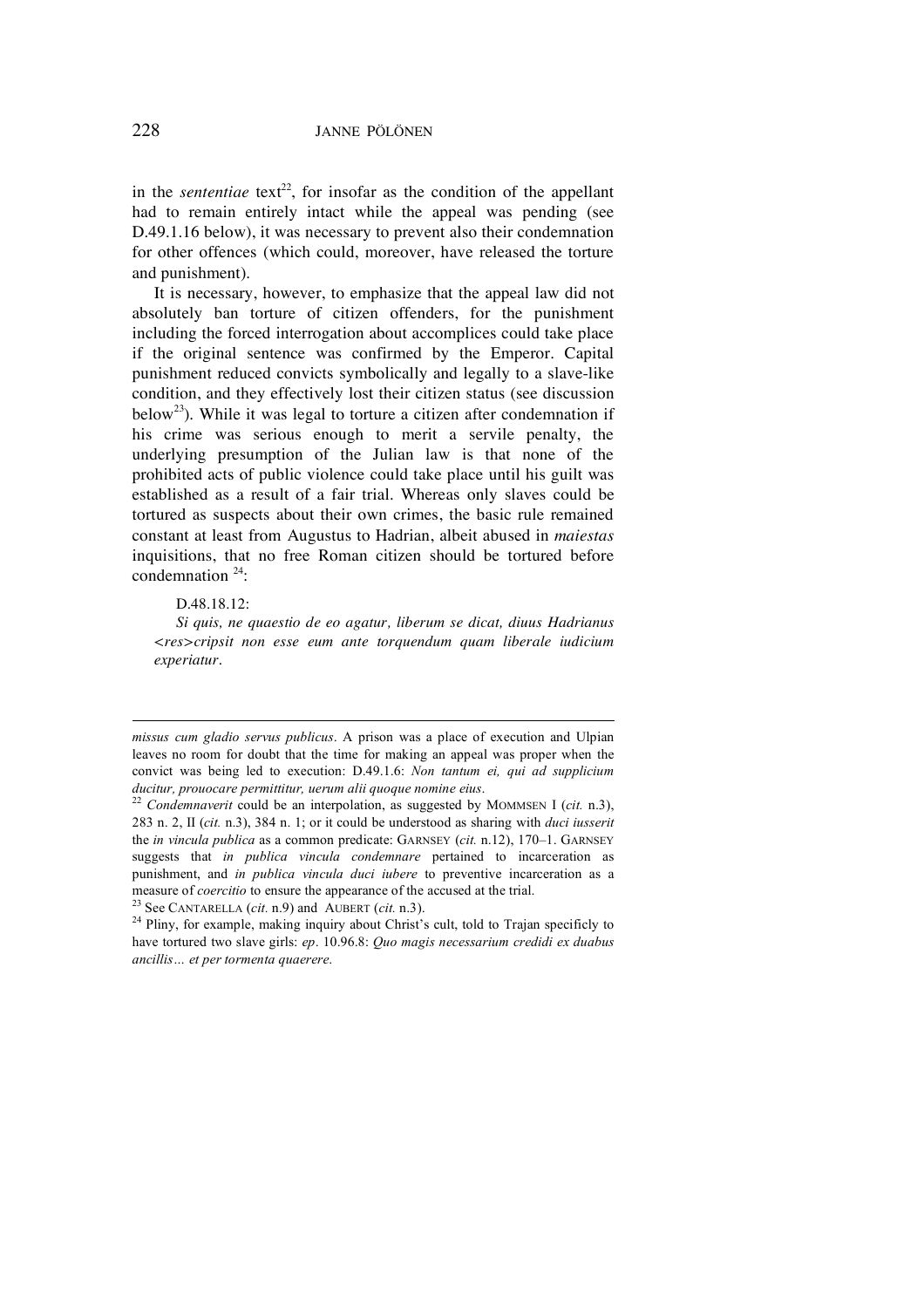If someone, to avoid interrogation under torture, alleges to be free, the Divine Hadrian replied that he is not to be tortured before an action to determine his free status has been heard.

III*. Incentives to Expand Tortures: Repression of Crime Ex Officio* The fact that certain convicts had to be tortured about their accomplices points to a relatively early interest of the Roman state in repression of crime. The Principate from Augustus to the Severan age witnessed a gradual shift from accusatorial to inquisitorial criminal process<sup>25</sup>. Meanwhile, the Emperors adopted a policy of strong public discipline that called for the use of extraordinary procedures and aggravated capital punishments (D.1.11.1pr.; D.39.49.5), and the governors were charged by imperial *mandata* to maintain order in the provinces $26$ :

#### D.1.18.13:

*Congruit bono et graui praesidi curare, ut pacata atque quieta prouincia sit quam regit. quod non difficile obtinebit, si sollicite agat, ut malis hominibus prouincia careat eosque conquirat: nam et sacrilegos latrones plagiarios fures conquirere debet et prout quisque deliquerit, in*

<sup>25</sup> E.g. I. BUTI, "La '*cognitio extra ordinem*': da Augusto <sup>a</sup> Diocleziano", in *Aufstieg und Niedergang der Römischen Welt* II 14 (1982), 29–59; B. SANTALUCIA, *Diritto e processo penale nell'antica Roma* (1989); G. ZANON, *Le strutture accusatorie della cognitio extra ordinem nel Principato* (1998). The development of repression of crime *ex officio* has been recently analysed by Y. RIVIÈRE, *Les délateurs sous l'empire romain* (2002), 273–305, see also V. MAROTTA, *Mandata Principum* (1991), 161–76. The importance of this development for the expansion of torture has been emphasized by THOMAS (*cit.* n.1, 1996 and 1998). Whereas the replacement of formulary by extraordinary procedure happened relatively slowly, it appears to be well-established in provinces under Hadrian. *Cognitio* invaded most rapidly and exhaustively the province of Egypt governed from the beginning by the Emperor's personal procurator: D. 1.18.9; M. HUMBERT, "La juridiction du préfet d'Égypte d'Auguste a Dioclétien", in *Aspects de l'empire romain* (1964) 98–9.

<sup>26</sup> The same duty is pronounced also in D.48.13.4.2: *Mandatis autem cauetur de sacrilegiis, ut praesides sacrilegos latrones plagiarios conquirant et ut, prout quisque deliquerit, in eum animaduertant. et sic constitutionibus cauetur, ut sacrilegi extra ordinem digna poena puniantur*; D.1.18.3: *Nam et in mandatis principum est, ut curet is, qui prouinciae praeest, malis hom* $\leq$ *i>nibus prouinciam purgare, nec distingu<un>tur unde sint*; MAROTTA (*cit.* n.25), 161–2. See also Fronto *ad am*. 1.20.1: *offenderis malos, defenderis bonos*.

Revue Internationale des droits de l'Antiquité LI (2004)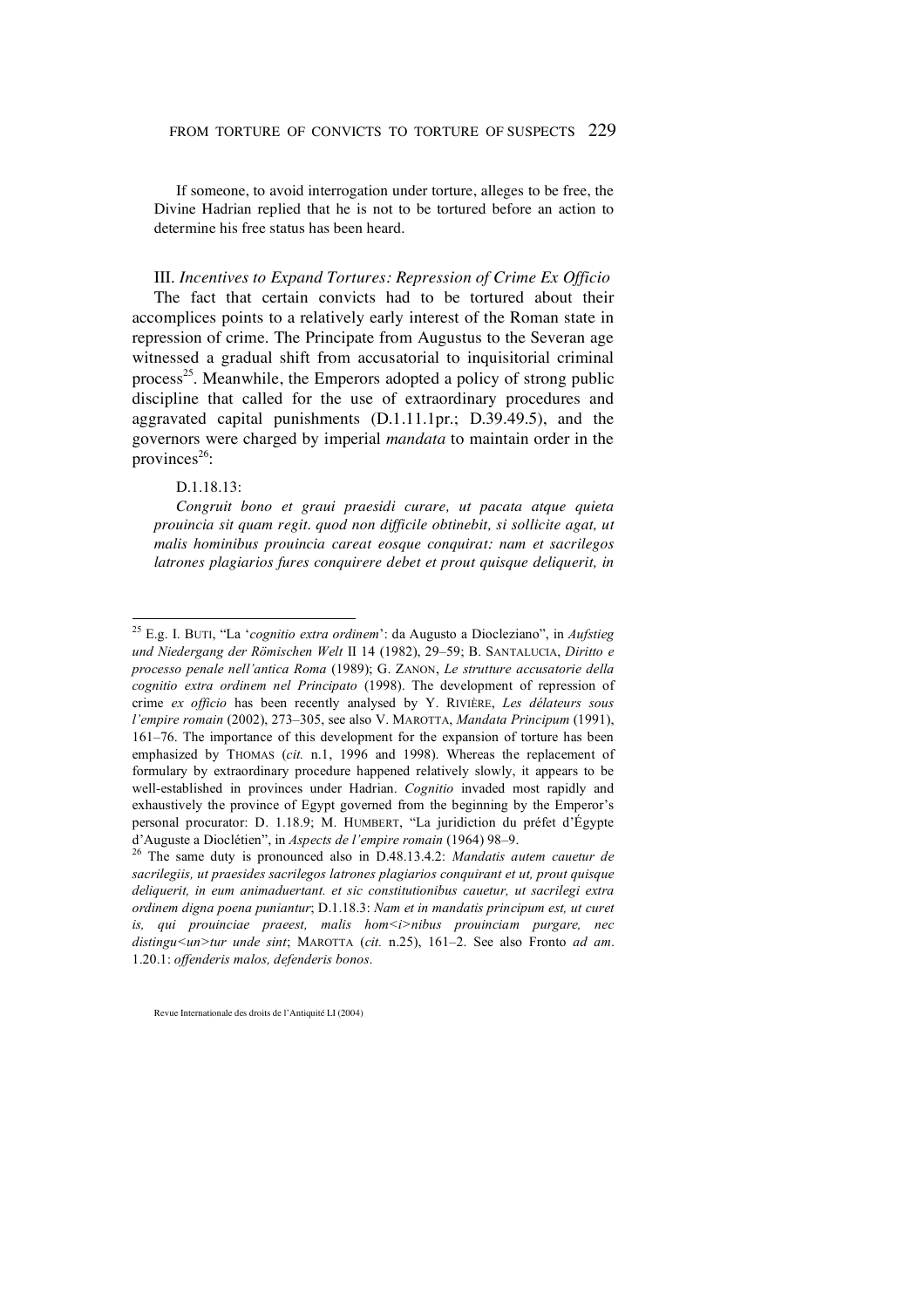*eum animaduertere, receptoresque eorum coercere, sine quibus latro diutius latere non potest.*

It befits a good and responsible governor to make sure that the province he governs is peaceful and orderly. This he will achieve without difficulty if he works conscientiously in ridding the province of wicked men and at seeking them out to that end. For he is duty-bound to search out robbers of sacred places, bandits, kidnappers and thieves and to punish them each according to the evil they have done and to jail those who harbor them without whose help a bandit cannot lie hidden for too long.

Although the earliest history of repression of crime *ex officio* is difficult to track, the procedure followed in such an inquest is attested in Trajan's rescript concerning *contumaces* (D.48.19.5pr.), in Hadrian's edict concerning looters of shipwrecks (D.47.9.4.1;  $D.47.9.7)^{27}$ , and in rescripts by Hadrian and Pius dealing with captured bandits (D.48.3.6). After having arrested the bandits the local authorities in charge of *disciplina publica* (so-called *irenarchae* in the province of Asia (D.50.4.18.7)) conducted a preliminary interrogation and delivered the suspects together with a report to the governor for trial. Hadrian ruled that the governors were not to treat as already condemned (*quasi damnatos*) the suspects sent to them with such reports (*qui cum elogio mittuntur*), and Pius confirmed the same rule in case of persons named on the lists of wanted persons (*qui requirendi adnotati sunt*). Instead the Emperors commanded the governors to investigate the cases of suspects on the presumption of innocence (*ex integro audiendi sunt*). This was all consonant with Trajan's policy statement that 'it was preferable that the crime of a guilty man should go unpunished than an innocent man be  $condemned<sup>28</sup>$ .

A rescript of Hadrian, according to which 'no one is to be condemned for the purpose of torture<sup>29</sup>, proves that the condemned criminals could be, and were expected to be, tortured in the beginning of the second century. It also proves, in conjunction with the other

<sup>27</sup> On torture of pirates by Pompeius: Arrian. *bell. civ*. 5.9.77.

<sup>28</sup> D.48.19.5pr: *Satius enim esse inpunitum relinqui facinus nocentis quam innocentem damnar<i>*.

<sup>29</sup> D.48.18.21: *Quaestionis habendae causa neminem esse damnandum diuus Hadrianus rescripsit*.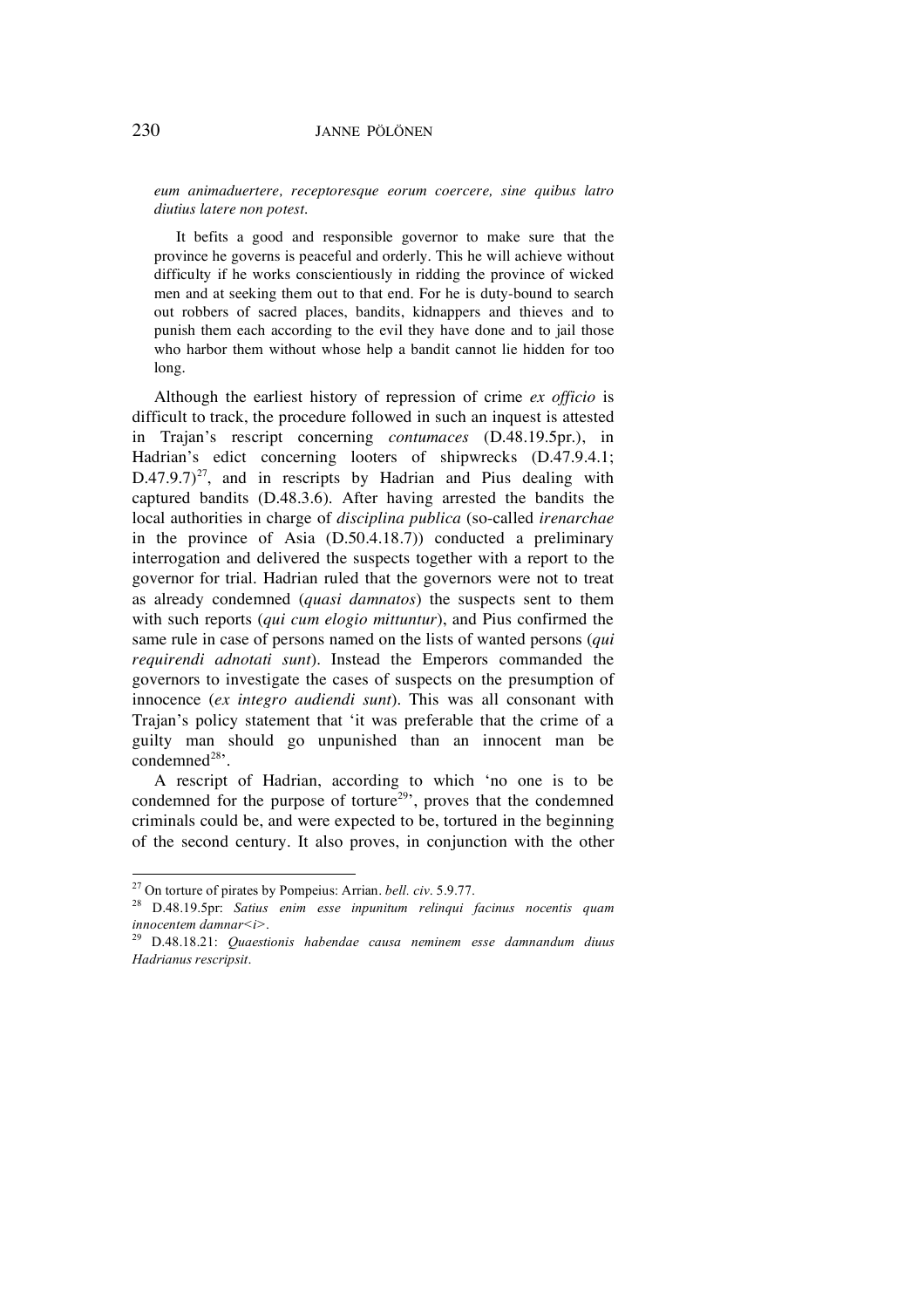rescript of Hadrian cited above (D.48.18.12), that this was still the only lawful form of torture in Rome. Condemnation for the purpose of torture was meaningful only because torture before condemnation was out of question, illegal. The title of Paul's work from which the rescript was excerpted to the Digest, *de poenis paganorum*, suggested to B. d'Orgeval that the rescript was aimed against governors who condemned low status persons to mines in order to reduce them to 'slavery of the penalty' (*servitus poenae*) and so make them susceptible to torture<sup>30</sup>. Whether or not d'Orgeval's hypothesis is acceptable $31$ , it must be admitted that still in the beginning of the second century even plebeians were protected, at least in the legal principle, against judicial torture as mere suspects before their condemnation. If the administration really felt it necessary to take the trouble of procuring a formal condemnation of suspects whom they wished to interrogate under torture (as the very rescript implies they really did), it seems extremely unlikely also in practice that formally innocent plebeians would have been put to torture illegally before condemnation. The torture after condemnation, however, would have been restricted in effect to plebeian convicts as the escape through exile was transformed through *relegatio* and *deportatio* mainly into privilege of the nobility $32$ .

The aggravated death penalties (*summa supplicia*) and condemnation to mines (*metallum*) certainly deprived lower-class convicts of citizenship and freedom, and reduced them to the condition of *servus poenae*<sup>33</sup> *.* The regular torture of *servi poenae* is most explicitly attested in a Gaius fragment preserved in the Digest,

<sup>30</sup> B. D'ORGEVAL, *L'empereur Hadrien. Oeuvre législative et administrative* (1950), 338–9. The view is reported with approval by CERAMI (*cit.* n.5), 35 n. 4.

<sup>&</sup>lt;sup>31</sup> Hadrian obviously intended to check what he considered a malpractice in legal administration, but the recall alone of this rescript in *de poenis paganorum* does not prove more than that Paul thought the rule laid down by Hadrian was valid in contemporary criminal proceedings against offenders of civilian status, as differentiated from soldiers whose punishment was discussed in *de poenis militarum*. The rule itself (*quaestionis habendae causa neminem esse damnandum*) had a general validity and would have held good also in case of decurions and their superiors.

<sup>&</sup>lt;sup>32</sup> On deportation and relegation: GARNSEY (*cit.* n.1), 111-22, esp. 121; GRASMÜCK (*cit.* n.13), 81.

 $33$  D.49.14.12; D.29.2.25.3; D.48.19.29; D.49.16.3.1; D.49.16.3.10. In general, see J. BURDON, "Slavery as a punishment in Roman Criminal law", in L. J. ARCHER (ed.), *Slavery and Other Forms of Unfree Labour* (1988), 68-85.

Revue Internationale des droits de l'Antiquité LI (2004)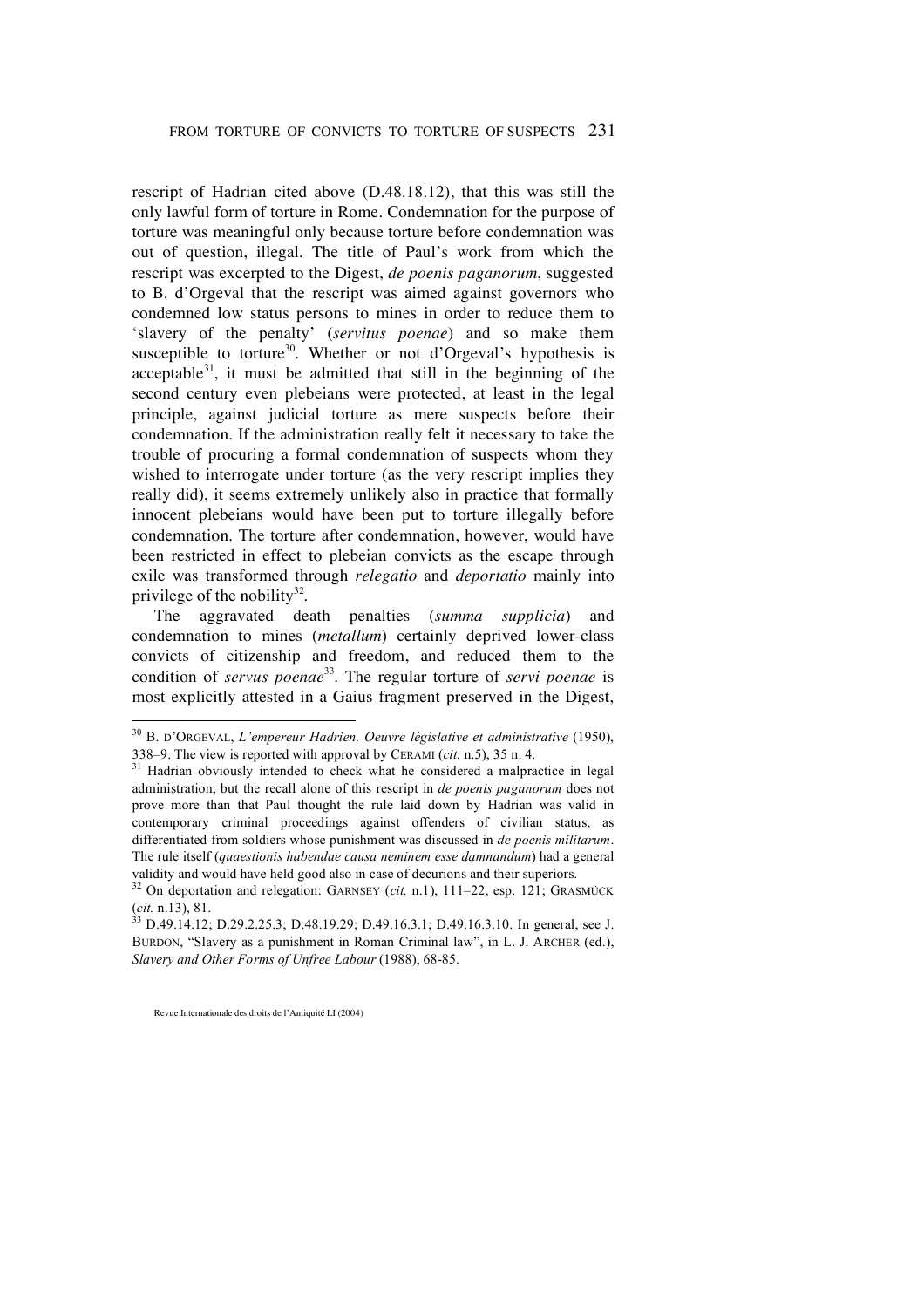according to which 'it is often the custom for them to be kept alive after their condemnation, so that they may be interrogated under torture against others<sup>34</sup>'. Ugo Brasiello regarded Pius as the innovator in officially recognizing (if not creating) the condition of *servus poenae*<sup>35</sup> *,* but *saepe solent* in the Gaius passage refers to a wellestablished practice. The association of plebeian convicts with the slave condition was linked to corporal punishment (*cum etiam uerberibus seruilibus coercentur* 36 ) traditionally detested by all free men. All those, especially but not exclusively *decuriones* and their superiors, who according to privilege afforded by the imperial pronouncements could normally at most be exiled, should not have been reduced to *servitus poenae* by their condemnation<sup>37</sup>. And even if they should have been reduced to *servitus poenae* and so made susceptible to torture when an execution was ratified by the Emperor (D.28.3.6.7), Pius ruled that 'a condemned decurion must not be interrogated under torture<sup>38</sup>'.

So under Pius the rule was clear: no citizen could be tortured before his condemnation, and only plebeian convicts could be tortured after it. But there is a close connection between Hadrian's prohibition to condemn suspects readily on bases of reports produced by their captors, and his prohibition to condemn anyone for the purpose of torture. While governors hoped to increase the truth finding potential of their inquiries in order to find out criminals *ex officio praesidis*, they inclined to bend the rules by condemning suspects readily but formally on basis of the reports delivered by their captors, or on basis of confessions made by tortured convicts and slaves, in order to

<sup>34</sup> D.48.19.29: *Saepe etiam ideo seruari solent post damnationem, ut ex his in alios quaestio habeatur*.

<sup>35</sup> U. BRASIELLO, *La repressione penale nel diritto romano* (1937), 378.

<sup>&</sup>lt;sup>36</sup> D.49.14.12. Therefore the servile condition of plebeian convicts was a result of their factual treatment, which at some point came to be recognized in the legal jargon as *servitus poenae*. The idea itself is probably as old as application of servile corporal punishments to convicted citizens.

<sup>37</sup> B.60.54.15 = D.48.22.15; D.29.1.13.2. An exile is contrasted with *servitus poenae* also in D.36.1.18.6; Paul. *Sent*. 3.6.29; 4.8.22; GARNSEY (*cit.* n.1), 122–36.

<sup>38</sup> D.50.2.14: *De decurione damnato non debere quaestionem haberi diuus Pius rescripsit*. Pius pronounced the same principle in case of a person deported to an island: D.48.18.9.2: *De eo, qui in insulam deportatus est, quaestio habenda non est, ut diuus Pius rescripsit*.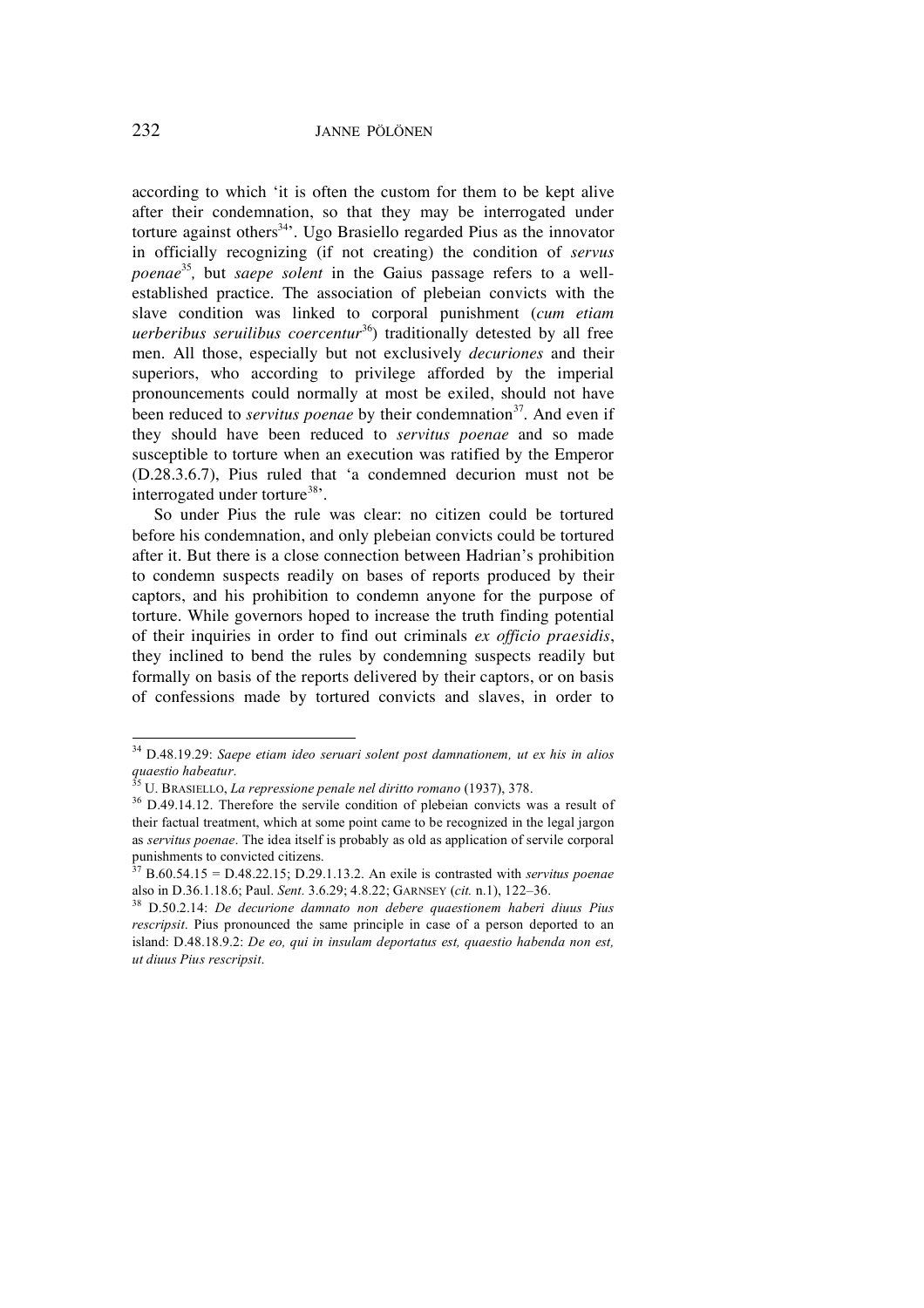justify a recourse to torture. Pius prevented this type of abuse in case of decurions effectively by prohibiting their torture after condemnation altogether. But as torture to reveal accomplices was still available in case of plebeian offenders, the wide range of discrimination permitted to governors to decide whether a suspect was sufficiently hard-pressed or not ensured that the line between torture of convicts and suspects was about to become obscured.

The curious case of Primitivus, a slave who had voluntarily confessed an homicide against himself and named partners demonstrates how suspects' torture about their own crimes developed through their torture as convicts, and that the torture of freemen before condemnation was still prohibited under Marcus Aurelius. In a rescript reproduced *verbatim* the *divi fratres* praised the governor Voconius Saxa in these words:

#### D.48.18.27:

*'Prudenter et egregia ratione humanitatis, Saxa carissime, Primitiuum seruum, qui homicidium in se confingere metu ad dominum reuertendi suspectus esset, perseuerantem falsa demonstratione damnasti quaesiturus de consciis, quos aeque habere se commentitus fuerat, ut ad certiorem ipsius de se confessionem peruenires. nec frustra fuit tam prudens consilium tuum, cum in tormentis constiterit neque illos ei conscios fuisse et ipsum de se temere commentum'.*

'My dear Saxa, you have acted prudently and with the excellent motive of humanity in condemning the slave Primitivus, who had been suspected of fabricating a confession of homicide against himself for fear of going back to his master and was persisting in his false evidence, with aim of interrogating him about the accomplices whom he had equally mendaciously declared himself to have, so that you could have a more reliable confession than his about himself. Nor was your prudent scheme in vain, since under torture it was established that they had not been his accomplices and that he had rashly told lies about himself'.

Commenting the letter, Ulpian describes Primitivus as a 'seemingly condemned slave' (*quasi servus damnatus*). The exposure of accomplices is clearly given as the official motive of torture, as Saxa did not put Primitivus to torture until he was condemned *quaesiturus de consciis*, used as an excuse for his true aim to procure *certiorem ipsius de se confessionem*.

Revue Internationale des droits de l'Antiquité LI (2004)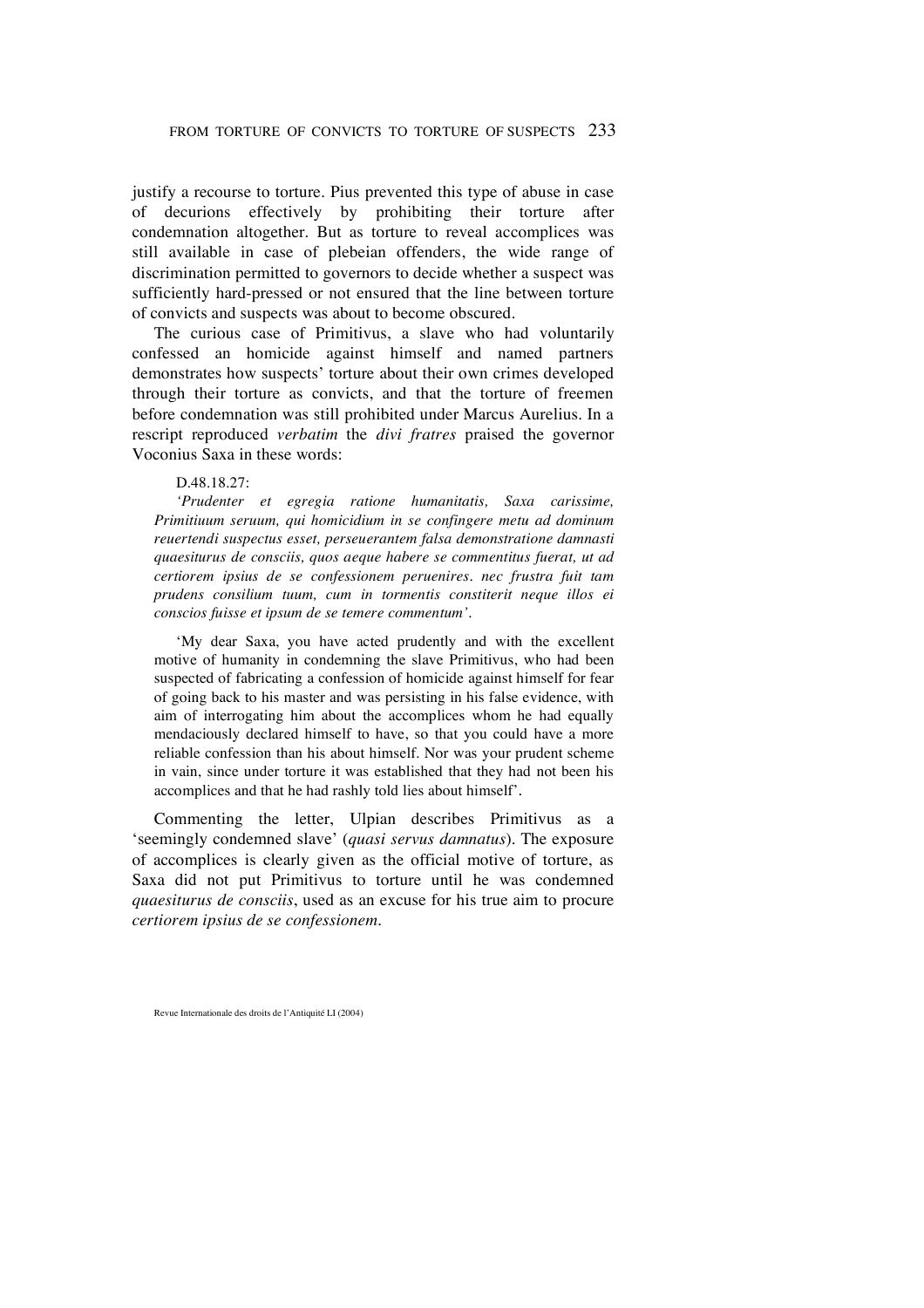In doing so Saxa ignored two rules, one of Hadrian according to which 'no one is to be condemned for the purpose of torture'. This may have been possible because Primitivus was a slave. But while it is perhaps striking that any formalities governed the torture of a suspected slave who had confessed a homicide, those prudently observed by Saxa should no doubt have applied to freemen. Accordingly, it appears to have been illegal still under Marcus to torture free suspects before condemnation, even if they confessed, and strictly legal only to torture them traditionally as convicts about accomplices after condemnation<sup>39</sup>. While it would have been absurd for someone to be able to confess the crimes of his accomplices without confessing his own, the torture against accomplices gave a judge the formal excuse for torturing convicts also about their own crimes. This may have been, in addition to revealing accomplices, an important motive for the above noted abuses already under Hadrian. It is also possible, but hardly demonstrable, that Marcus tacitly permitted the condemnation of suspected plebeians for the sake of torture in the interests of repression of crime *ex officio*, if this was not allowed already by Pius who protected only decurions (and their superiors) against the torture after condemnation.

Be that as it may, the torture of Primitivus also contradicted another rule, pronounced concerning freemen by Pius, according to which 'one who confessed against himself is not to be tortured against others<sup>40</sup>. If my thesis that there was under Pius no other form of legitimate torture than the one applied to convicts concerning accomplices is correct, the question Pius settled here was whether a *confessus*, who had admitted a crime before condemnation, could be

<sup>&</sup>lt;sup>39</sup> Apuleius has a magistrate to pronounce after a bandit was convicted that 'there is only one duty left for us, that we find out the other partners of such a crime… Therefore the truth is to be elicited by torture': *Met*. 3.8.11-24: *sed una tantum subsiciua sollicitudo nobis relicta est, ut ceteros socios tanti facinoris requiramus… Prohinc tormentis ueritas eruenda*. This piece of fiction may not be a valid description of the powers of the local magistrates in dealing with bandits, yet it offers an interesting glimpse into a definition of a murderer as a bandit with reference to bloodthirsty laws and public discipline, that is the repression of crime *ex officio*. Interestingly, Apuleius seems to suggest that a slave-boy, should he not have escaped during the night, would have been tortured in the first place.

<sup>40</sup> D.48.18.16.1: *Is, qui de se confessus est, in caput aliorum non torquebitur*; CTh.9.1.19.1.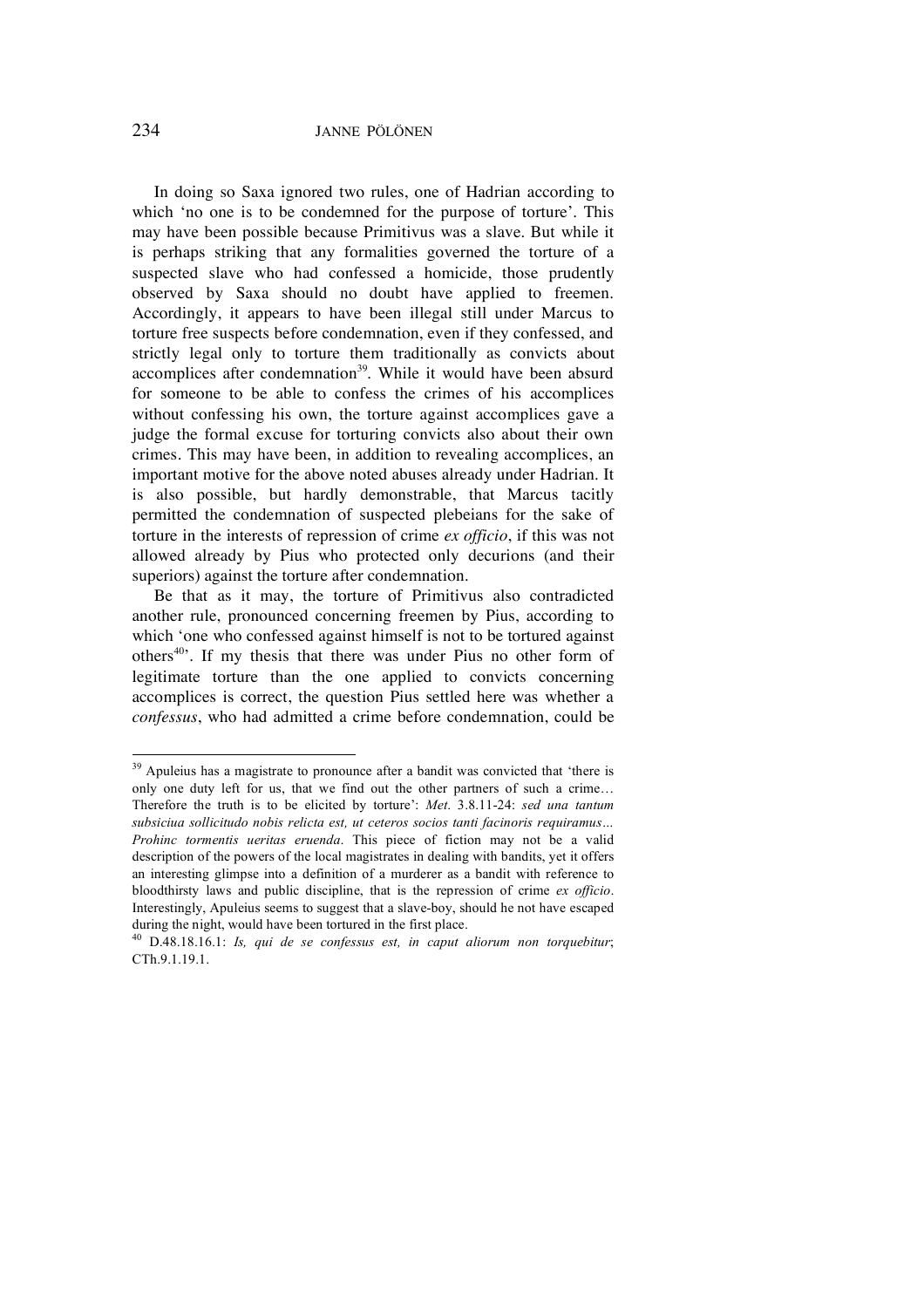tortured as if already convicted to expose accomplices. In criminal procedure the rule was, as Y. Thomas has demonstrated, clear: a *confessus* was not automatically a *condemnatus*<sup>41</sup> before his case was investigated and he was officially pronounced guilty on basis of evidence other than his own confession or torture. Also the Pauline *sententiae* forbade the torture of *in se confessi* against others, so 'that the well-being of another would not be put in jeopardy by someone who is desperate about his  $own<sup>42</sup>$ . Like Pius' pronouncement, this *sententiae* rule concerned only the torture of *confessi* before their condemnation, but it does not follow that *in se confessi* could not be tortured against others after their condemnation because then their own *salus* was already settled for good. Severus still maintained that a mere confession did not merit automatic condemnation<sup>43</sup>:

#### D.48.18.1.17:

*Diuus Seuerus rescripsit confessiones reorum pro exploratis facinoribus haberi non oportere, si nulla probatio religionem cognoscentis instruat.*

The deified Severus wrote in a rescript that the confessions of accused persons should not be taken as equivalent to crimes established by investigation, if there were no proof to guide the conscience of the judicial examiner.

This text does not mention torture. But given that Ulpian reports the rescript in the middle of discussion concerning torture it seems possible to infer that Severus still held the Pius' view that *confessi* cannot be treated like *condemnati*, and cannot therefore be put to torture against accomplices, and so to confirm their own crimes, before their formal conviction. Consequently it seems that also the

<sup>41</sup> THOMAS (*cit.* n.1, 1986) 99–103. The rule pronounced by Pius, as observed by LÉVY (*cit.* n.1), 246, does not make sense, and can in my view be reasonably explained only if it concerns *confessi* before their condemnation. *Confessi* were commmonly thought to be almost equivalent to *condemnati* so it is not surprising that their position was in doubt. Pius, nevertheless, confirmed the rule that a *confessus* was not a *condemnatus*, and could not be tortured against accomplices as if already condemned.

<sup>42</sup> *Paul*. *sent*. 1.12.6: *Qui de se confessus est, in alium torqueri non potest, ne alienam salutem in dubium deducat, qui de sua desperavit*.

<sup>43</sup> Severus appears to hold that a *confessus* could be taken as a convict if there were other proofs, probably such as *aliorum quaestiones*: D.48.18.1.17. This is also consonant with D.48.18.3 and D.48.18.19 discussed above.

Revue Internationale des droits de l'Antiquité LI (2004)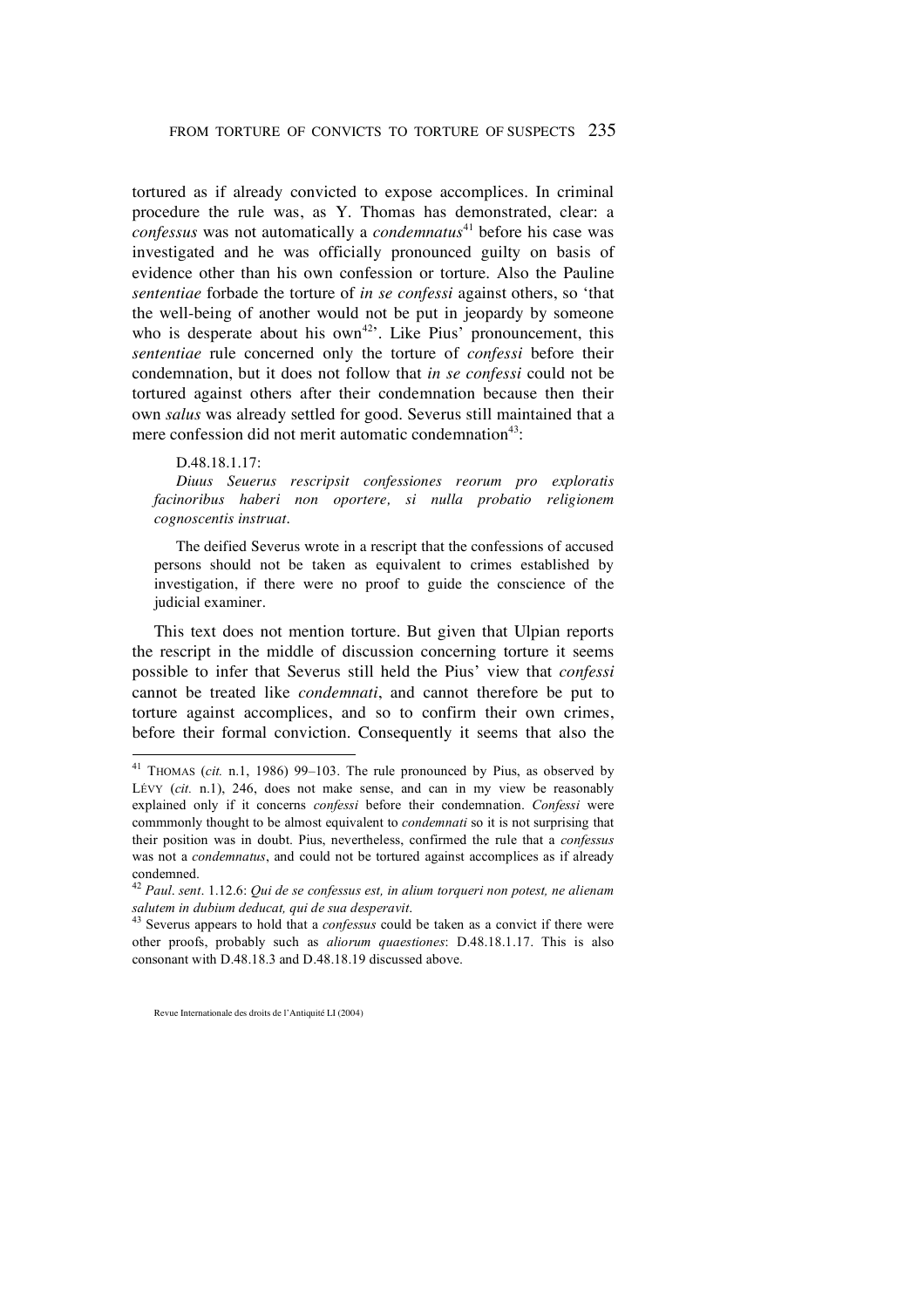rule against the torture before condemnation was still in force under Severus.

Against this background I doubt if two ambiguous pronouncements attributed to Marcus concern, let alone prove, the torture of freemen as suspects before their condemnation:

#### D.48.22.6.2:

*Decuriones ciuitatium propter capitalia crimina deportandos uel relegandos diui fratres rescripserunt. denique Priscum in homicidio et incendio nominatim ante quaestionem confessum in insulam deportari iusserunt.*

The deified brothers wrote in a rescript that for capital crimes decurions of *civitates* should be deported or relegated. Finally, they ordered that Priscus, who had been informed on for homicide and arson and had confessed before *quaestio*, should be deported to an island.

#### C.9.41.11.pr.-1 (a. 290):

*Divo Marco placuit eminentissimorum quidem nec non etiam perfectissimorum virorum usque ad pronepotes liberos plebeiorum poenis vel quaestionibus non subici, si tamen propioris gradus liberos, per quos id privilegium ad ulteriorem gradum transgreditur, nulla violati pudoris macula adspergit. in decurionibus autem et filiis eorum hoc observari vir prudentissimus Domitius Ulpianus in publicarum disputationum libris ad perennem scientiae memoriam refert.*

Divine Marcus ruled that children of *eminentissimi viri* and *perfectissimi viri*, to their great-grandchildren, should not be subjected to plebeian penalties and tortures, if no stigma from the violation of propriety stains the children of the more nearly related grade through whom that privilege passes to the more remote grade. This is to be observed also in case of decurions and their sons the *vir prudentissimus* Domitius Ulpianus mentioned in *Public disputations*, set down for perpetuity in the records of jurisprudence.

First of all it must be noted that neither of the texts may reproduce the original wording. In the first case Ulpian summarizes the content of the rescript. In this text *ante quaestionem confessum* could be understood so that had Priscus not confessed he would have eventually been put to torture, but this is not the only possible reading. Although the usual meaning of *quaestio* in legal sources is investigation under torture, Ulpian notes also that 'we understand *questio* to mean not only torture but all investigation and inquiry into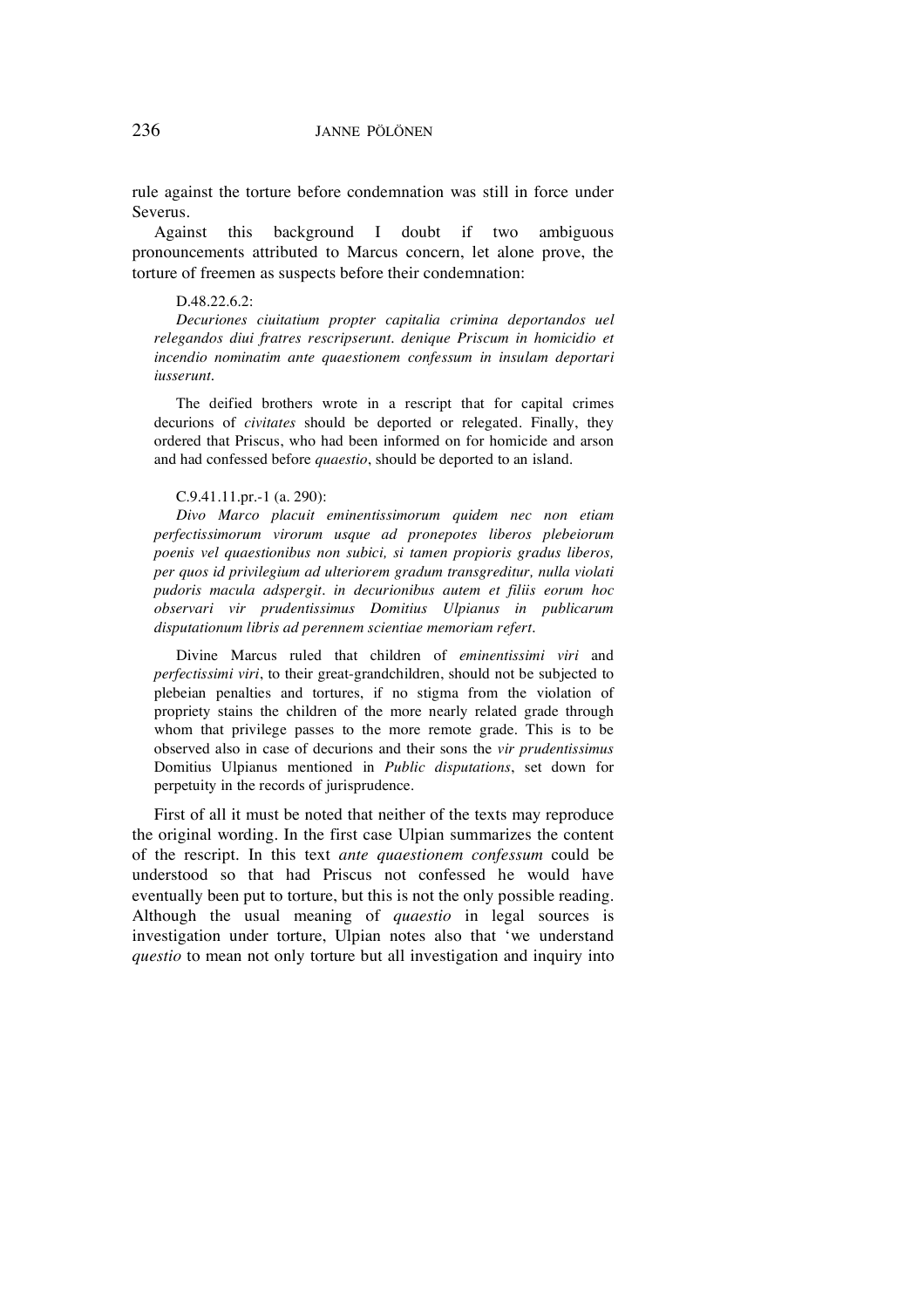the death<sup>44</sup>. Therefore it seems to me unlikely that Priscus, who apparently was a decurion, would have been questioned under torture in contravention of his privileges which his very deportation suggests were respected. Instead of his own torture, *ante quaestionem* could mean generally 'before investigation into the crime', or more specifically 'before torture of slaves<sup>45</sup>'.

In the second case Marcus' ruling is given in a rescript of Diocletian and Maximian. This text speaks of torture without distinction and therefore it might seem that without Marcus' pronouncement the descendants of *eminentissimi* and *perfectissimi viri* could be subjected to plebeian penalties and tortures. But as it is well known, decurions were protected against corporal punishment and torture much earlier. If Marcus introduced a novelty, it can only be that now this protection extended to 'children of *eminentissimi viri* and *perfectissimi viri*, to their great-grandchildren', even if they were of plebeian status 46 . The logic of *plebeiorum poenis vel quaestionibus* is not in doubt<sup>47</sup>, because someone excluded from plebeian capital punishments would be excluded also from torture, and vice versa<sup>48</sup>. Although the text concerns but penalties and torture after condemnation, at the time these could be called 'plebeian' instead of 'servile'.

The assimilation of poorest plebeians with slaves in torture might seem to be explicitly asserted by Ulpian in case materials relating to jurisdiction were *dolo malo* obliterated: 'torture is to be applied to

<sup>48</sup> I agree with CERAMI (*cit.* n.5), 42 that *plebeiorum poenae vel quaestiones* can mean but torture in its double function of punishment and *probatio*, however I would stress that torture was essentially a punishment not to be applied to a citizen but after his condemnation. See also C.9.41.16 pr.

Revue Internationale des droits de l'Antiquité LI (2004)

<sup>44</sup> D.29.5.1.25: *Quaestionem autem sic accipimus non tormenta tantum, sed omnem inquisitionem et defensionem mortis*.

<sup>45</sup> BRUNT (*cit.* n.1), 263, favours torture of 'slave witnesses', GARNSEY (*cit.* n.1), 141 n. 5, 'the whole investigation'.

<sup>46</sup> Nothing in the evidence suggests that already Marcus allowed torture before condemnation, and indeed Primitivus' case clearly suggests that at the time citizens could be tortured only after condemnation to expose accomplices. If Marcus had allowed torture of citizens before their condemnation, it is surprising that the Severan jurists failed to take notice.

<sup>47</sup> The authencity of *vel quaestionibus* has been questioned on grounds that torture of citizens was not permitted before the Severan age: BRUNT (*cit.* n.1), 262 and RILINGER (*cit.* n.1), 130, but the remarks of THOMAS (*cit.* n.1, 1998), 492 n. 66.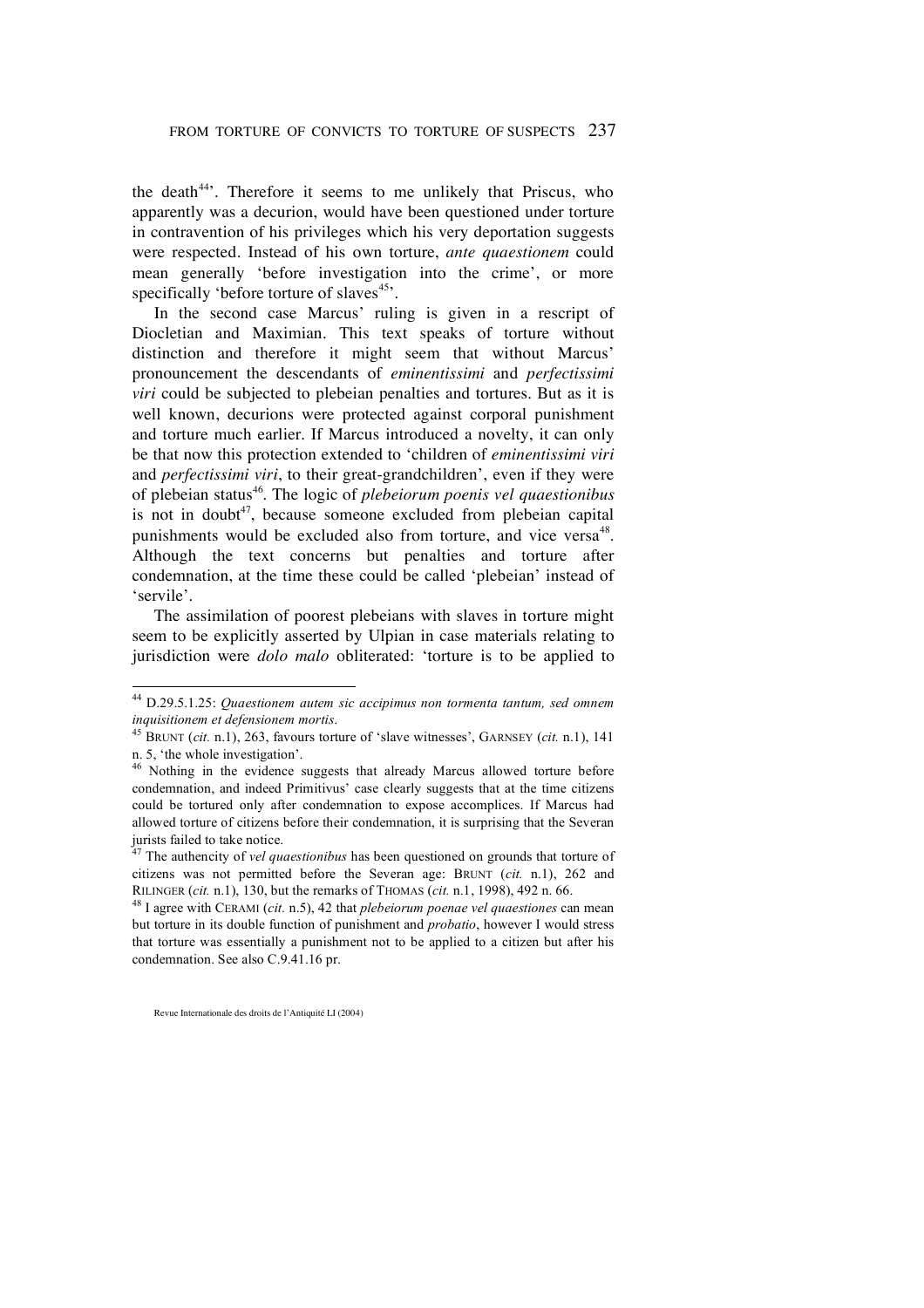slaves not defended by their masters and to those who labour in *inopia*<sup>49</sup>. But this assimilation was only due to inability of the poor as responsibles for this offence to pay the prescribed fine of 500 *aurei* (D.2.1.9). Torture took here the form of corrective beating which in extraordinary jurisdiction became a common substitute for a fine in case of people who otherwise would have escaped all punishment because of their poverty ( $D.48.19.1.3^{50}$ ). Decurions and their superiors were categorically exempted from beating (D.48.19.28.2, 5), and this could be avoided by the plebeians who could afford and preferred a fine. The victim of beating was, like in case of torture, a convict, so this practice provides another example of compromising the Roman citizen's traditional liberty rights after condemnation, but this time to a non-capital punishment.

# IV. *Restrictions of Appeals and Discrimination of Plebeian Offenders*

In general, an appeal protected by the *lex Iulia de vi* should have suspended all proceedings after condemnation, including torture. If appeals to the Emperor could at first be taken for granted<sup>51</sup>, the situation may soon have been quite different out of pressure caused by growing number of citizens<sup>52</sup>. A requirement of money deposit from appellants can be presumed to have had a practical effect of preventing access to the appeal procedure to those who could not afford, or could not muster, such a payment<sup>53</sup>. Moreover, an edict of

<sup>51</sup> F. MILLAR, *The Emperor in the Roman World*<sup>2</sup> (1992), 513.

<sup>49</sup> D.2.1.7.3: *In servos autem, si non defenduntur <sup>a</sup> dominis, et eos qui inopia laborant corpus torquendum est*.

<sup>50</sup> GARNSEY (*cit.* n.1), 139; AUBERT (*cit.* n.3), 108 with evidence discussed on 106- 109. See also R. S. BAGNALL, "Official and Private Violence in Roman Egypt", *BASP* 26 (1989), 201–16. The most telling text on flogging of free men is D.50.2.12.

 $52$  The treatment of Christians under Trajan and Marcus demonstrate the change in appeal procedure as Plinius noted Roman citizens to be sent to Rome, whereas the governor in Lyon only consulted the Emperor and kept the citizens in the province while waiting for the rescript: Plin. *Ep*. 10.96; Eus. *hist. eccl*. 5.1.44 and 47. Tightening of policy in accepting appeals has been plausibly explained by their increasing volume caused by the extension of Roman citizenship in the provinces: JONES (*cit.* n.21), 55–9.

 $53$  Ulpian contemplates explicitly that some people can be prevented from appealing because of lack of funds: D.17.1.8.8: *si scierunt, incumbebat eis necessitas prouocandi, ceterum dolo uersati sunt, si non prouocauerunt. quid tamen, si*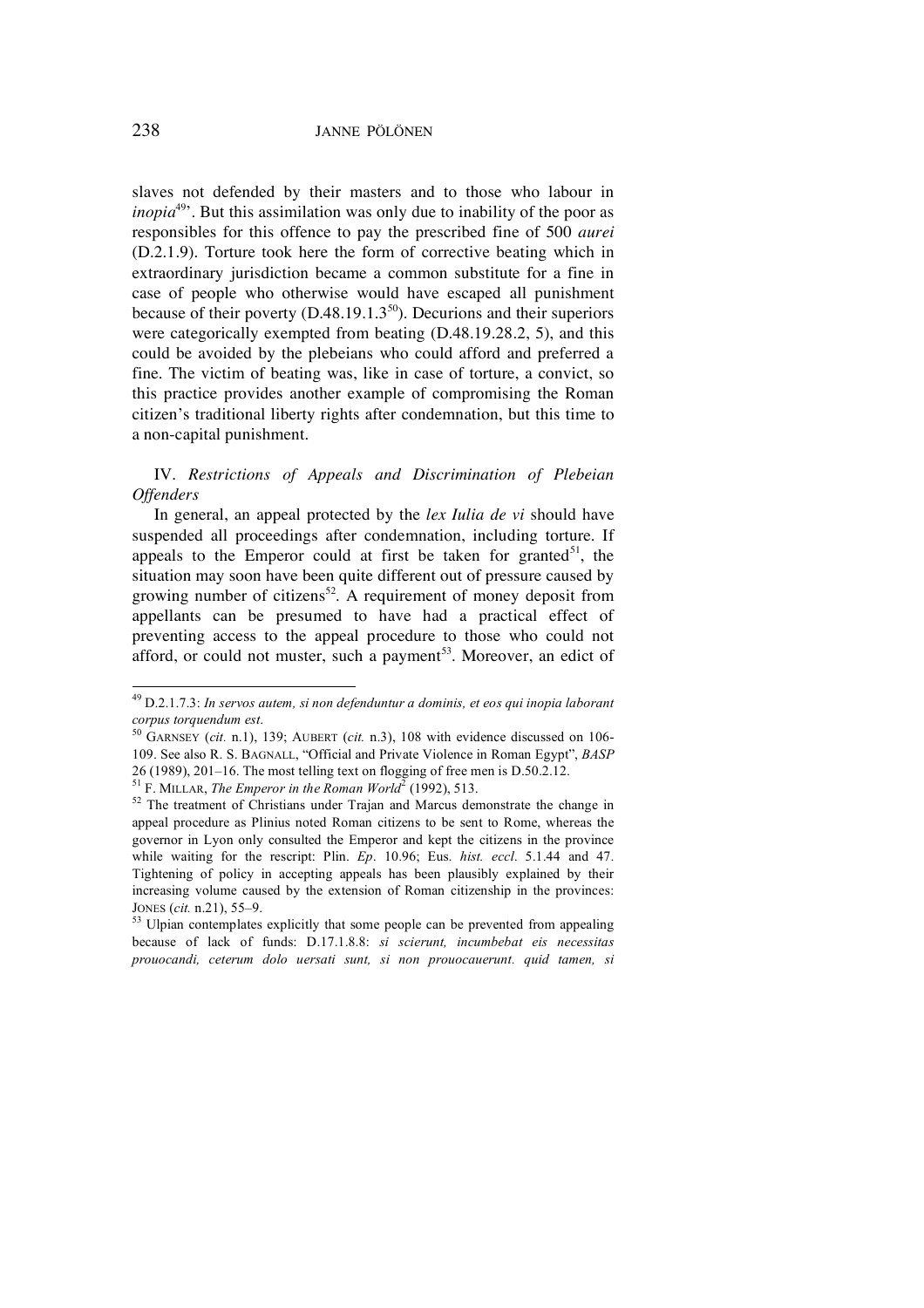*praefectus Aegypti* from Hadrian's reign may imply that appeals to the Emperor in cases of homicide, brigandage, poisoning, kidnapping, rustling, armed violence, forgery, despoiling of inheritance, and aggravated injury were categorically forbidden<sup>54</sup>. In any case this would not have been a universal practice at the time. A rescript of Hadrian to the Spartans refers to a capital case as a criterion for admission of appeals<sup>55</sup>, but testifies also to a tendency towards restricting private law appeals, for also a minimum monetary value was set for the acceptable cases<sup>56</sup>. This principle is attested also by

*paupertas eis non permisit?* On requirement of deposit: Paul. *sent.* 5.33: *De cautionibus et poenis appellationum*; *AE* (1978), no. 629 with J. H. OLIVER, "Greek Applications for Roman Trials", *AJPh* 100 (1979), 553–8 and B. LEVICK, *The Government of the Roman Empire: a Sourcebook* <sup>2</sup> (2000), 12; *P.Yale* II 162 col. 3; *AE* (1962), no. 288. See also R. ORESTANO, *Appello civile in diritto romano*<sup>2</sup> (1953), 376 and JONES (*cit.* n.18), 63. The purpose of these deposits was to restrict appeals. According to Tacitus a change was introduced under Nero that 'litigants appealing from civil tribunals to the Senate must risk the same deposit as those who invoked the Emperor; for previously, appeals had been unrestricted and immune from penalty': Tac. *ann.* 14.28: *qui a privatis iudicibus ad senatum provocavissent, eiusdem pecuniae periculum facerent, cuius si qui imperatorem appellarent; nam antea vacuum id solutumque poena fuerat*. The text also proves that deposits were required from appellants to the Emperor already before Nero's time. For an argument that a money deposit payable in advance of procedure can be particularly troublesome for poor litigants (whether or not this is the actual purpose of the requirement) see R. VON JHERING, "Le riche et le pauvre", in *Etudes complémentaires de l'esprit du droit romain* IV (1902), 223–8, 243. Similar idea is pronounced by Cicero in context of access to worship of gods: Cic. *leg*. 2.25.

<sup>54</sup> *P.Yale* II 162 col. 2–3: ὁ ἡγεμὼν διαγγώσεται, περὶ φόνου περὶ ληστειῶν περὶ φαρμακείας περί πλαγιαρίας περί άπελατῶν περί βίας σὺν ὅπλοις γεγενημένης π(ερί) πλαστογραφίας καλ ραδιουργίας [π(ερλ) α]νηρημένων [δι]αθηκῶν π(ερλ) ύβρεως  $\alpha$ νηκέστου. Different opinions have been expressed as to what happened to the rest of cases not specified. Lewis thought that the prefect would not hear the other cases but on appeal to himself, while in Oliver's view the prefect heard the other cases unless they were appealed to the Emperor who implicitly refused to accept appeals concerning the crimes listed in the edict: N. LEWIS, "Un nouveau texte sur la jurisdisction du préfet d'Egypte", *RHDFE* 50 (1972), 10; OLIVER (*cit.* n.53), 550. Oliver's interpretation is favoured also by B. ANAGNOSTOU-CAÑAS, *Juge et le sentence* (1991), 224, however Lewis' by MAROTTA (*cit.* n.25), 118.

<sup>55</sup> *IG* 5.1.21; J. H. OLIVER, *Greek Constitutions of Early Roman Emperors from Inscriptions and Papyri* (1989), no. 91.

<sup>56</sup> In the first study of this inscription Oliver interpreted a figure engraved before *denarii* as 'an abnormal sampi' denoting 900, but later took a second opinion to prefer 'a deliberately omitted figure to be left to the local discretion': OLIVER (*cit.*

Revue Internationale des droits de l'Antiquité LI (2004)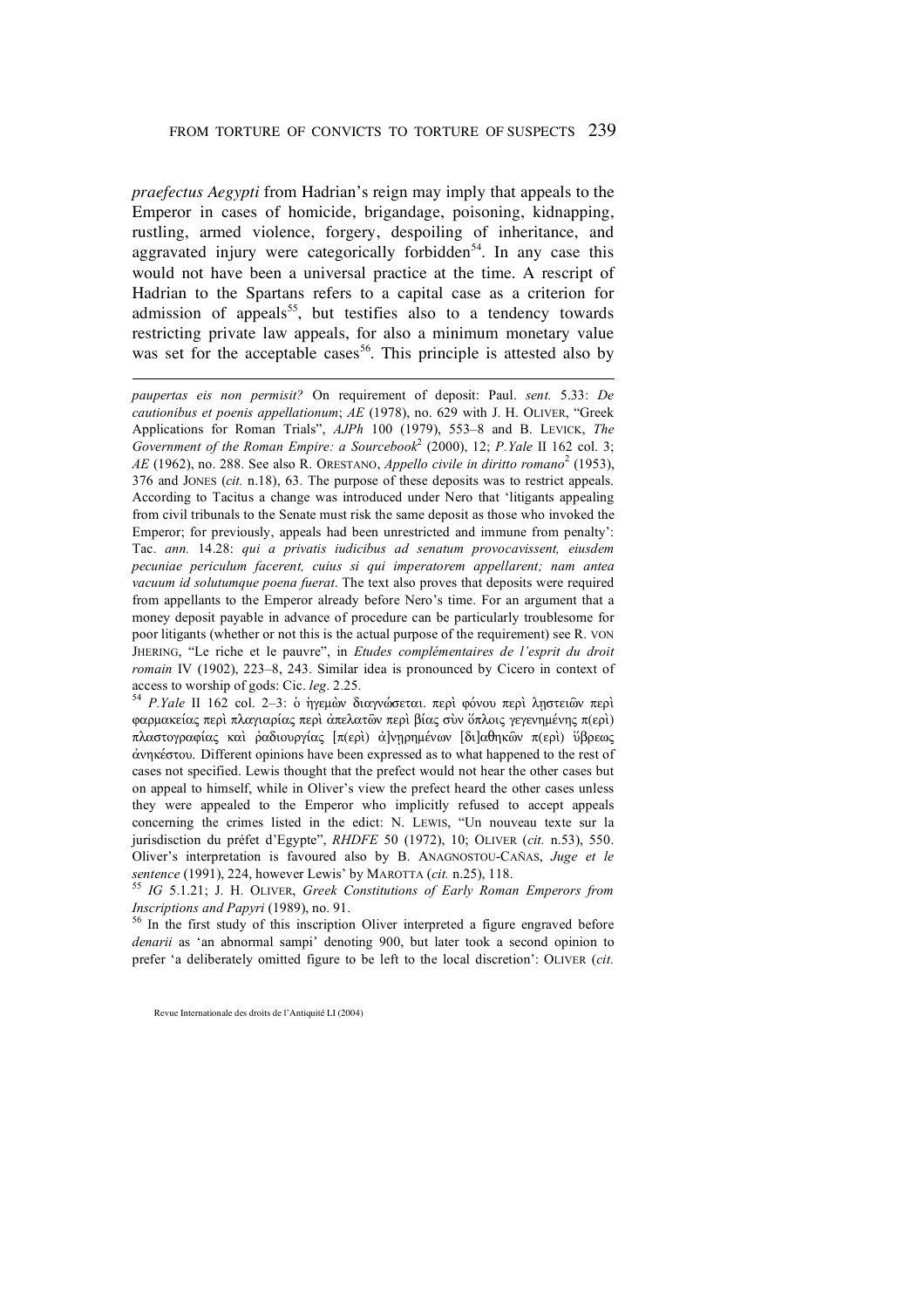Ulpian in a passage suggesting that only cases of some financial importance were reviewed on appeal by the Emperors<sup>57</sup>. The fact that the Pauline tradition of *lex Iulia de vi* provides a list of exceptions to the appeal law, and according to imperial pronouncements certain criminals were not afforded a full protection in case of refusal of their appeals by the governors, clearly suggests that criminal law appeals were also being restricted. The relevant passages of *Sententiae* and Ulpian read:

#### Paul. *sent*. 5.26.2:

*Hac lege excipiuntur, qui artem ludicram faciunt, iudicati etiam et confessi et qui ideo in carcerem duci iubentur, quod ius dicenti non obtemperaverint quidve contra disciplinam publicam fecerint: tribuni etiam militum et praefecti classium alarumve, ut sine aliquo impedimento legis Iuliae per eos militare delictum coerceri possit.*

Those are exempted from this law who perform on stage, also the condemned and the confessed, and those who are ordered to be led to prison because they did not obey judges or had committed something against the public order; also military tribunes and *praefecti classium alarum*, so that they may coerce military delicts without any impediment of the *Lex Iulia*.

#### D.49.1.16:

 $\overline{a}$ 

*Constitutiones, quae de recipiendis nec non appellationibus loquuntur, ut nihil noui fiat, locum non habent in eorum persona, quos*

n.53), 548 n. 12. H. GALSTERER, "Local and Provincial Institutions and Government", in *Cambridge Ancient History* XI <sup>2</sup> (2000), 351 holds on to the 900 *denarii*. Even if one would not accept 900 *denarii*, it seems to me hardly credible that the figure would have been left for local magistrates to decide. Rather it was a decision the governors had to make in overall understanding of the imperial policy in admitting appeals. Already under Claudius it was ruled in the imperial *mandata* that all matters thought to be worthy of the Emperor's decision had to be sent first to the provincial authorities: *AE* (1974), no. 629; OLIVER (*cit.* n.53), 551–4; LEVICK (*cit.* n.53), 12–3. See also *SEG* 17.759.

<sup>57</sup> D.49.1.10.1: *Si quis, cum una actione ageretur, quae plures species in se habeat, pluribus summis sit condemnatus, quarum singulae notionem principis non faciunt, omnes autem coniunctae faciunt: poterit ad principem appellare*. This view is expressed hesitantly in ORESTANO (*cit.* n.53), 376, and without reservations in JONES (*cit.* n.18), 63. The rule is reflected also in a later rescript C.7.62.20 (333) but the criteria of minimum value appears now to have been abolished.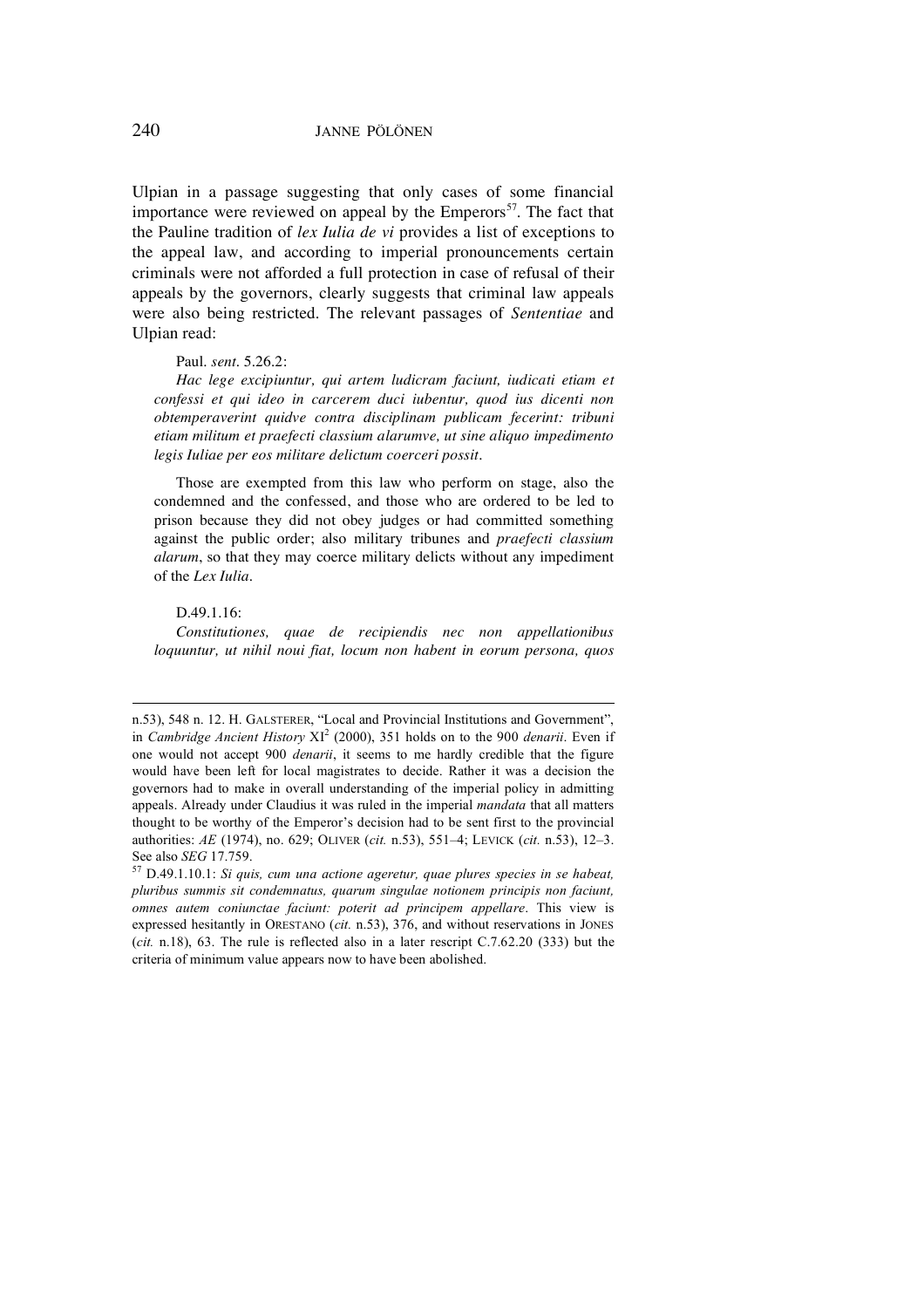*damnatos statim puniri publice interest: ut sunt insignes latrones uel seditionum concitatores uel duces factionum.*

Imperial pronouncements that concern the admission and refusal of appeals, so that nothing will change [in the condition of the convict], have no place in case of persons, whose immediate punishment after condemnation is in public interest: such as notorious bandits, instigators of seditions, and leaders of criminal gangs.

To start with the exceptions to the *lex Iulia de vi publica* in Pauline tradition, the purport of the exceptions is clear. The offenders falling into the exempted categories could be, if governor so wanted, imprisoned, flogged, tortured – even condemned if necessary – and put to death even after an appeal was made to the Emperor 58 . *Qui artem ludicram faciunt* were stage performers whose discrimination in law went back to the Republican period and is pronounced in the Praetor's edict as well as the Augustan laws on marriage, municipal constitution, and public violence itself. Apparently the refusal of appeal had to do with the potential public disorder commonly associated with public spectacles<sup>59</sup>. Next come the *iudicati*, who in the context of criminal procedure are not synonymous with *confessi*, as it has been seen<sup>60</sup>. *Iudicati* are probably those once condemned of public crime, whose repetition of crime suggested to Roman officials a

<sup>58</sup> Thus also *Paul. sent. Int*. 5.28.1 (fin).

<sup>59</sup> The Praetor's edict: D.3.2.1; the *lex Iulia de maritandis ordinibus*: D.23.2.44; the *lex Iulia municipalis* (*Tabula Heracleensis*): S. RICCOBONO, *Fontes Iuris Romani Antejustiniani* I (1941), 140–52, ll. 127–8; the *lex Iulia de vi publica*: D.22.5.3.5. An early law gave magistrates wide powers of *coercitio* against stage performers: Suet. *Aug*. 45; and under Tiberius the Senate allowed particularly harsh measures against them: Tac. *ann*. 1.77. 'Keeping peace among the citizens and maintaining order at public spectacles' were among the duties of the Urban Prefect: D.1.12.12: *Quies quoque popularium et disciplina spectaculorum*. On theatre and circus as startingplaces of riots: O. F. ROBINSON, *Ancient Rome: City Planning and Administration* (1992), 196–8.

<sup>60</sup> GARNSEY (*cit.* n.12), 173, cites *lex Rubria*, 21; *leges duodecim tabularum* 3.1-2; D.42.2.1; D.42.2.3; D.42.2.6.3 and 7; D.42.1.56; D.48.22.6.2 as demonstrating the intrinsic connection between *iudicatus* and *confessus* but only the last example pertains to criminal procedure. All the other texts concern confession in civil procedure, and it was only in this context that *confessus* was considered *iudicatus*: THOMAS (*cit.* n.1, 1986), 89–9.

Revue Internationale des droits de l'Antiquité LI (2004)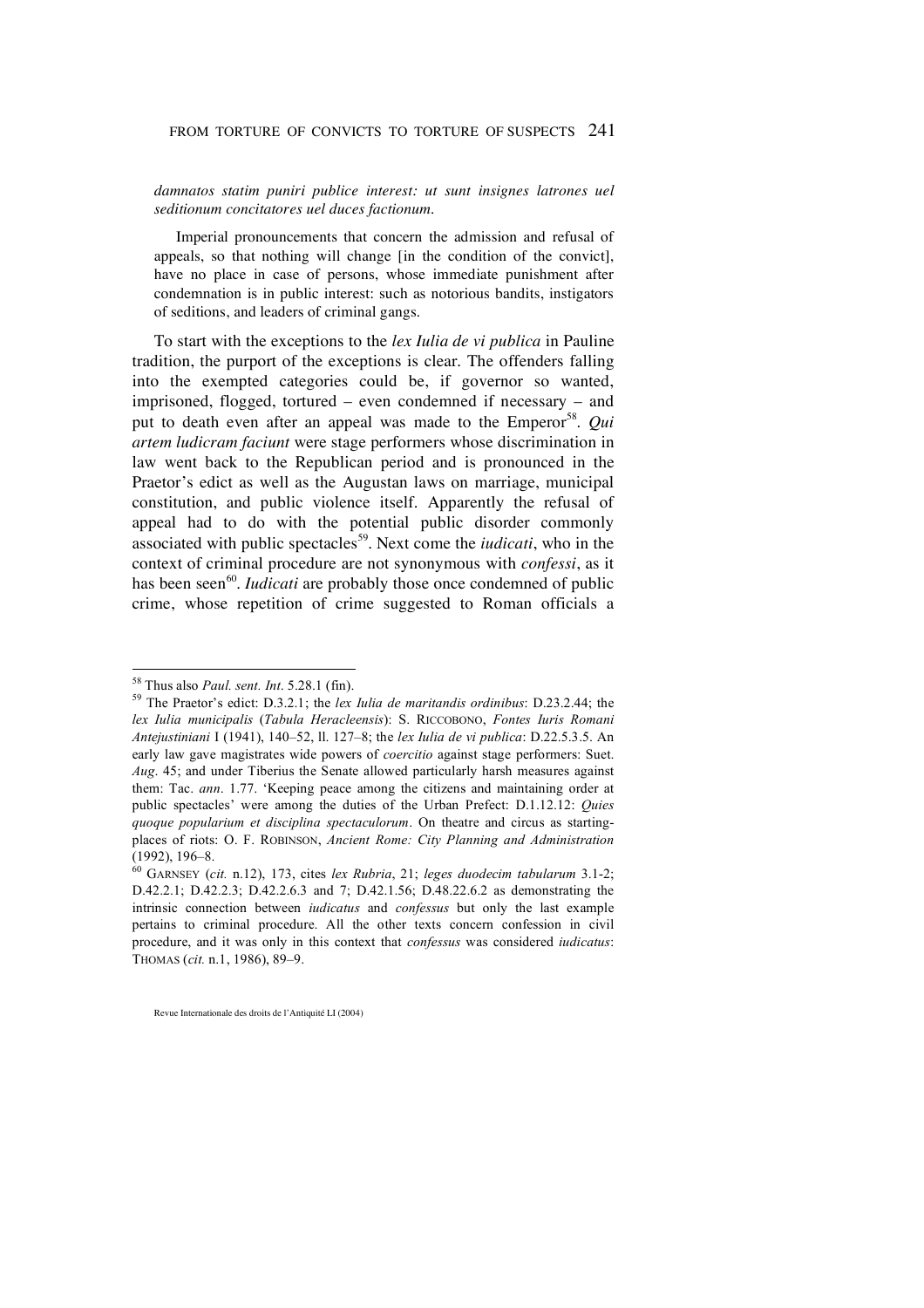criminal intention and way of life<sup>61</sup>. The disadvantage of both stage performers and *iudicati* stems from the Republican tradition of *infamia*, but their disadvantage in appeal law was rather due to interests of public discipline and repression of crime *ex officio*.

That was probably also the case of *confessi*, offenders who admitted their crimes to the magistrates before condemnation, more or less voluntarily or during a preliminary interrogation that did not yet involve torture. A confession did not, *de iure*, automatically warrant torture or execution of punishment<sup>62</sup>, although a strong suspicion certainly attached to the suspect. *Qui ideo in carcerem duci iubentur* introduces two further groups of offenders: those who disobeyed judges and those who committed against the public order. *Quod ius dicenti non obtemperaverint* refers to offenders who failed to appear, despite summons, before the magistrates through contumacy<sup>63</sup>. According to Trajan's rescript the *contumaces* could be even condemned in their absence (however not to mines or to execution) because contumacious behavior confirmed suspicions about criminal liability<sup>64</sup>. The *contumaces*, I suggest, would often have been those

<sup>61</sup> Therefore the *iudicati* are the *iudicio publico condemnati*, who traditionally incurred infamy and procedural disabilities: *Tab. Heracl*. 119–21; D.48.2.4; D.3.1.1.6; D.22.5.3.5; D.3.2.1. A prior condemnation for a heavier punishment prevented an appeal in case of another crime meriting a lighter penalty: D.49.7.1.5. Therefore those condemned to capital punishment by a governor e.g. for one of the crimes against the public order could not delay its execution by appealing against another sentence for some lesser charge.

<sup>62</sup> THOMAS (*cit.* n.1, 1986), 99–103. See also the cases of two *confessi*, Priscus and Privatus, discussed above.

<sup>63</sup> D.42.1.53; D.2.3.1pr-4; GARNSEY (*cit.* n.12), 173; L. FANIZZA, *L'assenza dell'accusato nei processi di età imperiale* (1992), 35–7. FANIZZA omits discussion of Paul. *sent*. 5.26.2. On exclusion of appeal see also Paul. *sent*. 5.5A.6.

<sup>64</sup> D.48.19.5pr. Trajan maintained that no one was to be condemned merely because of suspicions, declaring, as it was reported above, that 'it was preferable that the crime of a guilty man should go unpunished than an innocent man be condemned'. Yet he allowed the condemnation of those absent through contumacy because obviously resisting summons was considered a sign of a guilty consciousness. Such an offender would no more be condemned out of mere suspicions but out of suspicions confirmed by the suspects' defiance. Even though not condemned in their absence, the eventual condemnation of contumacious offenders after their arrest must have been almost a foregone conclusion. Trajan is doubtlessly concerned with repression of crime *ex officio*, as the *contumaces* were actually criminals in hiding, whom it was the governor's duty to expose.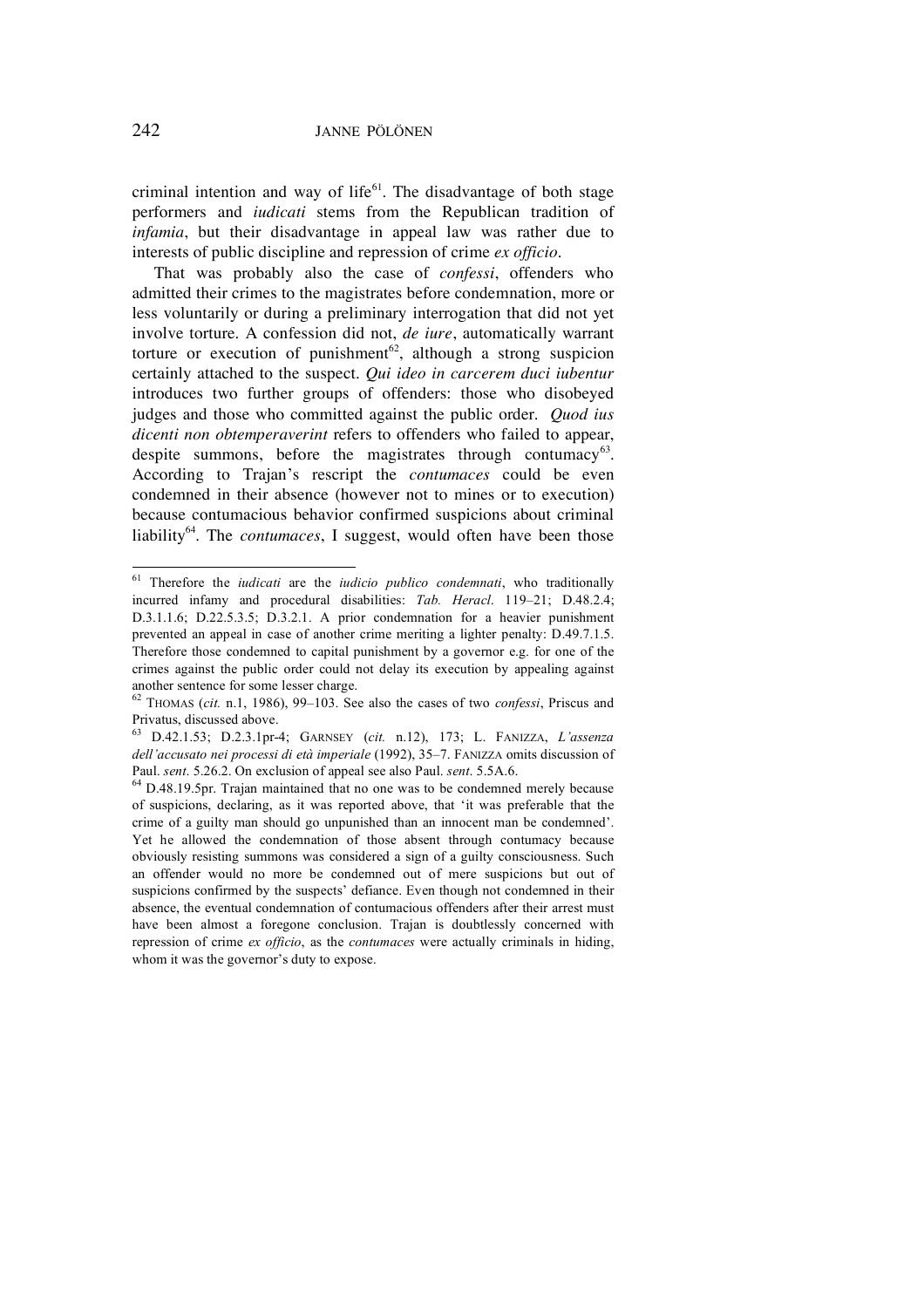named as accomplices during torture of convicts (or indicated by torture of slaves), but who did not show up before the magistrates to clear their record when summoned.

Those who *quidve contra disciplinam publicam fecerint* were offenders whom it was the governors' duty to hunt down and punish ex officio in order to maintain the public discipline in provinces<sup>65</sup>. Unlike *contumaces* who remained at large, they were arrested and brought before the governor as fresh suspects. Taking the *sacrilegos latrones plagiarios* as a starting-point 66 , the governor's duty apparently covered a relatively wide range of violent crime that in the Digest is embraced by both the *lex Iulia de vi privata* and *publica*<sup>67</sup>. A complete list might resemble the one produced in the edict of *praefectus Aegypti* indicated above. The ubiquitous presumption of accomplices suggests that the main target of the governors' efforts were those who made their living with permanent criminal intention, perhaps best described as the 'criminal element' or even 'organized crime'. "Accidental" criminal offences of private rather than public interest hardly inspired official pursuits 68 . In all, the appearance of categories of offenders excluded from the protection of appeal law is

<sup>65</sup> D.1.18.13; D.48.13.4.2 cited above.

<sup>66</sup> *Fures* do not appear in Marcian's list of crimes the governors were duty bound to repress (D.48.13.4.2) hence that of Ulpian could reflect recent development under Caracalla (D.1.18.13) to aggravate the treatment of thieves. D.47.2.57.1 shows that already under Hadrian thieves could either be dealt with by ordinary or extraordinary jurisdiction, whichever tribunal the victim wished to choose. But according to Hadrian's rescript 'a person can be liable to a charge of theft for stealing others' slaves wihtout immediately being reckoned a kidnapper on that account': D.47.15 pr: *posse aliquem furti crimine ob seruos alienos interceptos teneri nec idcirco tamen statim plagiarium esse existimari*. This suggests that under Hadrian *fures* did not belong to the disadvantaged category of criminals, such as *plagiarii* that are found on both lists – a view approved by Callistratus who cites the rescript. Exactly on what grounds a person stealing another's slaves was treated as a thief or a kidnapper is not evident. Hadrian states that it was a question of fact, and hence to be decided by the investigating governor.

<sup>67</sup> For a summary see O. F. ROBINSON, *The Criminal Law of Ancient Rome* (1995) 23–40, 78–81.

<sup>68</sup> C. BRELAZ, "Lutter contre la violence à Rome: attributions étatiques et tâches privées", in C. WOLFF (ed.), *Les exclus dans l'Antiquité. Actes du colloque, Université Jean-Moulin Lyon 3, 23-24 septembre 2004* (forthcoming). I wish to thank Dr. BRÉLAZ for many inspiring discussions, and for having shown me the manuscript of this article before its publication.

Revue Internationale des droits de l'Antiquité LI (2004)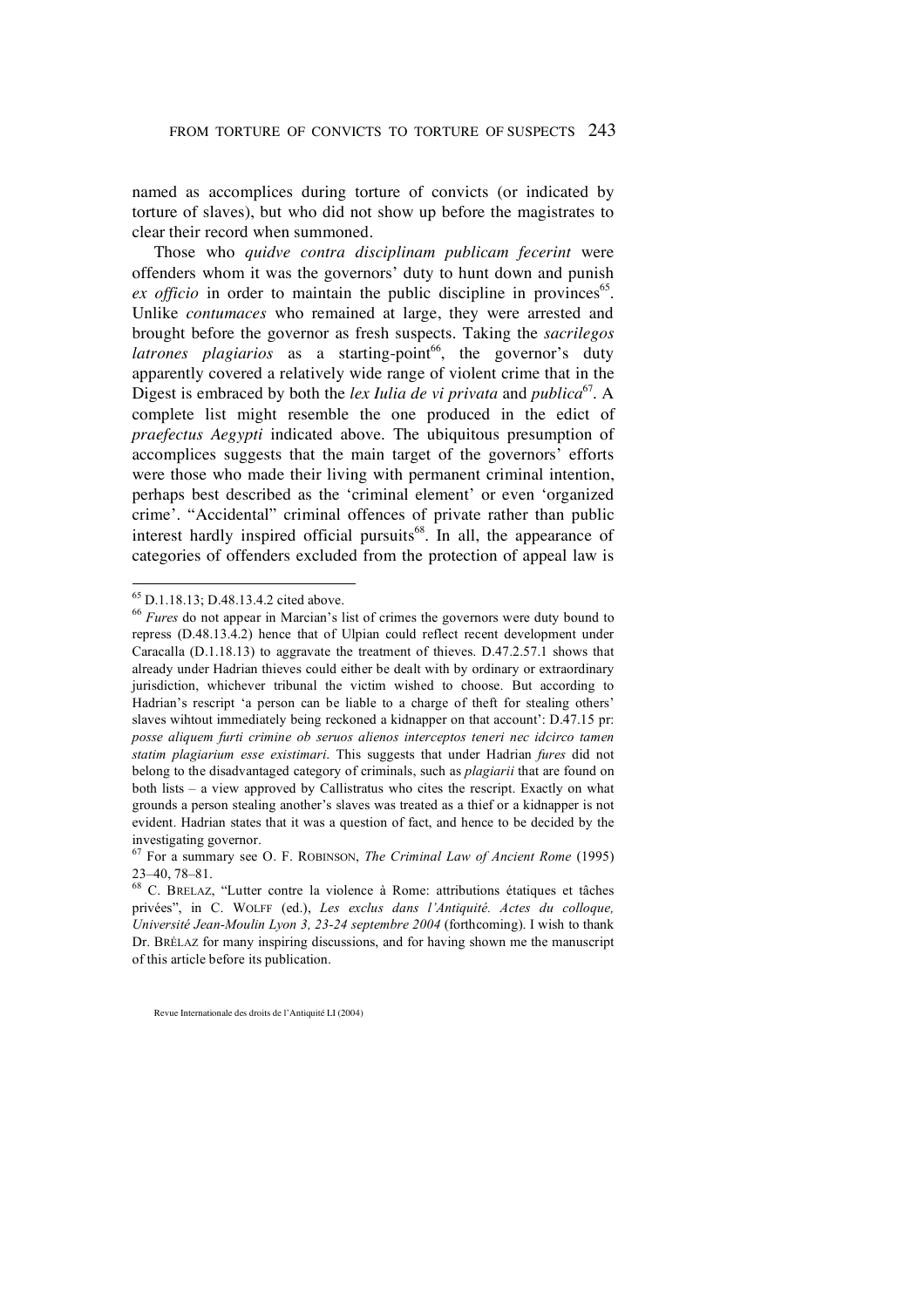no doubt due to development of the official repression of crime under the Empire. The case of *contumaces* might suggest that the list was completed under Trajan, whose rescript aggravated notably the position of *contumaces* in criminal proceedings, or not much after his reign.

To turn to the second tradition of exceptions, a list produced by Ulpian must be given in addition to the one cited from Modestine:

#### D.28.3.6.9:

*Quid tamen si appellationem eius praeses non recepit, sed imperatori scribendo poenam remoratus est? puto hunc quoque suum statum interim retinere nec testamentum irritum fieri: nam, ut est oratione diui Marci expressum, tametsi prouocantis uel eius pro quo prouocatur appellatio non fuerit recepta, poena tamen sustinenda est, quoad princeps rescripserit ad litteras praesidis et libellum rei cum litteris missum, nisi forte latro manifestus uel seditio praerupta factioque cruenta uel alia iusta causa, quam mox praeses litteris excusabit, moram non recipiant, non poenae festinatione, sed praeueniendi periculi causa: tunc enim punire permittitur, deinde scribere.*

What if the governor did not accept his [the defendant's] appeal, but has delayed the punishment by writing to the Emperor? In my view he nevertheless retains his status meanwhile and the will is not invalidated; for, as it has been provided in the Divine Marcus' speech, although the appellant's appeal, or of one on whose behalf an appeal is made, is not accepted, the punishment is postponed until the Emperor responds to the letter of the governor, and that of the offender sent with it, unless a manifest bandit, erupted sedition, or violent gang, or some other lawful cause is concerned, in case of which the governor immediately restrains letters, accepts no delay, in order not to hurry a punishment, but to prevent a disaster: then it is permissible to punish (first) and write afterwards.

A straightforward reading of Ulpian's account of Marcus' speech suggests three possible scenarios after an appeal has been made: a) the appeal may have been accepted, in which case the consequences of condemnation were delayed at least until the case was decided by the Emperor in his *cognitio*; b) the appeal may have been refused, in which case the consequences were delayed at least until the Emperor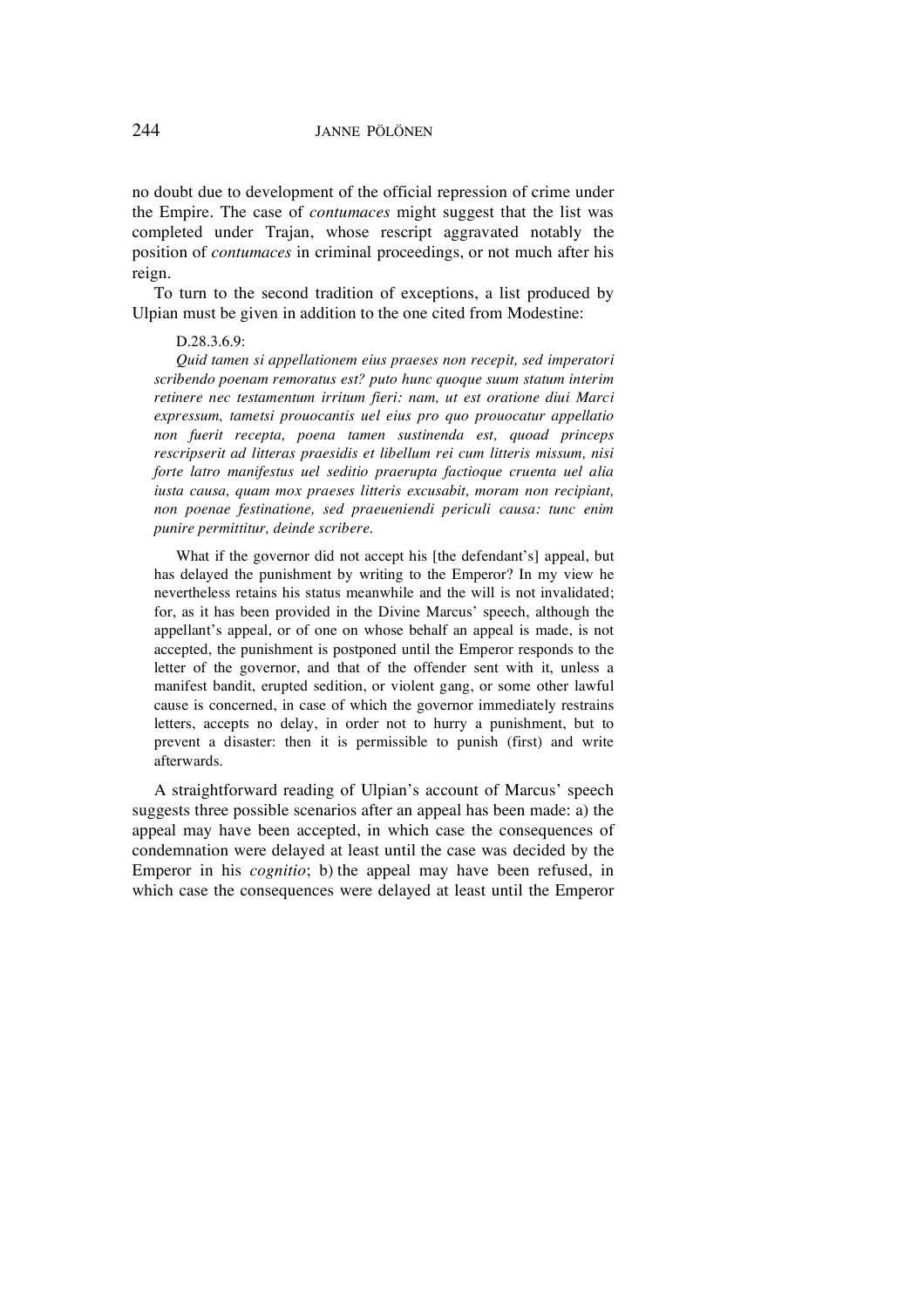responded to the letter of the governor<sup>69</sup>; c) the consequences could have been carried out by the governor at once, the Emperor being informed on the cause in writing afterwards. The bandits, seditions and violent gangs fell again within the governors' duty to battle organized crime in provinces<sup>70</sup>. Modestine refers also to other lawful causes, and specifies that certain crimes merited prompt punishment out of 'public interest'. While there cannot be certainty about the other lawful causes, at least the stage performers, *iudicati*, *confessi* and *contumaces* as suggested by the Pauline tradition of the *lex Iulia* can be contemplated<sup>71</sup>.

Nevertheless, it is not necessary that the appeal and postponement by writing was categorically denied by governors, although permitted by law, to all convicts in disadvantaged groups. Although the *confessi* were no more protected by the appeal laws, as it has been seen the Emperors maintained that they must not be automatically tortured as if already condemned. Yet the denial of appeals to *confessi* proved convenient to administration in case of Christians, who against all Roman logic insisted on confession<sup>72</sup>. In case of public disorder Ulpian suggests cautiously that postponement of punishment by *relatio* was to be refused *non poenae festinatione, sed praeueniendi periculi causa*, and in providing exceptions Modestine, more punctually than Ulpian, specified *insignes latrones uel seditionum concitatores uel duces factionum*. Yet, as the purpose of penal system was predominantly to revenge evils done and to intimidate potential wrongdoers<sup>73</sup> (especially those of low social condition on whose

<sup>73</sup> On Roman ideology of punishment: M. HUMBERT, "La peine en droit romain", in *La peine, Première partie* (1991) 133–83; and particularly the motive of revenge: Y.

Revue Internationale des droits de l'Antiquité LI (2004)

<sup>69</sup> On *relatio* procedure see J.-P. CORIAT, *Le Prince Législateur. La technique législative des Sévères et les méthodes de création du droit impérial à la fin du principat* (1997), 308–14.

<sup>70</sup> All this was punished under the very same *lex Iulia de vi publica*: e.g. D.48.18.6; Paul. *sent*. 5.3, and might easily come under the *lex Iulia de maiestatis*: D.48.18.5.1.

 $71$  If it was legitimate to incarcerate, flog, torture, condemn and put them to death after their condemnation against an appeal, why not also to refuse postponement of their punishment by writing?

 $72$  The Acts of Martyrs of Lyon as well as Plinius' letter to Trajan show clearly that all tortures of Christians were preceded by confessions: Eus. *hist. eccl*. 5.1.8; Plin. *ep*. 10.97. In Roman thought to confess the crimes on which one stood accused was the last thing to do: THOMAS (*cit.* n.1, 1986), 99; C. A. BARTON, *Roman Honor, The Fire in the Bones* (2001), 133–42, 140.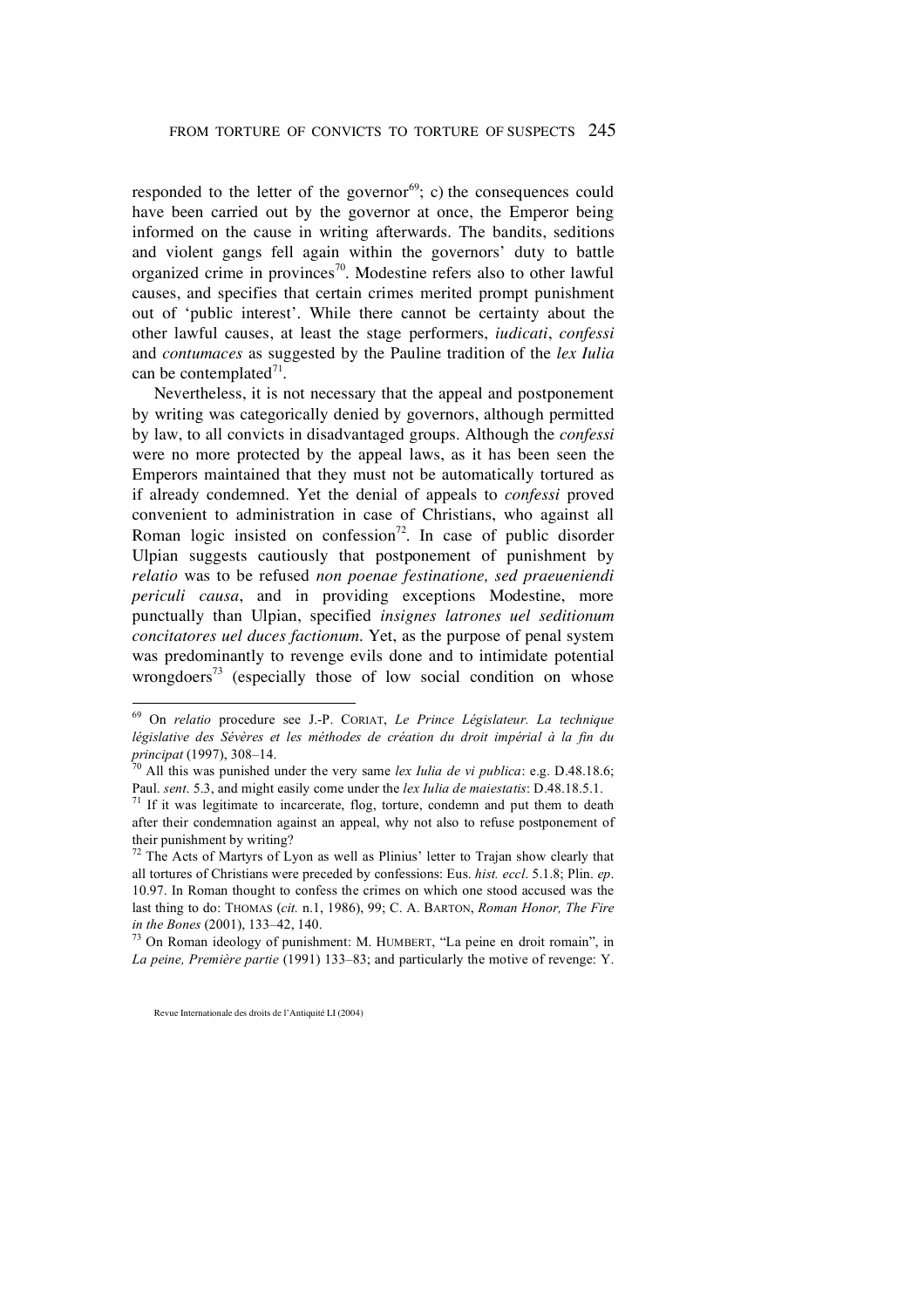246 JANNE PÖLÖNEN

reformation the administration apparently entertained no hopes), an opportunity to teach a lesson may not have often been lost to the governors (D.48.19.16.10; D.48.19.28.15). Torture was not inflicted with surgical diligence, and it also played an intimidating function as the regular and painful accessory of plebeian capital punishments.

In addition to difficulties faced by poorer appellants to muster the required deposits, the restriction of appeals probably aggravated the position particularly of plebeian offenders and made them more vulnerable to legitimate derogation of their citizen rights. Firstly, there is reason to believe that the time afforded by the Emperors to hearing appeals and disputes at first instance was largely consumed by cases of *honestiores*<sup>74</sup> *.* The imperial *mandata* insisted even the refused appeals to be referred to the Emperor by *relatio* only in case of penalties suitable for the upper classes, so also this could be interpreted as a legal privilege (D.48.19.27.1-2; D.48.22.6.1; D.48.8.16). Secondly, as K. Hopwood has pointed out, an aristocratic governor's appraisal of the suspect – often guided by social prejudice unfavourable to those considered inferior in status, wealth, education, outlook, manner, way of life, etc. – exercised a crucial role in definition of his crime and his treatment<sup>75</sup>. Simply put, a plebeian of

THOMAS, "Se venger au Forum. Solidarité familiale et proces criminel a Rome (Premier siècle av. – deuxième siècle ap. J.C.)", in R. VERDIER – J.-P. POLY (eds.), *La vengeance: Etudes d'ethnologie, d'histoire et de philosophie. Volume 3: Vengeance, pouvoirs et ideologies dans quelques civilisations de l'Antiquité* (1984), 65–100. For the argument that 'the *metus poenae* weighted mainly on *humiliores*': R. Bauman, *Crime and Punishment in Ancient Rome* (1996), 156–9.

<sup>74</sup> Thus also GARNSEY (*cit.* n.1), 72. CORIAT has shown that the litigants attested in *decreta* of the Severan Emperors are invariably of high status, often senators and equestrians: CORIAT (*cit.* n.69), 299–303. Even if these cases were all introduced before the Emperors at first instance, which is certainly not true, the social profile of this group of litigants certainly betrays social discrimination. Dio has Maecenas to advice Augustus to hear himself as the ultimate authority especially cases 'which involve knights and centurions recruited from the levies and the foremost private citizens, when they are defendants on a charge punishable by death or disfranchisement': Dio, 52.33.2: ταῦτά τε οὖν κρίνε, καὶ περὶ τῶν ἰππέων τῶν τε έκατοντάρχων τῶν ἐκ τοῦ καταλόωγου καὶ τῶν ἰδιωτῶν τῶν πρώτων, ὃταν περὶ θανατώσεως και άτιμίας τινος άγωνίζωνται. It is of course still possible that the Emperors delegated plebeian appeals to other judges. On the delegation see already Suet. *Aug*. 33.4.

<sup>75</sup> K. HOPWOOD, "Bandits, Elites and Rural Order", in A. WALLACE-HADRILL (ed.), *Patronage in the Ancient Society* (1989), 179, illustrating the potential ambiguity by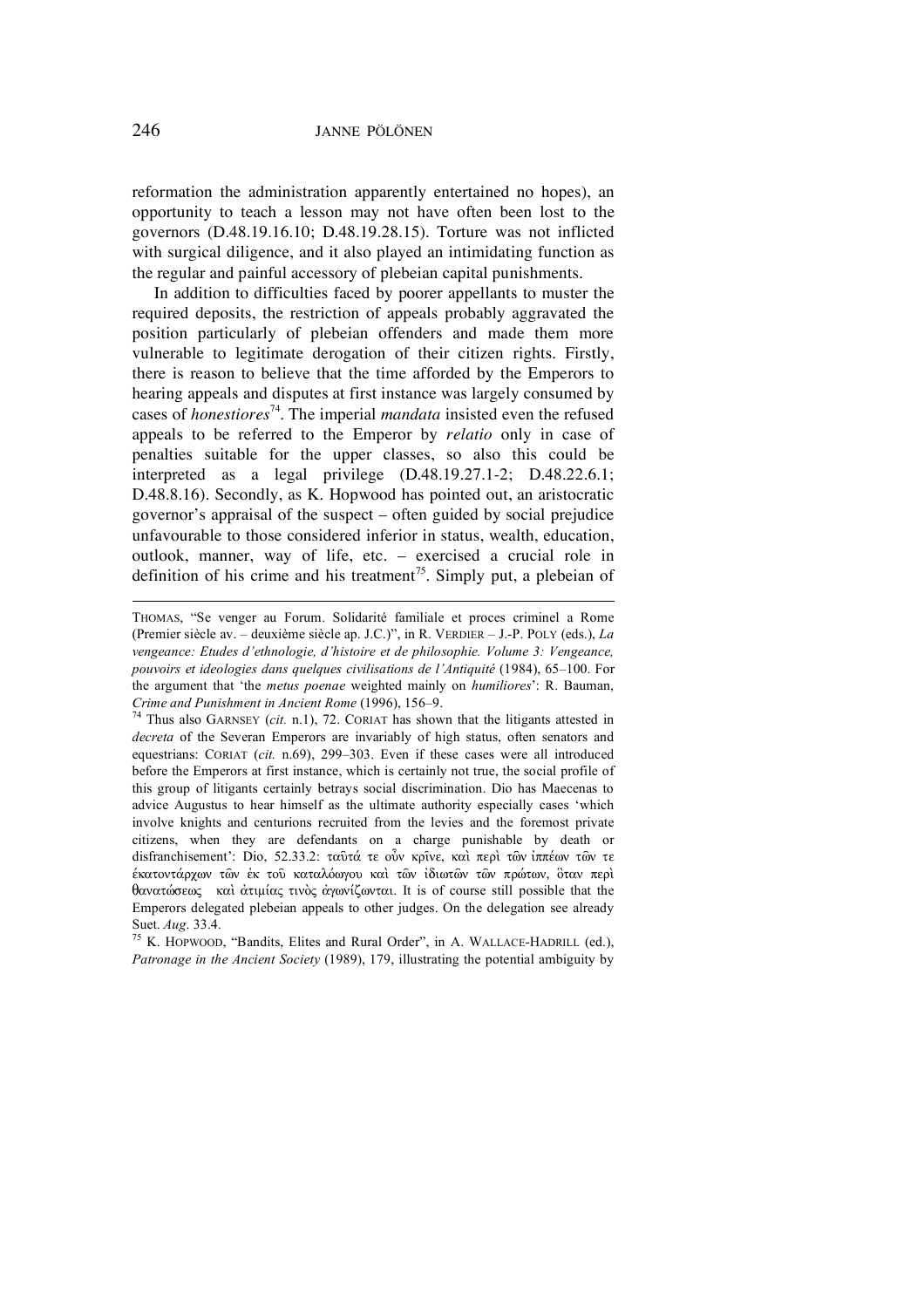poor condition scorned by the governor might be more easily suspected of deviant behaviour and be taken as a criminal whom it was in the public interest to arrest and punish, e.g. as a bandit, which scholars note may have been a stock denomination for a whole range of lower-class violent crime and traditionally called for a harsh and servile treatment<sup>76</sup>.

# V. *From Torture of Convicts to Torture of Suspects*

Offenders not protected by the *lex Iulia de vi* were as a rule tortured after their condemnation, hence there was no immediate contradiction with the principle that a citizen was to be tortured only if his guilt was proven by other means and sanctioned by condemnation. The situation of suspects would of course have been different from criminals caught *in flagrante delicto* whose condemnation was a foregone conclusion. As far as suspects are concerned, Hadrian's and Pius' statements that they are to be assumed innocent until proven guilty have already been reported (D.48.3.6.pr-1). But as legal anthropologists and sociologists have remarked, a judicial inquiry conducted by the judge himself, as the case was in Roman extraordinary criminal jurisdiction, can make it 'appear that the defendant is assumed guilty unless he can prove his innocence,

Revue Internationale des droits de l'Antiquité LI (2004)

the *lex Iulia de vi* which condemned carrying arms with criminal intent but allowed it for self-protection. On the social attitudes of upper class Romans see e.g. Cic. *leg*. 1.40–1 with *part. or*. 90.3–9. For a sociological theory of law explaining the effects of social hierarchies on law's application see D. BLACK, *The Behaviour of Law* (1976), 28–31, with A. HUNT, "Behavioral Sociology of law: A Critique of Donald Black", *Journal of Law and Society* (1983), 19–46. For an illuminating case study inspired by Black's theory: M. P. BAUMGARTNER, "Law and Social Status in Colonial New Haven, 1635-1665", in M. P. BAUMGARTNER (ed.), *The Social Organization of Law* (1999), 111–29. To the same effect also K. T. ERIKSON, *Wayward Puritans: A Study in the Sociology of Deviance* (1966), 189.

<sup>76</sup> J.-J. AUBERT (*cit.* n.3), 119–120. See also B. SHAW, "Bandits in the Roman Empire", *P&P* 105 (1984), 3–52; B. SHAW, "Il bandito", in A. Giardina (ed.), *L'uomo romano* (1993), 361; K. HOPWOOD (*cit.* n.75). Pomponius seems to imply that all violence not committed by enemies of war could be covered by banditry: D. 50.16.118; K. HOPWOOD, "Aspects of Violent Crime in the Roman Empire", in P. MCKECHNIE (ed.), *Thinking Like a Lawyer: Essays on Legal History & General History for John Crook on his Eightieth Birthday* (2002), 73 n. 60. Dr. B. Pottier's recently defended doctoral thesis (Paris  $X -$  Nanterre) provides a complete reexamination of banditism in the Roman world.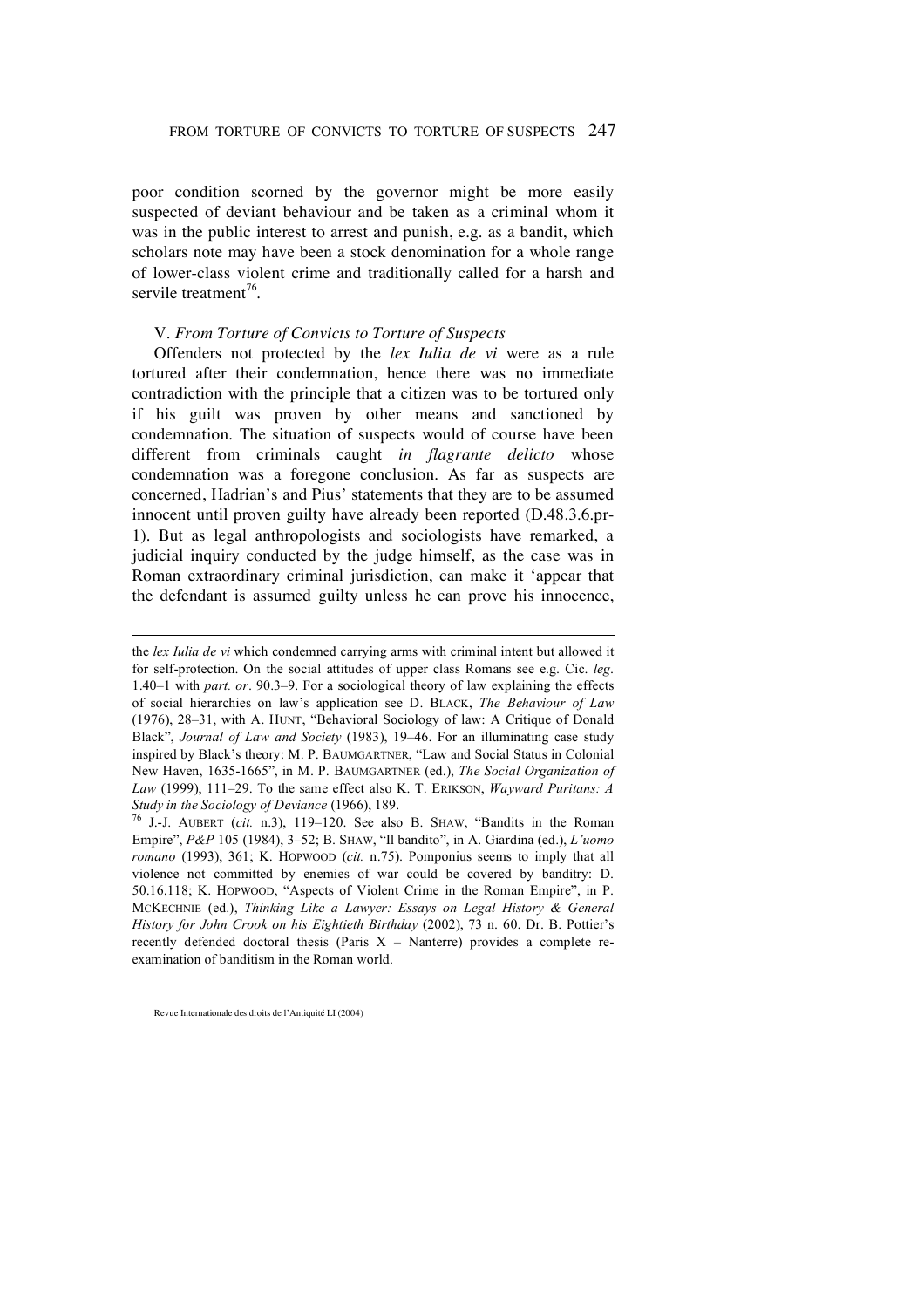instead of the contrary<sup>77</sup>. This kind of assumption seems indeed to govern the treatment of offenders not protected by the *lex Iulia*.

As it has been pointed out above, the legal sources make it abundantly clear that the governors exercised the whole range of discretion in judging the evidence and in deciding whether a suspect was sufficiently hard-pressed to be condemned or not. And as it was the governor who pronounced the sentence of guilt, this could of course be a mere formality, as it apparently sometimes was. But still, a citizen could not be legally tortured before his condemnation to capital punishment, and even after it only to reveal accomplices. The pauline *sententiae* show an important departure from this state of affairs in alluding to a logic of exacting a confession of crime under torture from an accused (*reus*, not *condemnatus*) overwhelmed with evidence, however one not hard-pressed by proofs was not to be readily tortured – instead the charges were to be made good (Paul. *sent.* 5.14.3-4). What Augustus had laid down concerning torture of slaves provided the guidelines for torture of freemen at the time of compilation of the *sententiae* (the late third or early fourth century<sup>78</sup>):

#### Paul. *sent*. 5.14.1:

*In criminibus eruendis quaestio quidem adhibetur: sed non statim a tormentis incipiendum est, ideoque prius argumentis quaerendum, et si suspicione aliqua reus urgueatur, adhibitis tormentis de sociis et sceleribus suis confiteri compellitur.*

Torture is to be applied in criminal investigations. Yet one should not begin at once by torments but the evidence must be considered first, and if some suspicion attaches to the accused, he must be made to confess by torments about his partners and his crimes.

The logic of legitimate torture had developed from the inquiry about convicted criminal's accomplices to confirmation of the

<sup>77</sup> S. VAN DER SPRENKEL, *Legal Institutions in Manchu China: <sup>A</sup> Sociological Analysis* (1977), 68.

To the same effect: C.9.41.8.1-2 (Diocl./Maxim). To be compared with pronouncements of Augustus: D.48.18.1; D.48.18.8. These provisions may have both concerned torture of slaves and could indeed emanate from the same edict: THOMAS (*cit.* n.1, 1998), 477 n. 2. Hadrian's rescript to Claudius Quartinus unlikely alludes to torture of others than slaves: D.48.18.1-3.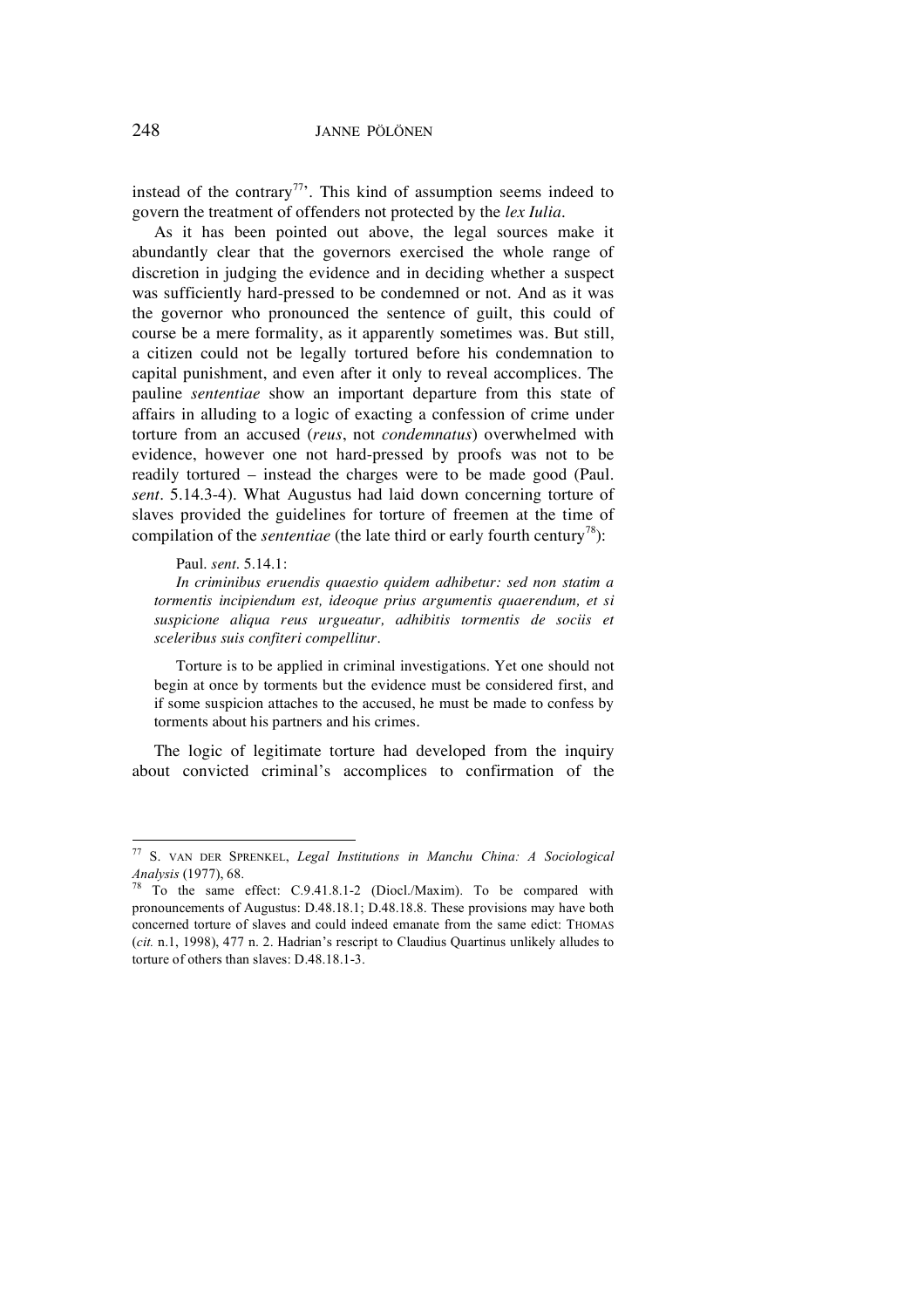suspect's own culpability earlier permitted only in case of slaves<sup>79</sup>, and in this sense one can also speak of an assimilation of the free and slave population in the eyes of the law. But this development demonstrates, perhaps more accurately, the gradual promotion of Rome's activist state ideology in repression of crime over considerations of individual liberty rights 80 . The earliest lawful inquisition of a free suspect according to this new logic is in the record from Caracalla's reign. In 216 the Emperor authorised the torture of a woman charged of poisoning, after suspicions against her were substantiated by the prior torture of slaves not her own $81$ :

#### C. 9.41.3 (a. 216):

*Ant. A. cum cognitionaliter audisset, dixit: primum servi alieni interrogabuntur. si praestita fuerint ex tanto scelere argumenta, ut videantur accedere ad verisimilia causae crimina, ipsa quoque mulier torquebitur: neque enim aegre feret, si torqueatur, quae venenis viscera hominis extinxit.*

Emperor Antoninus said when holding a *cognitio*: first the slaves of others are to be tortured. If sufficient evidence is furnished for such a horrible crime that it seems in fact to have been committed, also the woman herself is put to torture: for she who took a man's life by her poisons will not without justice undergo the hardship if tortured.

<sup>79</sup> It seems to me that the *sententiae* text accurately reflects the historical development of official policy in torture, for the suspect's torture in order to procure confession about accomplices is mentioned before torture about his own crimes (*de sociis et sceleribus suis*). The motives of torture appear in the same order in Primitivus' case discussed above. This order is not natural, for at the time of *Sententiae*'s compilation one expects a priority to be given to torture about suspect's own crimes, and only after that to torture about his accomplices (see *SC Silanianum* below). For similar examples see A. WATSON, "Some Cases of Distortion by the Past in Classical Roman Law", *TR* 31 (1966), 69-91.

<sup>&</sup>lt;sup>80</sup> On the procedural implications of the laissez-faire and activist state ideologies see M. R. DAMASKA, *The Faces of Justice and State Authority: A Comparative Approach to the Legal Process* (1986).

 $81$  A school-book case of a stepmother who poisoned her husband's son from earlier marriage and indicated her daughter as a partner in crime under torture appears in *declamationes* of both Quintilian and Seneca, as well as of Calpurnius Flaccus of unknown date: Quint. *decl. min*. 381pr; Sen. *contr*. 9.6; Calp. Flacc. *decl*. 12.1-6. But keeping to the earlier standards, Seneca and Calpurnius Flaccus state explicitly that the *venefica* was tortured as *damnata*, in Quintilian she was at least *confessa* before torture.

Revue Internationale des droits de l'Antiquité LI (2004)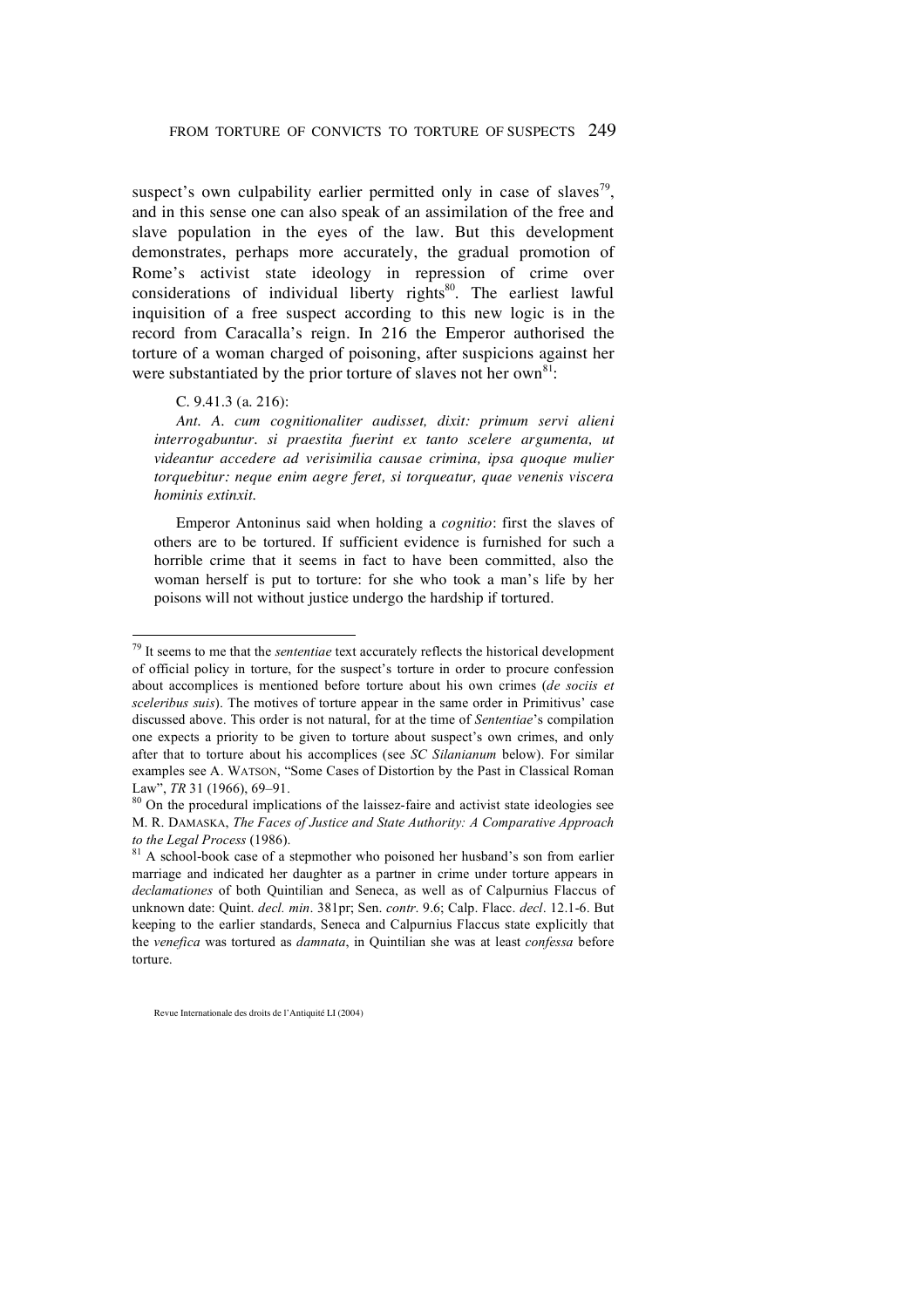For Caracalla it was apparently no more necessary to take the formal step of condemnation but a strong suspicion was enough to warrant torture, in the first place now to procure the suspect's confession concerning her own crime, and probably only later to reveal accomplices if she confessed. At least this was the traditional order in case of slaves tortured under the *senatusconsultum Silanianum*. According to Modestine 'first, the household slaves are to be tortured in regard to their own acts, and if they confess, then they are interrogated on the question by whose instruction the crime was committed<sup>82</sup>'.

Hence the passage from suspicion to punishment became more straightforward, as in applying torture against the offender the judge had already to be convinced (according to his own subjective standards) about the suspect's culpability. Whether or not the suspect confessed was quite immaterial. So, as K. Hopwood remarks, 'torture validates the authorities' preconceived views about the nature of crime and the criminal<sup>83</sup>. This change in the use of torture may have been forthcoming for a long time, if not indeed tacitly admitted earlier in form of condemnation for the purpose of torture, in case of criminals to whom also an appeal under the *lex Iulia* was denied. But the imperial licence to torture a suspect hard-pressed by slaves' confessions about his own crime appears indeed to be the novelty of the Caracalla's pronouncement and the very reason for its selection to the Code.

This of course does not have to mean that the new principle was not introduced earlier than 216. In any case it is perhaps suspicious that this principle was recorded in a courtroom decision, extremely rare in the Code, and not in a rescript. But the fact that Caracalla felt it necessary to comment the justice in submitting the *venefica* herself to torture (*neque enim aegre feret, si torqueatur, quae venenis viscera*

<sup>82</sup> D.29.5.17: *Prius de se familia torquenda est et, si confiteatur, tunc interrogetur, quo mandante flagitium admissum sit*.

<sup>&</sup>lt;sup>3</sup> K. HOPWOOD (*cit.* n.75, 1989), 180. On torture of a bandit who denied his crime and was nevertheless put to death see A. DIONISOTTI, "From Ausonius' schooldays? A schoolbook and its relatives", *JRS* 72 (1982), 105. Perhaps he was suspected of only hardening his body and spirit against the pains: Paul. *sent*. 5.14.3: *reus evidentioribus argumentis oppressus repeti in quaestionem potest, maxime si in tormenta animum corpusque duraverit*. Compare the bandits' case with Suet. *Aug*. 27.4.1-7.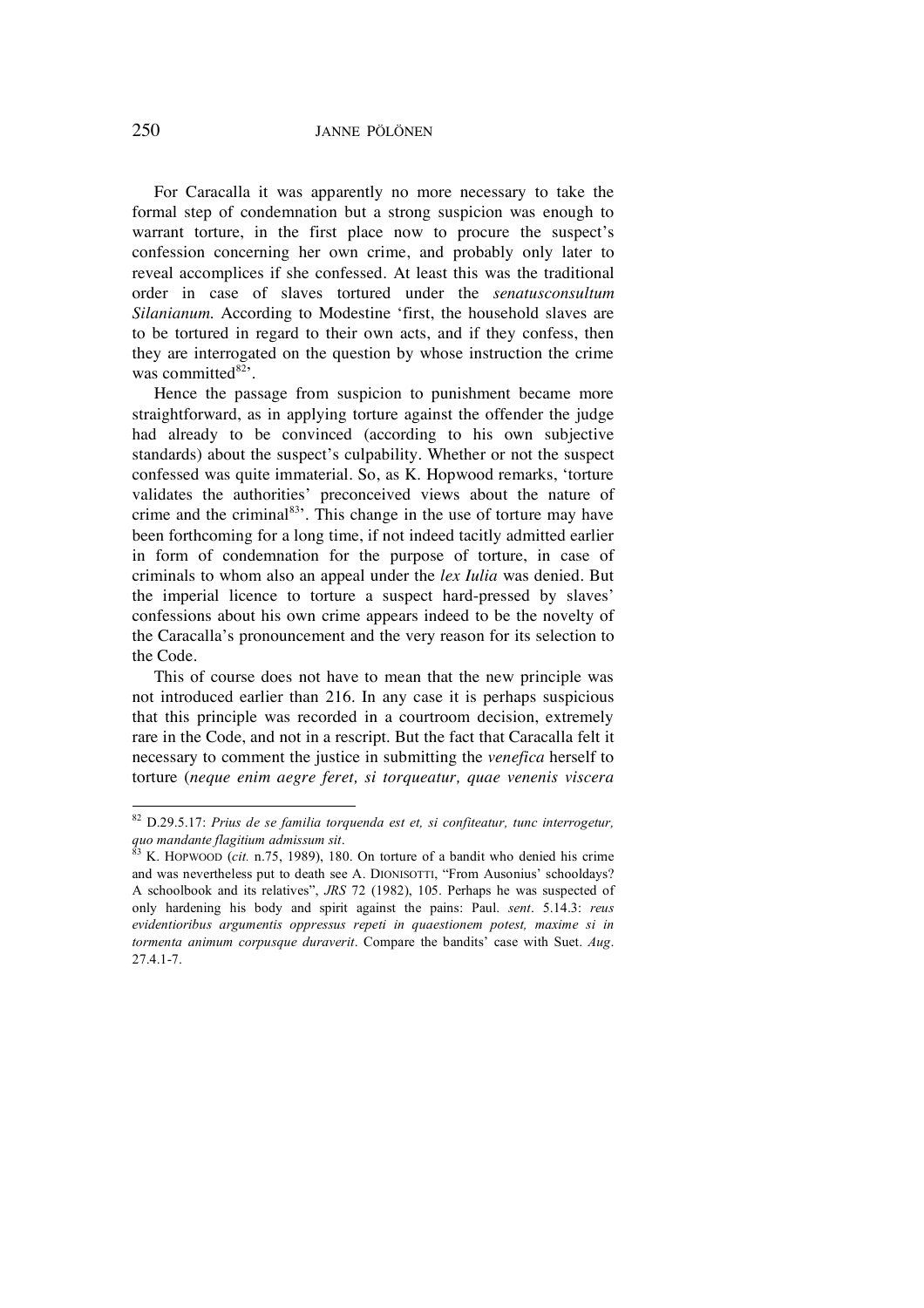*hominis extinxit*) indeed suggests that this was not yet a wellestablished practice. Two statements concerning the torture of suspects as witnesses do not take us much earlier, as one comes from the *pauli sententiae* and the other from Callistratus who wrote under Severus and Caracalla:

#### Paul. Sent. 5.14.5 = D.48.18.3:

*Testes torquendi non sunt conuincendi mendacii aut ueritatis gratia, nisi cum facto interuenisse dicuntur.*

Witnesses are not to be tortured for the sake of demonstrating falsehood or discovering the truth unless they are alleged to have had a hand in the act.

#### D.48.18.15pr:

*Ex libero homine pro testimonio non uacillante quaestionem haberi non oportet.*

Interrogation under torture ought not to be applied to a freeman whose evidence is not inconsistent.

According to the *sententiae* text the precondition for torture of witnesses is their own suspected culpability, as witnesses who have had a hand in the act can be none other than accomplices. As a strong suspect could now be tortured like a convict, the torture of witnesses was but an analogous extension of torture to reveal accomplices. The second text from Callistratus could be taken as evidence for torture of free witnesses during this epoch, as the author suggests that a freeman whose testimony was inconsistent (*vacillans*) could be tortured. But a witness who vacillated gave in fact contradicting testimonies (D.48.10.27pr-1; D.22.5.2). Such a comportment in witnesses naturally raised doubts about their trustworthiness but also suspicions about their own criminal responsibility, making a strong suspect out of an innocent witness<sup>84</sup>. The rule is therefore clear that a free witness should not be tortured unless there were good grounds to suspect his own culpability. The famous but late opinion of Arcadius Charisius, according to which untrustworthy, but nevertheless innocent,

<sup>84</sup> U. VINCENTI, 'Duo genera sunt testimonium', *Contributo allo studio della prova testimoniale nel processo romano* (1989), 129. The situation of inconsistent witnesses was in a way comparable to that of *contumaces* who betrayed their guilt by resisting summons, as suggested above.

Revue Internationale des droits de l'Antiquité LI (2004)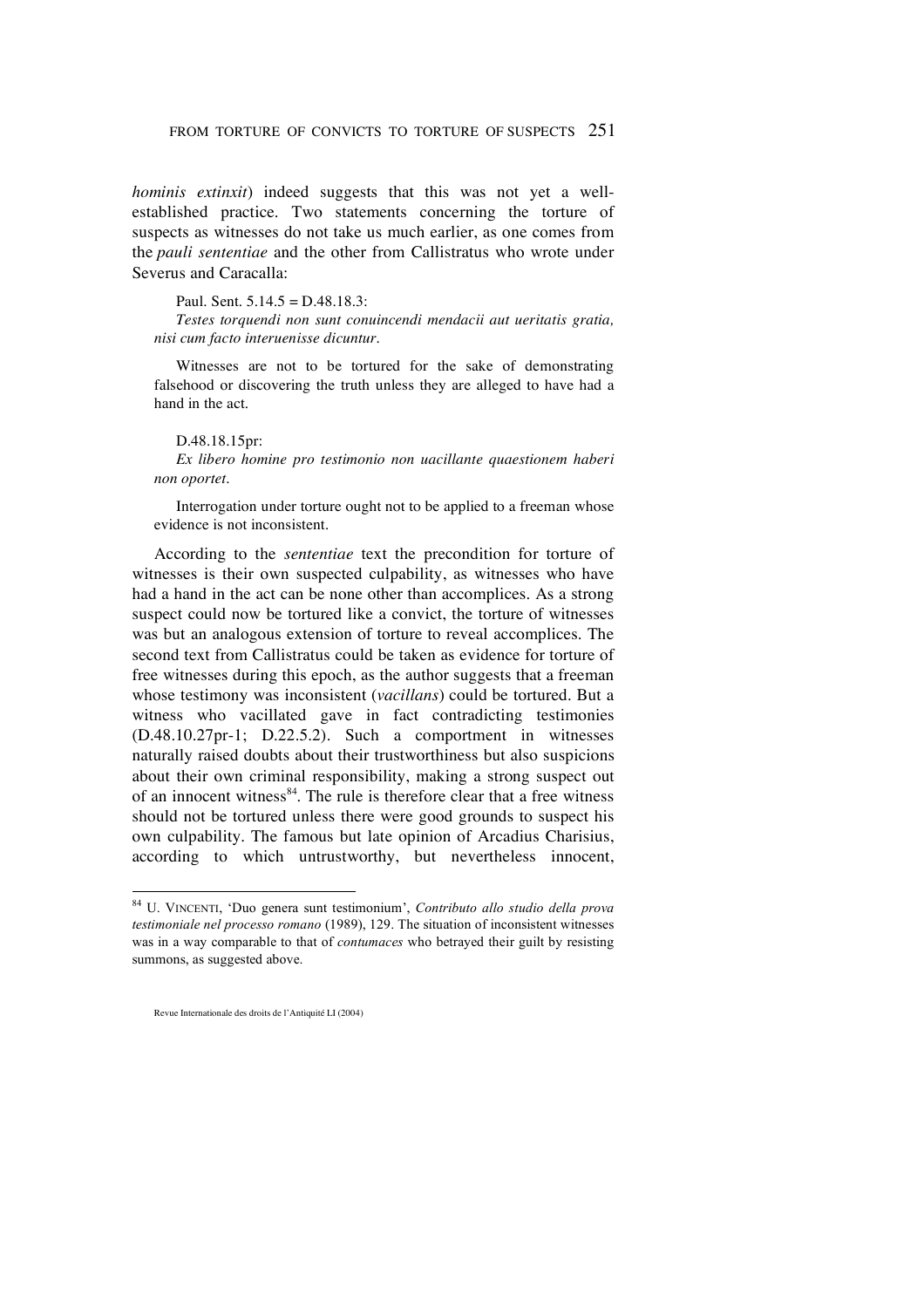witnesses must be tortured simply because of their low social condition sounds a bit far fetched even in the Severan context, and would have been entirely out of place when torture of citizens before condemnation was formally forbidden<sup>85</sup>.

It is only a third text coming from Tryphoninus, once a member of Septimius Severus' *consilium*, which concerns torture of suspects against themselves: 'A person to whom freedom is due under a *fideicommissum* may not be subjected to interrogation as a slave unless and only unless his position is aggravated by interrogations under torture of others<sup>86</sup>. Tryphoninus' text comes as close to Caracalla's pronouncement of 216 as not to allow torture of a suspect *nisi aliorum quaestionibus oneretur* 87 . The confessions procured by torture from convicts and suspects warranted the torture of suspected accomplices against themselves. 'As a slave' appears to refer specifically to free man's torture as a suspect about his own crime<sup>88</sup>. This comes out of a passage of Ulpian written in *De adulteriis*:

<sup>&</sup>lt;sup>85</sup> 'If the matter is such that an arena-fighter or similar person has to be called as a witness, his evidence should not be believed without torture': D.22.5.21.2: *Si ea rei condicio sit, ubi harenarium testem uel similem personam admittere cogimur, sine tormentis testimonio eius credendum non est*. D.48.18.15.1, where Callistratus seems to be contemplating the possibility that persons under the age of fourteen must be tortured if they had to be used as witnesses, deals with convicts, see discussion below. In principle, even the poor plebeians, although in the eyes of the Romans more suspect than the rich and noble, could also be deemed trustworthy: D.47.2.52.21; D.26.10.8; D.1.7.17.4; Cic. *orat*. 2.117: *non esse ex fortuna fidem ponderandam*.

<sup>86</sup> D.48.18.19: *Is, cui fideicommissa libertas debetur, non aliter ut seruus quaestioni applicetur, nisi aliorum quaestionibus oneretur*. Presumption of accomplicity was not a requirement in adultery trials in which also slaves could be tortured against their masters: D.48.5.28.10.

 $87$  It does not seem impossible that Tryphoninus indeed wrote after Caracalla's pronouncement: O. LENEL, *Palingenesia Iuris Civilis* II (1889, repr. 1960), 351 n. 1.

<sup>88</sup> This meaning is evident also in Caes. *BG*. 6.19.3: *cum pater familiae inlustriore loco natus decessit, eius propinqui conveniunt et de morte, si res in suspicionem venit, de uxoribus in servilem modum quaestionem habent*.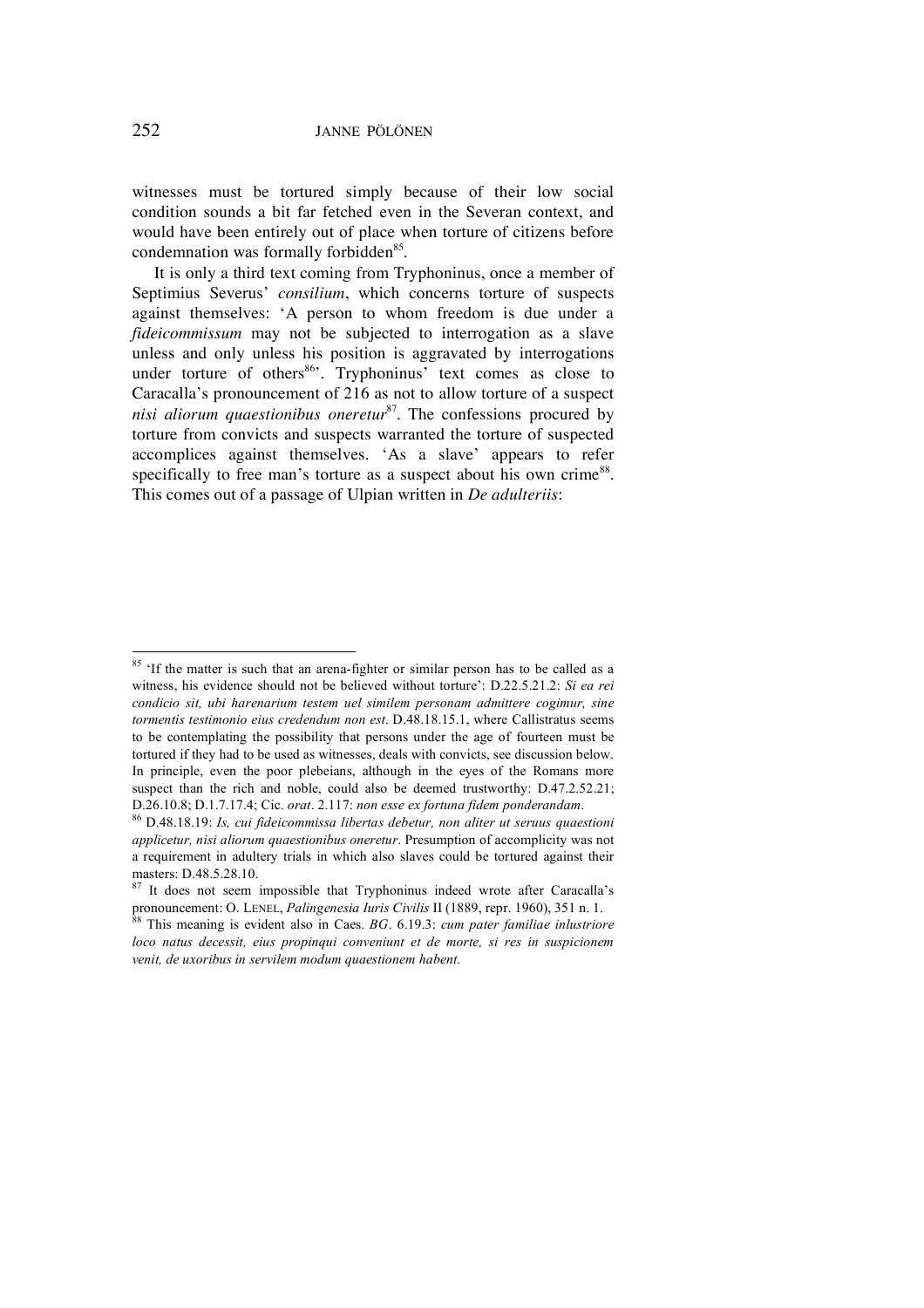#### D.48.5.28.5:

*Si liber homo, dum seruus existimatur, tortus sit, quia et ipse condicionem suam ignorat: magis admittit Caecilius actionem utilem ipsi dandam aduersus eum, qui per calumniam appetit, ne impunita sit calumnia eius ob hoc, quod liberum hominem quasi seruum deduxit in quaestionem.*

If a freeman, while he is thought a slave, has been tortured because he also himself did not know his status, Caecilius [Africanus] prefers to grant him an *actio utilis* against the man who assailed him by calumny, so that his calumny in bringing a freeman to torture as if he were a slave should not go unpunished.

The free man in Ulpian's passage was supposed to be a suspect, not a mere witness as shown by the beginning of the fragment (D.48.5.28pr.-1). The text clearly points out the fact that freemen could sometimes be tortured in error, especially if they ignored their own freedom and rights<sup>89</sup>, but implies that no one should be tortured if his free status was known. This was certainly true for Africanus from whom Ulpian borrowed the fiction<sup>90</sup>. Even if the principle against freeman's torture (that is, before his condemnation) would not have been any more universally held, it was not necessary for Ulpian to alter the scene, for it was still valid in case of those whose situation was not aggravated e.g. by *aliorum quaestiones*. The jurists are not discussing whether or not torture should be applied against a freeman or not, but to whom the calumnious accuser had to pay recompenses for wrongful damages inflicted during torture on an innocent slave or a 'freeman who served as a slave in good faith' (*liber homo bona fide serviens*). The text demonstrates only that an accuser through whose calumny an innocent man was tortured as a slave was liable under the

<sup>89</sup> P. VEYNE, "Droit romain et société : les hommes libres qui passent pour esclaves et l'esclavage volontaire", in P. VEYNE, *Société romaine* (2001), 248–51. D.18.1.5 : *Difficile dinosci potest liber homo a servo*; D.41.3.44pr. See also Y. RIVIERE, "Recherche et identification des esclaves fugitifs dans l'empire romain", in J. ANDREAU – C. VIRLOUVET (eds.), *L'information et la mer dans le monde antique*  $(2002)$ , 115–96.

 $<sup>0</sup>$  The reference to Sex. Caecilius Africanus probably takes the issue back at least to</sup> the midd- or late second century: W. KUNKEL, *Herkunft und soziale Stellung der römischen Juristen* (1952), 172–3. According to T. HONORÉ, *Ulpian* (1982), 185–6, Ulpian wrote *Ad legem Iuliam de adulteriis* in 217, hence one year later than Caracalla permitted the torture of *venefica*.

Revue Internationale des droits de l'Antiquité LI (2004)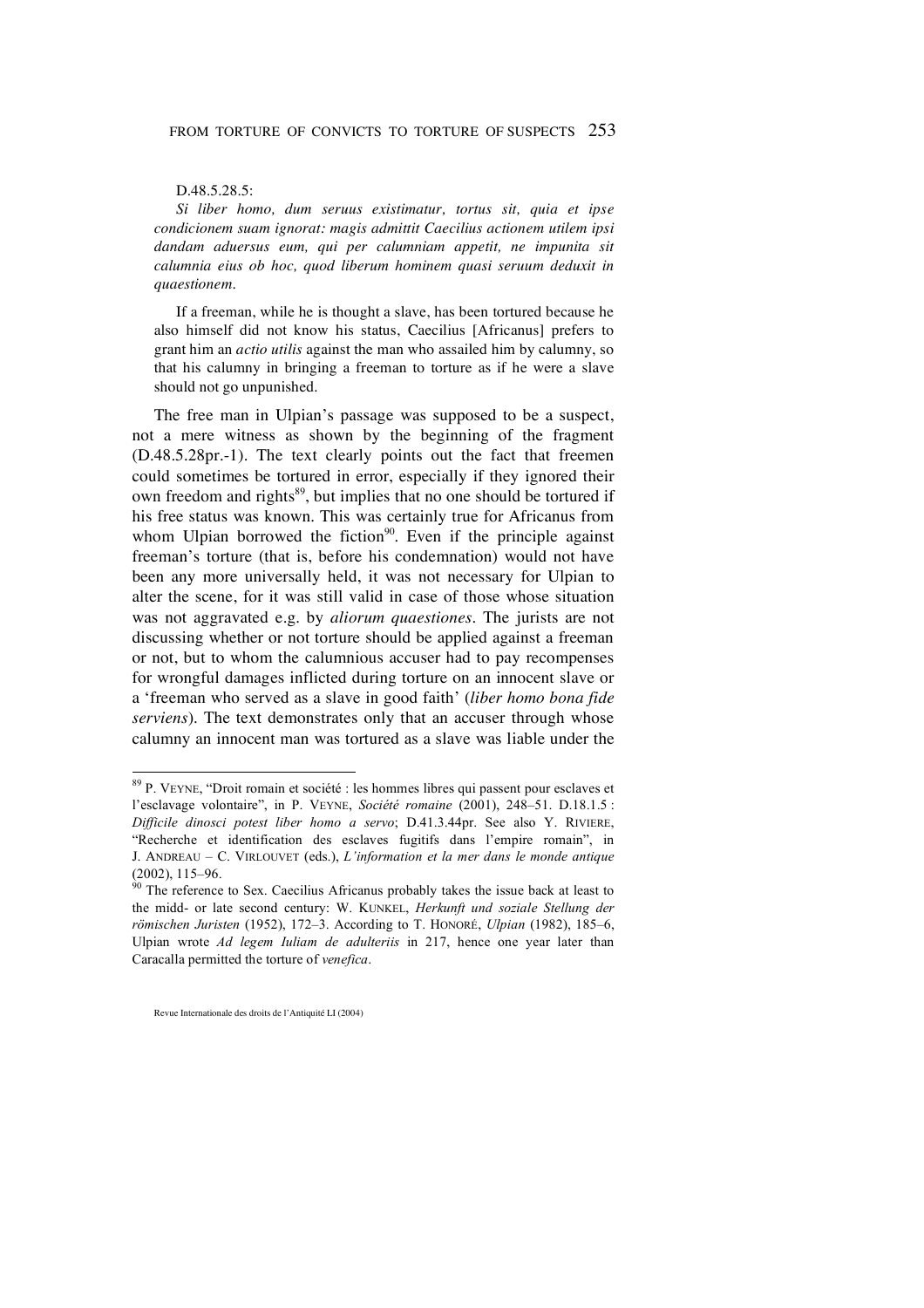lex Aquilia to pay the victim for wrongful damages<sup>91</sup>. But it is doubtful if, at any rate under Caracalla, the damages would have been considered wrongful if the truth was elicited and the suspect found guilty.

Finally, a rescript of Pius might command more serious doubts as to the date the torture of suspects was formally introduced. Right after giving the rule that a free witness whose evidence is consistent should not be tortured (D.48.18.15pr) Callistratus continues that 'neither a person under fourteen should be tortured against others the deified Pius wrote in a rescript to Maecilius<sup>92</sup>. The text suggests that minors could be tortured at once when they attained full age, but '*in caput alterius*' betrays torture after condemnation<sup>93</sup>. It must indeed be carefully considered what is said by Pius and what by Callistratus<sup>94</sup>. Callistratus interprets Pius' rescript concerning a convicted young person as valid also in case of a *liber homo* hard-pressed by *testimonium vacillans* who in his time could be tortured as a suspect<sup>95</sup>. In effect Callistratus says that a free witness whose testimony was *vacillans* could be tortured *in caput alterius* because in the current

<sup>&</sup>lt;sup>91</sup> By this action the victim probably received from the accuser a monetary compensation for wrongful damage done to his body, such as costs of recovery including medical attendance and value of employment lost during the recovery or in the future because of disability: D.9.2.7pr; D.9.3.7; D.9.1.3; D.9.3.1pr and 5.

<sup>92</sup> D.48.18.15.1: *De minore quoque quattuordecim annis in caput alterius quaestionem habendam non esse diuus Pius Maecilio rescripsit*; D.48.18.10pr. To the same effect: D.48.18.10pr-1: *De minore quatt* $\lt u$ >ordecim *annis quaestio habenda non est, ut et diuus Pius Caecilio Iuuentiano rescripsit. Sed omnes omnino in maiestatis crimine, quod ad personas principum attinet, si ad testimonium prouocentur, cum res exigit, torquentur.* The principle that all witnesses were torturable in treason trials was not pronounced by Pius but Arcadius Charisius, the source of the latter text.

<sup>93</sup> *In caput alterius* in case of minors recalls the Pius' prohibition to torture *in se confessi in caput aliorum*.

<sup>&</sup>lt;sup>94</sup> That is because the ideas of Pius and Callistratus about the use of torture were different. A rescript of Pius e.g. implies that slaves could generally be expected to escape torture by manumission: D.48.18.1.13.

<sup>95</sup> VINCENTI insists that the adverb *quoque* assimilates the position of *minor* and *liber homo* (*cit.* n.84), 125–7. What originally concerned only torture of convicts was later interpreted as valid also in case of torturable suspect. For evidence given by enemies: D.48.18.1.24; pregnant women until they gave birth: D.48.19.3; and those who cannot be compelled to give evidence against their will: D.48.18.1.9-10.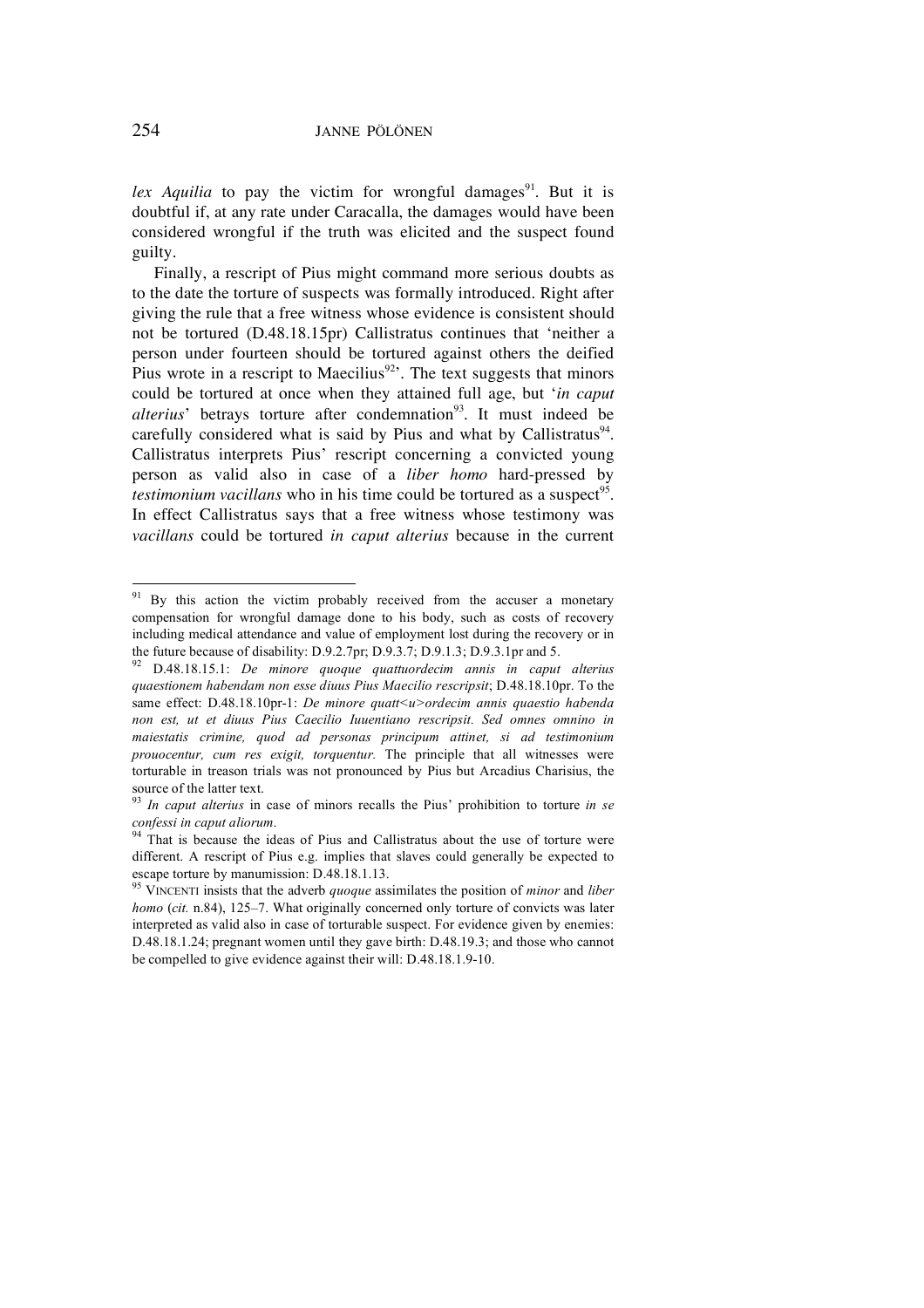practice he was considered a strong suspect, but, like earlier a convict, not if he was a *minor*.

As it was pointed out above, Callistrate does not seem to have written anymore under Caracalla<sup>96</sup>, and so this text would again reflect a development more than four years earlier to Caracalla's pronouncement of 216 and thus also antedating the *constitution Antoniniana* of 212. But while the tradition of torturing citizens as convicts to reveal accomplices goes back to the Republican period, their torture as suspects to force them confess their own crimes was admitted relatively late, probably under Severus and Caracalla in the beginning of the third century. The categories of offenders not protected by the appeal laws apparently paved the way for this change, of which it is difficult not to think as a way of adapting the criminal justice system to meet the gradual expansion of number and social range of Roman citizen offenders. It is interesting to note that the large majority of Roman citizens had in practice lost some of their most precious liberty rights, being reduced to equality with slaves and foreigners concerning torture, only a moment before the general grant of citizenship to Empire's inhabitants. Yet this seems to emerge as an official policy based on imperial pronouncement only four years after the grant.

## VII. *Conclusions*

Torture was used in the Roman legal system regularly already in the Republican period. Nevertheless, as far as Roman citizens are concerned, interrogation under pain was used in principle only in case of citizens condemned to capital punishments, as torture commonly preceded the execution of death penalties to make criminals reveal their accomplices. Gravity of offence rather than social status called for torture and capital punishment. In the Late Republic a citizen could escape condemnation, and hence also torture, by means of a voluntary exile. Under the Empire, the extraordinary criminal jurisdiction that made a generous use of aggravated capital punishments permitted this escape mainly to the members of the governing classes. Consequently the death penalties and accompanying tortures considered simply 'servile' in the Late Republic could already in the second century be labeled as 'plebeian'.

<sup>96</sup> D.1.19.3; D.50.2.11; O. Lenel <sup>I</sup> (*cit.* n.87), <sup>81</sup> n. 1.

Revue Internationale des droits de l'Antiquité LI (2004)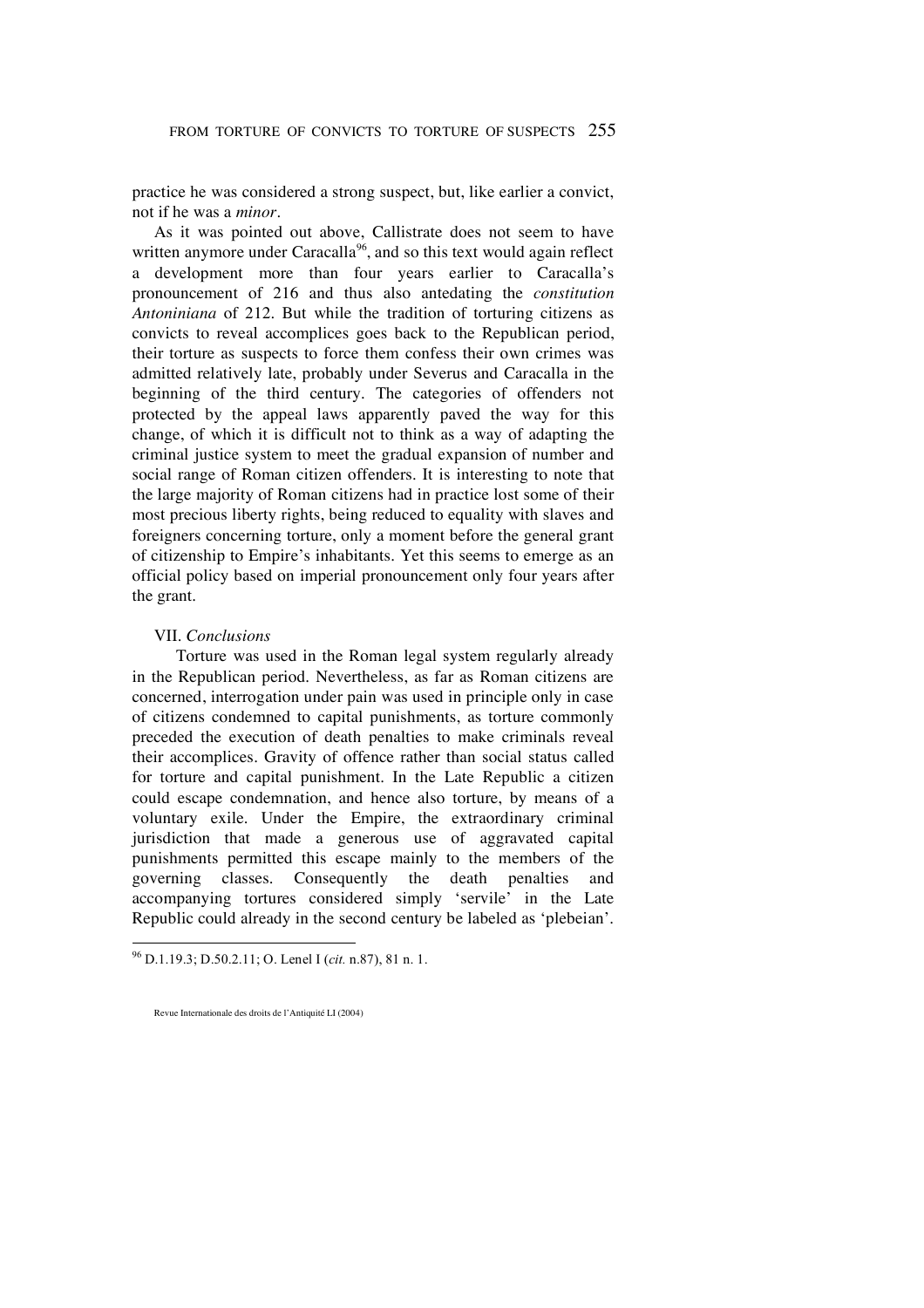A servile condition of the convicts that now concerned only the underprivileged plebeian offenders was known in the legal jargon as *servitus poenae*. Outside the infamous *maiestas* trials, torture could be used in case of plebeian offenders but only after their condemnation to servile capital punishments.

In principle, a Roman citizen had a right to halt torture and capital punishment after his condemnation by means of an appeal to the Emperor under the *lex Iulia de vi*. This recourse to the Emperor was, however, soon restricted as the number of citizens in the provinces increased and the official repression of crime called for concessions. The right of appeal was altogether denied to stage performers, persons with earlier criminal record, those who confessed, those who resisted summons, and those who committed something against the public order. The denial of appeals authorized the derogation of plebeians' citizen rights as they, rather than the members of the governing elite, were assigned, for example as bandits, to the disadvantageous categories of offenders. Indeed, the governors started to facilitate the repression of crime *ex officio* by condemning plebeian suspects in order to have them tortured formally as convicts to reveal accomplices but also with aim of procuring confessions of their own crimes. This practice was firmly prohibited by Hadrian but it may have been tacitly admitted by the later emperors, as Pius forbade the use of torture after condemnation only in case of decurions (and their superiors).

Traditionally only slaves could be questioned under torture as suspects, or witnesses, before condemnation. In general, the principle was patiently maintained until the early third century that lest an innocent citizen be punished, he must not be interrogated under torture until he is pronounced guilty as a result of a fair trial and sentenced to a servile capital punishment. In the growing extraordinary regime of jurisdiction the investigating judge estimated if the evidence was sufficient enough to merit condemnation, which in case of a suspect hard-pressed by evidence was of course a mere formality before the interrogation under torture could begin. The distinction between a strong suspect and a convict, as well as between torture before and after condemnation, blurred. This change was for a long time forthcoming in case of offenders to whom also an appeal was denied, and whom the governors suspected of crimes against the